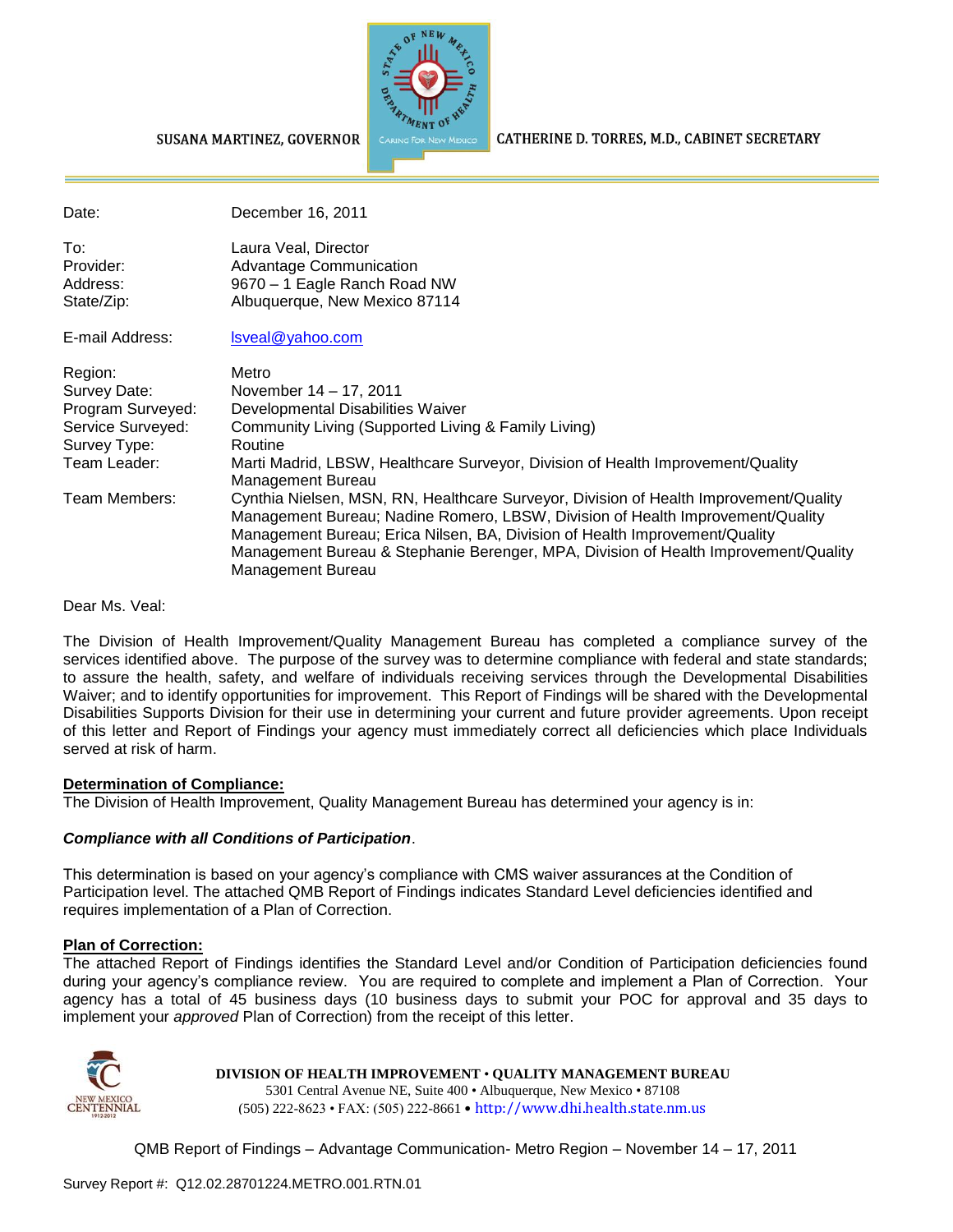#### **Submission of your Plan of Correction:**

Please submit your agency's Plan of Correction in the space on the two right columns of the Report of Findings. *(See attachment "A" for additional guidance in completing the Plan of Correction)*.

Within 10 business days of receipt of this letter your agency Plan of Correction must be submitted to the parties below:

#### **1. Quality Management Bureau, Attention: Plan of Correction Coordinator 5301 Central Ave. NE Suite 400 Albuquerque, NM 87108**

#### **2. Developmental Disabilities Supports Division Regional Office for region of service surveyed**

Upon notification from QMB that your *Plan of Correction has been approved*, you must implement all remedies and corrective actions to come into compliance. If your Plan of Correction is denied, you must resubmit a revised plan as soon as possible for approval, as your POC approval and all remedies must be completed within 45 business days of the receipt of this letter.

Failure to submit your POC within the allotted 10 business days or complete and implement your Plan of Correction within the total 45 business days allowed may result in the imposition of a \$200 per day Civil Monetary Penalty until it is received, completed and/or implemented.

#### **Request for Informal Reconsideration of Findings (IRF):**

If you disagree with a finding of deficient practice, you have 10 business days upon receipt of this notice to request an IRF. Submit your request for an IRF in writing to:

> QMB Deputy Bureau Chief 5301 Central Ave NE Suite #400 Albuquerque, NM 87108 Attention: IRF request

See Attachment "C" for additional guidance in completing the request for Informal Reconsideration of Findings. The request for an IRF will not delay the implementation of your Plan of Correction which must be completed within 45 total business days (10 business days to submit your POC for approval and 35 days to implement your *approved* Plan of Correction). Providers may not appeal the nature or interpretation of the standard or regulation, the team composition or sampling methodology. If the IRF approves the modification or removal of a finding, you will be advised of any changes.

Please call the Plan of Correction Coordinator at 505-222-8647 if you have questions about the Report of Findings or Plan of Correction. Thank you for your cooperation and for the work you perform.

Sincerely,

Marti Madrid, LBSW

Marti Madrid, LBSW Team Lead/Healthcare Surveyor Division of Health Improvement Quality Management Bureau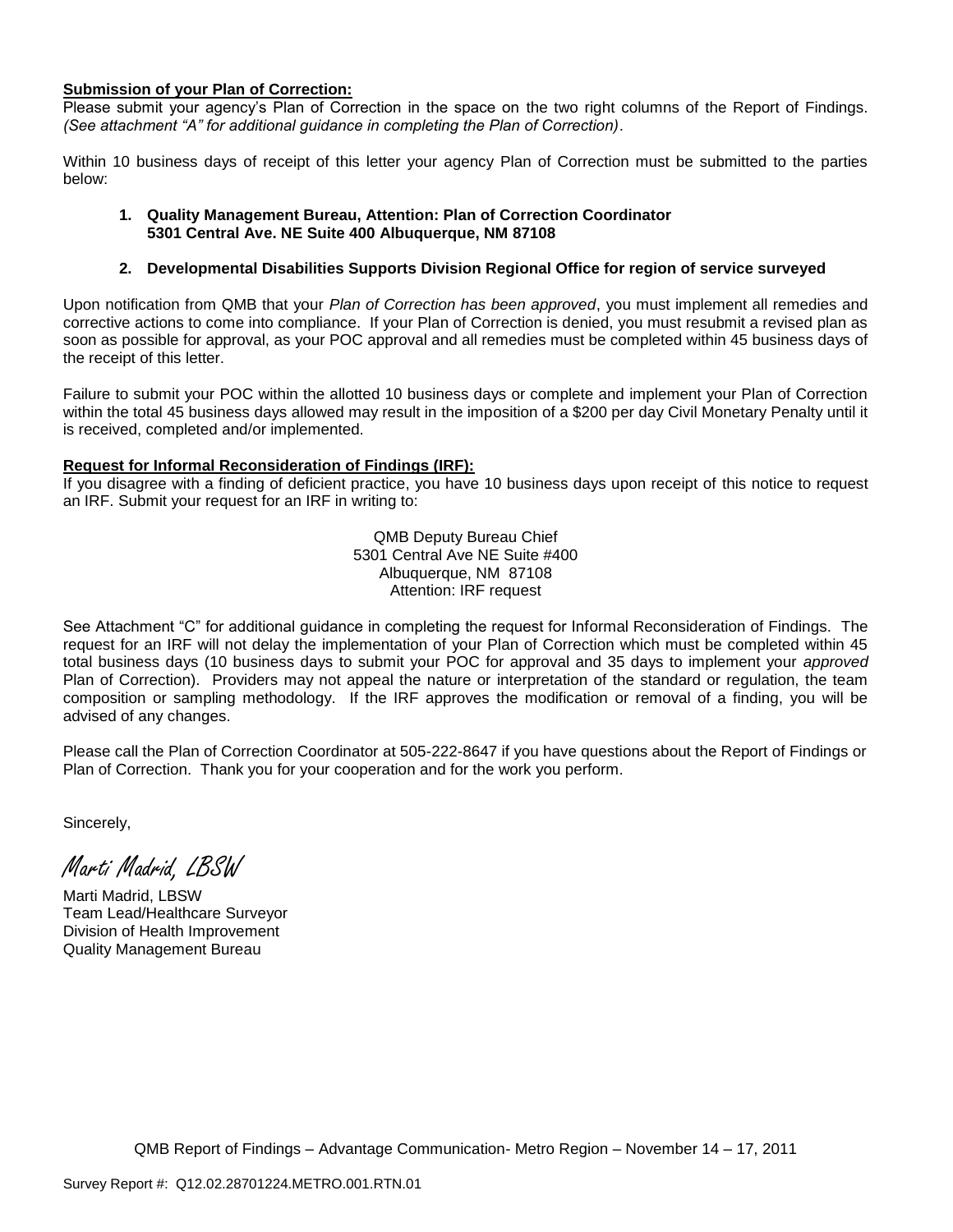#### **Survey Process Employed:**

| <b>Survey Process Employed:</b>                 |                                            |                                                                                                                                                                                       |
|-------------------------------------------------|--------------------------------------------|---------------------------------------------------------------------------------------------------------------------------------------------------------------------------------------|
| <b>Entrance Conference Date:</b>                | November 14, 2011                          |                                                                                                                                                                                       |
| Present:                                        | Laura Veal, Owner<br>Barbara Beaudette, RN | <b>Advantage Communication</b><br>Julian Fava, Program Manager<br>Jayme Kyle, Service Coordinator<br>Nicole Anderson, Service Coordinator                                             |
|                                                 | <b>DOH/DHI/QMB</b>                         | Marti Madrid, LBSW Team Lead/Healthcare Surveyor<br>Nadine Romero, LBSW, Healthcare Surveyor<br>Cynthia Nielsen, MSN, Healthcare Surveyor<br>Erica Nilsen, BA, Healthcare Surveyor    |
| <b>Exit Conference Date:</b>                    | November 17, 2011                          |                                                                                                                                                                                       |
| Present:                                        | Laura Veal, Owner<br>Barbara Beaudette, RN | <b>Advantage Communication</b><br>Julian Fava, Program Manager<br>Jayme Kyle, Service Coordinator<br>Nicole Anderson, Service Coordinator<br>Griselda Valenzuela, Service Coordinator |
|                                                 | <b>DOH/DHI/QMB</b>                         | Marti Madrid, LBSW Team Lead/Healthcare Surveyor<br>Nadine Romero, LBSW, Healthcare Surveyor<br>Cynthia Nielsen, MSN, Healthcare Surveyor<br>Erica Nilsen, BA, Healthcare Surveyor    |
| <b>Total Homes Visited</b>                      | Number:                                    | 11                                                                                                                                                                                    |
| <b>Supported Homes Visited</b><br>❖             | Number:                                    | 3                                                                                                                                                                                     |
| <b>Family Homes Visited</b><br>❖                | Number:                                    | 8                                                                                                                                                                                     |
| <b>Administrative Locations Visited</b>         | Number:                                    | 1                                                                                                                                                                                     |
| <b>Total Sample Size</b>                        | Number:                                    | 12<br>1 - Jackson Class Members<br>11 - Non-Jackson Class Members<br>3 - Supported Living<br>9 - Family Living                                                                        |
| Persons Served Interviewed                      | Number:                                    | 5                                                                                                                                                                                     |
| Persons Served Observed                         | Number:                                    | 7 (3 Individuals did not respond to questions, 3<br>Individuals were not available during the on-site visit and 1<br>Individual refused to be interviewed)                            |
| Person Served Records Reviewed                  | Number:                                    | 12                                                                                                                                                                                    |
| <b>Direct Service Professionals Interviewed</b> | Number:                                    | 11                                                                                                                                                                                    |
|                                                 |                                            |                                                                                                                                                                                       |

Direct Service Professionals Record Review Number: 54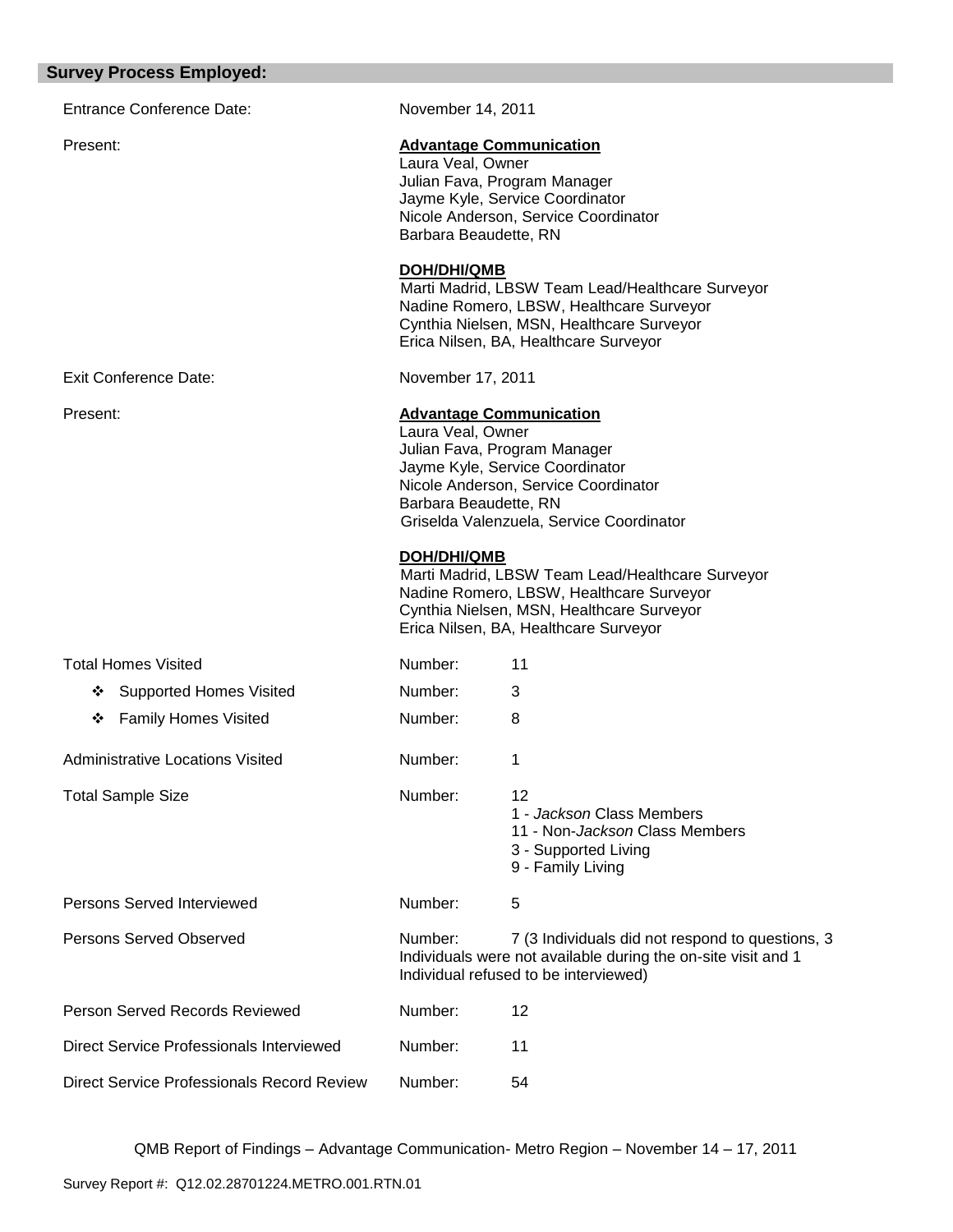Administrative Files Reviewed

- **•** Billing Records
- Medical Records
- Incident Management Records
- **•** Personnel Files
- Training Records
- Agency Policy and Procedure
- Caregiver Criminal History Screening Records
- **Employee Abuse Registry**
- Human Rights Notes and/or Meeting Minutes
- **•** Evacuation Drills
- Quality Assurance / Improvement Plan
- CC: Distribution List: DOH Division of Health Improvement
	- DOH Developmental Disabilities Supports Division
	- DOH Office of Internal Audit
	- HSD Medical Assistance Division

## **Attachment A**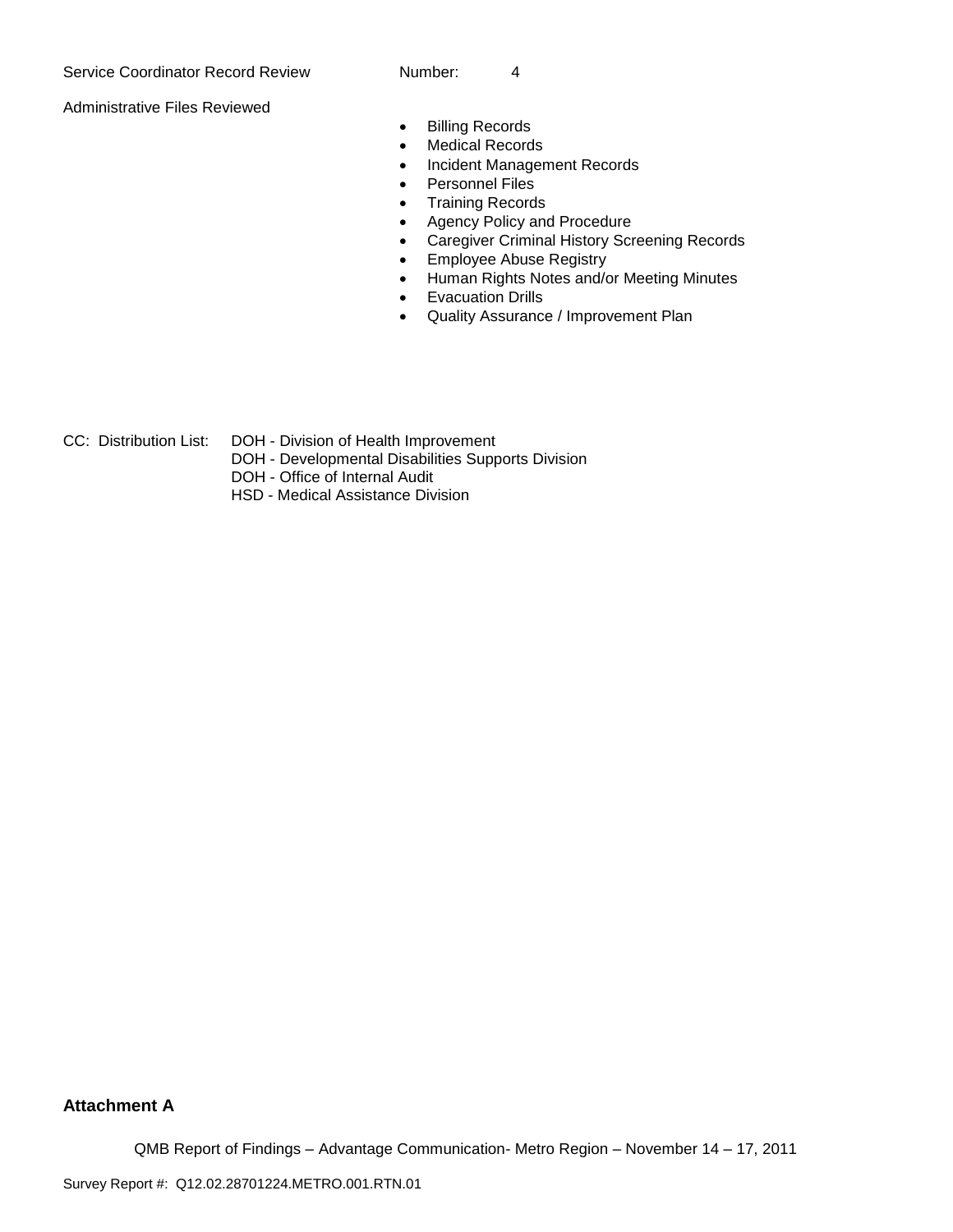# **Provider Instructions for Completing the QMB Plan of Correction (POC) Process**

### *Introduction:*

After a QMB Compliance Survey, your QMB Report of Findings will be sent to you via e-mail.

Each provider must develop and implement a Plan of Correction (POC) that identifies specific quality assurance and quality improvement activities the agency will implement to correct deficiencies and prevent continued non compliance.

Agencies must submit their Plan of Correction within 10 business days from the date you receive the QMB Report of Findings. (Providers who do not submit a POC within 10 business days will be referred to the Internal Review Committee [IRC] for possible actions or sanctions).

Agencies must fully implement their approved Plan of Correction within 45 business days (10 business days to submit your POC for approval and 35 days to implement your approved Plan of Correction) from the date they receive the QMB Report of Findings. (Providers who fail to complete a POC within the 45 business days allowed shall be referred to the IRC for possible actions or sanctions.)

If you have questions about the Plan of Correction process, call the QMB Plan of Correction Coordinator at 505-222-8647 or email at George.Perrault@state.nm.us. Requests for technical assistance must be requested through your DDSD Regional Office.

The POC process cannot resolve disputes regarding findings. If you wish to dispute a finding on the official Report of Findings, you must file an Informal Reconsideration of Findings (IRF) request within ten (10) business days of receiving your report. Please note that you must still submit a POC for findings that are in question (see Attachment "C").

## *Instructions for Completing Agency POC:*

#### *Required Content*

Your Plan of Correction should provide a step-by-step description of the methods to correct each deficient practice to prevent recurrence and information that ensures the regulation cited is in compliance. The remedies noted in your POC are expected to be added to your Agency's required, annual Quality Assurance Plan.

If a deficiency has already been corrected, the plan should state how it was corrected, the completion date (date the correction was accomplished), and how possible recurrence of the deficiency will be prevented.

The Plan of Correction must address the required six CMS core elements to address *each deficiency* of the POC:

- 1. How the specific and realistic corrective action will be accomplished for individuals found to have been affected by the deficient practice.
- 2. How the agency will identify other individuals who have the potential to be affected by the same deficient practice, and how the agency will act to protect individuals in similar situations.
- 3. What QA measures will be put into place or systemic changes made to ensure that the deficient practice will not recur
- 4. Indicate how the agency plans to monitor its performance to make sure that solutions are sustained. The agency must develop a QA plan for ensuring that correction is achieved and sustained. This QA plan must be implemented, and the corrective action evaluated for its effectiveness. The plan of correction is integrated into the agency quality assurance system; and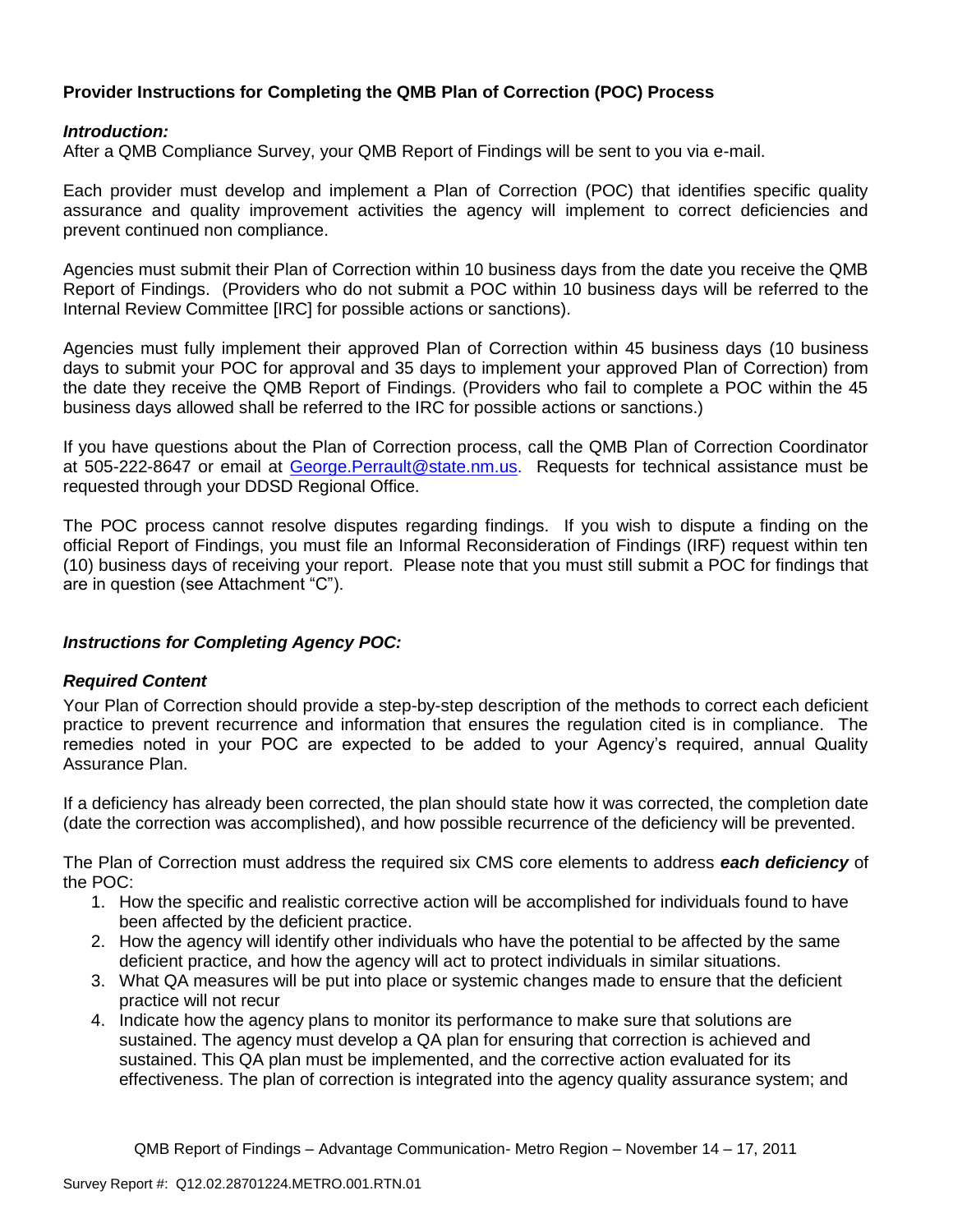- 5. Include dates when corrective action will be completed. The corrective action completion dates must be acceptable to the State.
- 6. The POC must be signed and dated by the agency director or other authorized official.

The following details should be considered when developing your POC:

- Details about how and when Consumer, Personnel and Residential files are audited by Agency personnel to ensure they contain required documents;
- Information about how Medication Administration Records are reviewed to verify they contain all required information before they are distributed, as they are being used, and after they are completed;
- Your processes for ensuring that all staff are trained in Core Competencies, Incident Reporting, and Individual-Specific service requirements, etc;
- How accuracy in Billing documentation is assured;
- How health, safety is assured;
- For Case Management Providers, how ISPs are reviewed to verify they meet requirements, how the timeliness of LOC packet submissions and consumer visits are tracked;
- Your process for gathering, analyzing and responding to Quality data; and,
- Details about Quality Targets in various areas, current status, analyses about why targets were not met, and remedies implemented.

*Note:* **Instruction or in-service of staff alone may not be a sufficient plan of correction.** This is a good first step toward correction, but additional steps should be taken to ensure the deficiency is corrected and will not recur.

## *Completion Dates*

- The plan of correction must include a **completion date** (entered in the far right-hand column) for each finding. Be sure the date is **realistic** in the amount of time your Agency will need to correct the deficiency; not to exceed 45 total business days.
- Direct care issues should be corrected immediately and monitored appropriately.
- Some deficiencies may require a staged plan to accomplish total correction.
- Deficiencies requiring replacement of equipment, etc., may require more time to accomplish correction but should show reasonable time frames.

## *Initial Submission of the Plan of Correction Requirements*

- 1. The Plan of Correction must be completed on the official QMB Survey Report of Findings/Plan of Correction Form and received by QMB within ten (10) business days from the date you received the report of findings.
- 2. For questions about the POC process, call the POC Coordinator, George Perrault at 505-222-8647 for assistance.
- 3. For Technical Assistance (TA) in developing or implementing your POC, contact your local DDSD Regional Office.
- 4. Submit your POC to George Perrault, POC Coordinator in any of the following ways:
	- a. Electronically at [George.Perrault@state.nm.us](mailto:George.Perrault@state.nm.us) *(preferred method)*
	- b. Fax to 505-222-8661, or
	- c. Mail to POC Coordinator, 5301 Central Avenue SW, Suite 400, Albuquerque, NM 87108
- 5. Do not submit supporting documentation (evidence of compliance) to QMB until after your POC has been approved by the POC Coordinator.
- 6. QMB will notify you when your POC has been "approve" or "denied."
	- a. During this time, whether your POC is "approved," or "denied," you will have a maximum of 45 business days from the date of receipt of your Report of Findings to correct all survey deficiencies.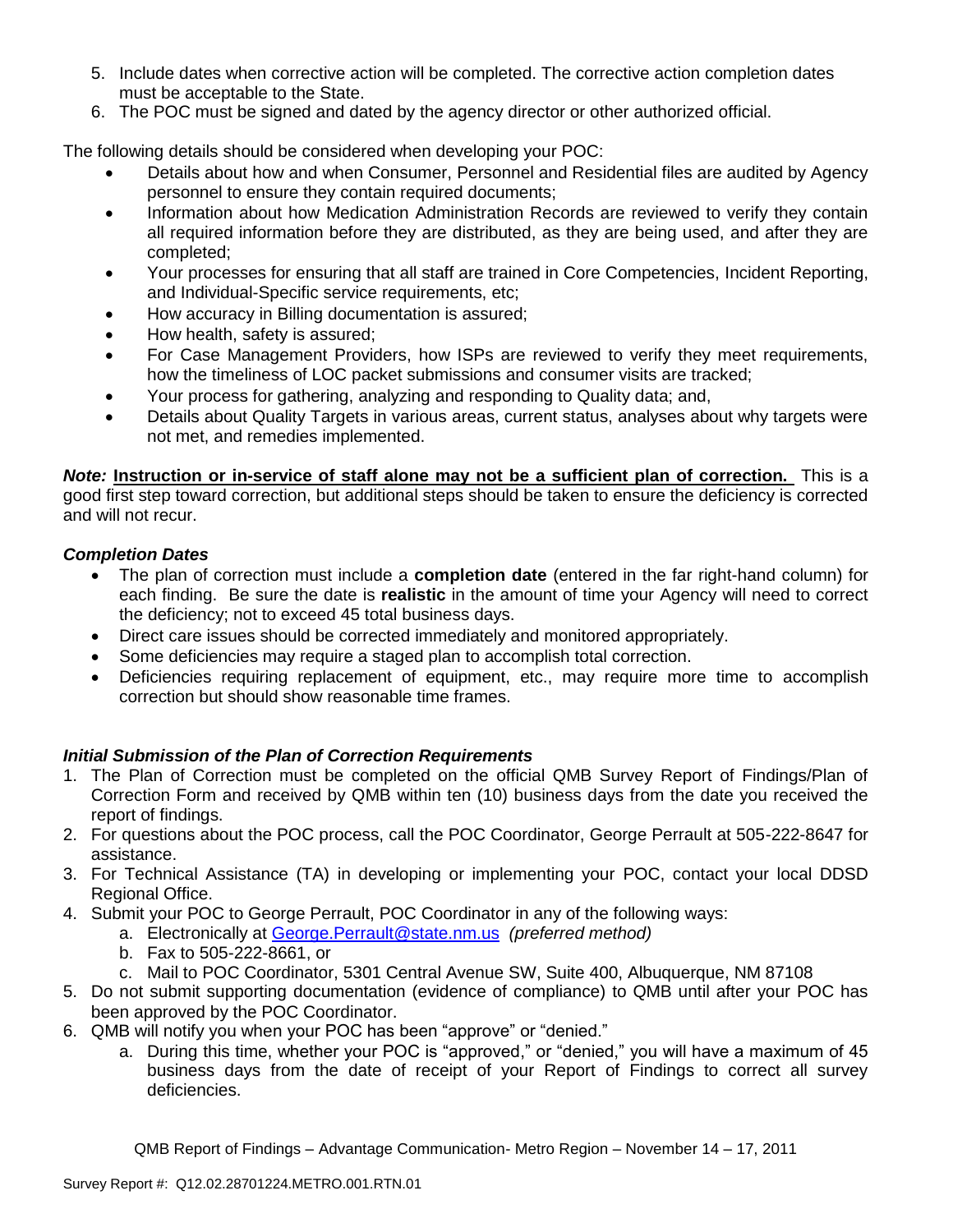- b. If your POC is denied, it must be revised and resubmitted as soon as possible, as the 45 business day limit is in effect.
- c. If your POC is denied a second time your agency may be referred to the Internal Review Committee.
- d. You will receive written confirmation when your POC has been approved by QMB and a final deadline for completion of your POC.
- 7. Failure to submit your POC within 10 business days without prior approval of an extension by QMB will result in a referral to the Internal Review Committee and the possible implementation of monetary penalties and/or sanctions.

## *POC Document Submission Requirements*

Once your POC has been approved by the QMB Plan of Correction Coordinator you must submit copies of documents as evidence that all deficiencies have been corrected, as follows.

- 1. Your internal documents are due within a *maximum* of 45 business days of receipt of your Report of Findings.
- 2. You may submit your documents by postal mail (paper hard copy or on a disc), fax, or electronically (scanned and attached to e-mails).
- 3. All submitted documents *must be annotated*; please be sure the tag numbers and Identification numbers are indicated on each document submitted. Documents which are not annotated with the Tag number and Identification number may not be accepted.
- 4. Do not submit original documents; Please provide copies or scanned electronic files for evidence. Originals must be maintained in the agency file(s) per DDSD Standards.
- 5. In lieu of some documents, you may submit copies of file or home audit forms that clearly indicate cited deficiencies have been corrected, other attestations of correction must be approved by the Plan of Correction Coordinator prior to their submission.
- 6. For billing deficiencies, you must submit:
	- a. Evidence of an internal audit of billing documentation for a sample of individuals and timeframes;
	- b. Copies of "void and adjust" forms submitted to correct all over-billed or unjustified units billed identified during your internal audit.

Revisions, Modifications or Extensions to your Plan of Correction (post QMB approval) must be made in writing and submitted to the Plan of Correction Coordinator at QMB, prior to the due date and are approved on a case-by-case basis. No changes may be made to your POC or the timeframes for implementation without written approval of the POC Coordinator.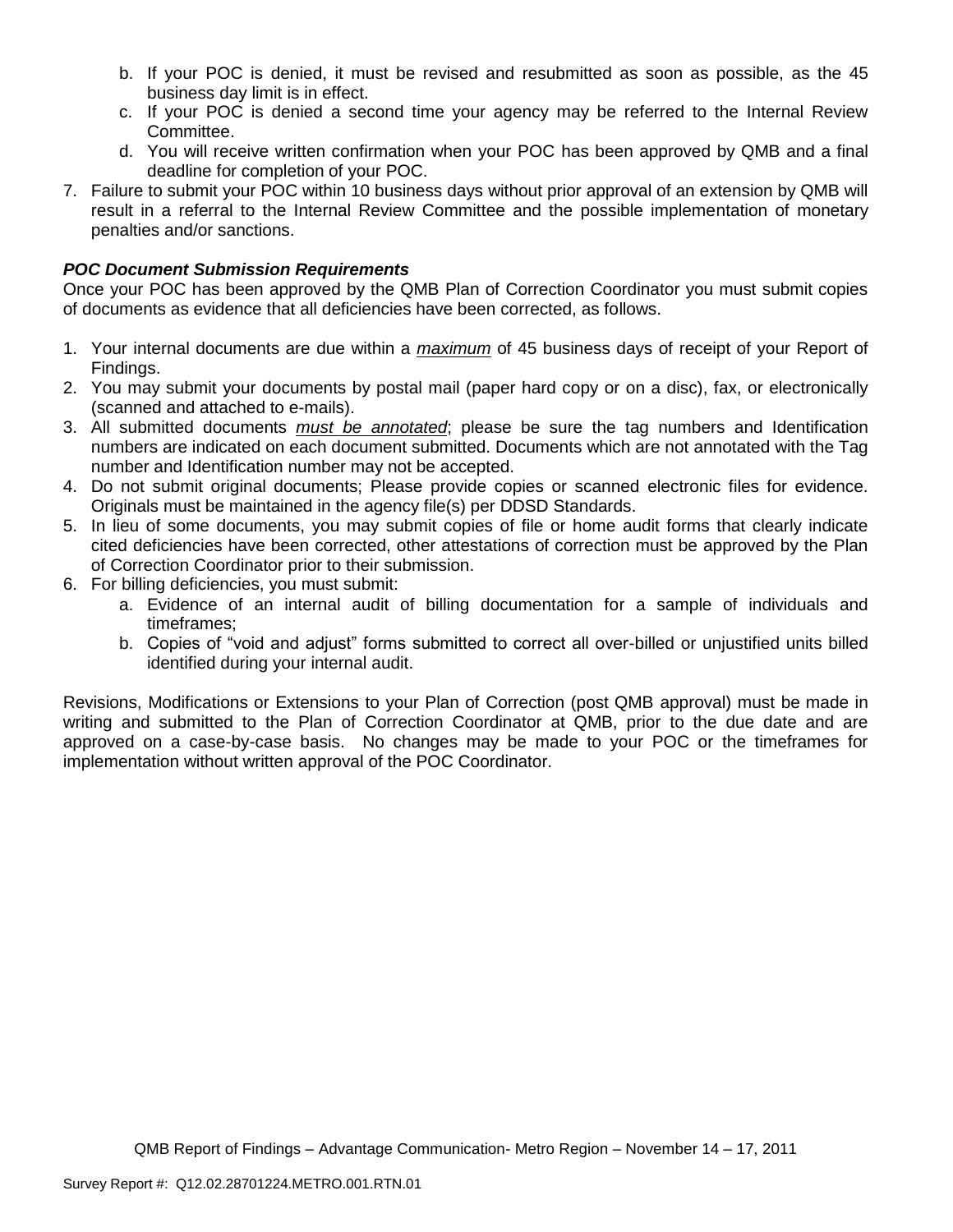# **QMB Determinations of Compliance**

# "Compliance with Conditions of Participation"

The QMB determination of "Compliance with Conditions of Participation," indicates that a provider is in compliance with all 'Conditions of Participation,' (CoP) but may have standard level deficiencies (deficiencies which are not at the condition level) out of compliance. The agency has obtained a level of compliance such that there is a minimal potential for harm to individuals' health and safety. To qualify for a determination of Compliance with Conditions of Participation, the provider must be in compliance with *all* Conditions of Participation.

# "Partial-Compliance with Conditions of Participation"

The QMB determination of "Partial-Compliance with Conditions of Participation" indicates that a provider is out of compliance with one (1) to three (3) 'Conditions of Participation.' This partialcompliance, if not corrected, may result in a serious negative outcome or the potential for more than minimal harm to individuals' health and safety. The Agency may also have standard level deficiencies (deficiencies which are not at the condition level).

Providers receiving a repeat determination of 'Partial-Compliance' for repeat deficiencies of CoPs may be referred by the Quality Management Bureau to the Internal Review Committee (IRC) for consideration of remedies and possible actions.

# "Non-Compliant with Conditions of Participation":

The QMB determination of "Non-Compliance with Conditions of Participation," indicates a provider is significantly out of compliance with Conditions of Participation and/or has:

- Four (4) Conditions of Participation out of compliance.
- Multiple findings of widespread non-compliance with any standard or regulation with a significant potential for more than minimal harm.
- Any finding of actual harm or Immediate Jeopardy.

The Agency may also have standard level deficiencies (deficiencies which are not at the condition level).

Providers receiving a repeat determination of 'Non-Compliance' will be referred by Quality Management Bureau to the Internal Review Committee (IRC) for consideration of remedies and possible actions.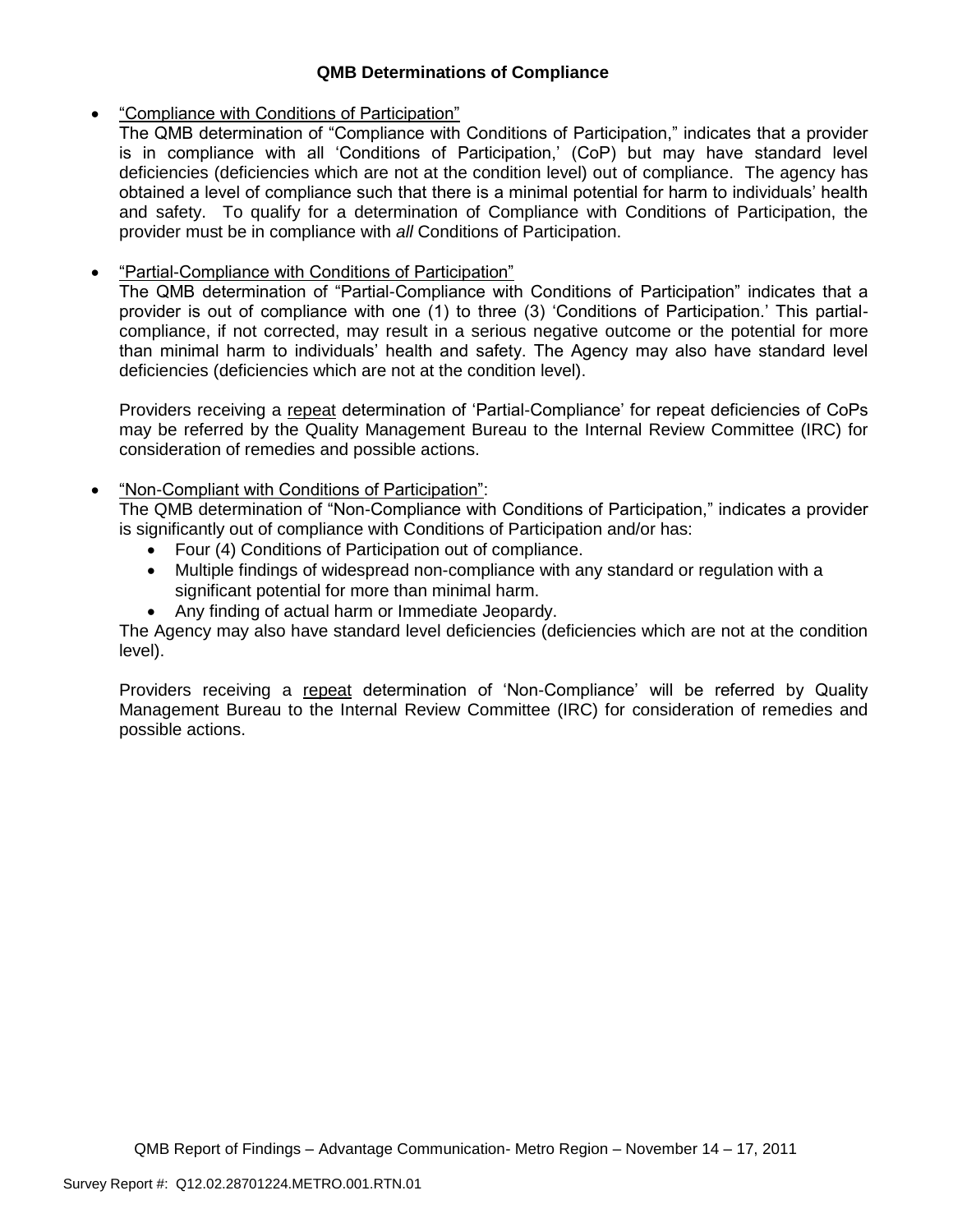### **Guidelines for the Provider Informal Reconsideration of Finding (IRF) Process**

# **Introduction:**

Throughout the QMB Survey process, surveyors are openly communicating with providers. Open communication means surveyors have clarified issues and/or requested missing information before completing the review through the use of the signed/dated "Document Request," or "administrative Needs," etc. forms. Regardless, there may still be instances where the provider disagrees with a specific finding. Providers may use the following process to informally dispute a finding.

# **Instructions:**

- 1. The Informal Reconsideration of the Finding (IRF) request must be in writing to the QMB Deputy Bureau Chief **within 10 business days** of receipt of the final Report of Findings.
- 2. The written request for an IRF *must* be completed on the QMB Request for Informal Reconsideration of Finding form available on the QMB website:<http://dhi.health.state.nm.us/qmb>
- 3. The written request for an IRF must specify in detail the request for reconsideration and why the finding is inaccurate.
- 4. The IRF request must include all supporting documentation or evidence.
- 5. If you have questions about the IRC process, email the IRF Chairperson, Scott Good at [scott.good@state.nm.us](mailto:scott.good@state.nm.us) for assistance.

# **The following limitations apply to the IRF process:**

- The request for an IRF and all supporting evidence must be received within 10 business days.
- Findings based on evidence requested during the survey and not provided may not be subject to reconsideration.
- The supporting documentation must be new evidence not previously reviewed or requested by the survey team.
- Providers must continue to complete their Plan of Correction during the IRF process
- Providers may not request an IRF to challenge the sampling methodology.
- Providers may not request an IRF based on disagreement with the nature of the standard or regulation.
- Providers may not request an IRF to challenge the team composition.
- Providers may not request an IRF to challenge the DHI/QMB determination of compliance or the length of their DDSD provider contract.

A Provider forfeits the right to an IRF if the request is not made within 10 business days of receiving the report and/or does not include all supporting documentation or evidence to show compliance with the standards and regulations.

The IRF Committee will review the request, the Provider will be notified in writing of the ruling; no face-toface meeting will be conducted.

When a Provider requests that a finding be reconsidered, it does not stop or delay the Plan of Correction process. **Providers must continue to complete the Plan of Correction, including the finding in dispute regardless of the IRF status.** If a finding is removed or modified, it will be noted and removed or modified from the Report of Findings. It should be noted that in some cases a Plan of Correction may be completed prior to the IRF process being completed. The provider will be notified in writing on the decisions of the IRF committee.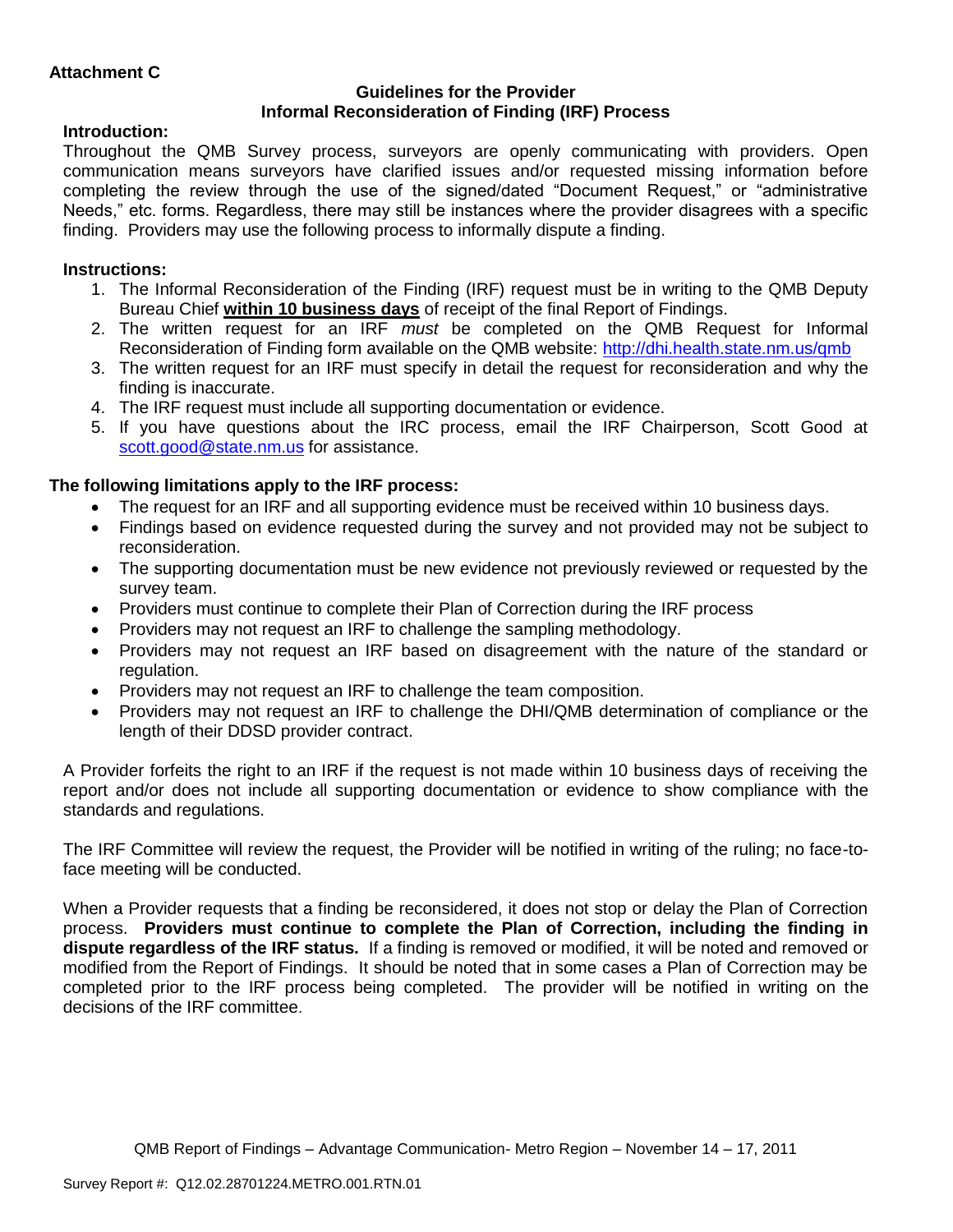| Agency:                 | <b>Advantage Communication - Metro Region</b>       |
|-------------------------|-----------------------------------------------------|
| Program:                | Developmental Disabilities Waiver                   |
| Service:                | Community Living (Supported Living & Family Living) |
| <b>Monitoring Type:</b> | <b>Routine Survey</b>                               |
| Date of Survey:         | November 14 - 17, 2011                              |

| <b>Standard of Care</b>                                              | <b>Deficiencies</b>                              | <b>Agency Plan of Correction, On-going</b><br><b>QA/QI &amp; Responsible Party</b>                                                                                                                                                                                                                                                                                                   | <b>Date</b><br><b>Due</b> |
|----------------------------------------------------------------------|--------------------------------------------------|--------------------------------------------------------------------------------------------------------------------------------------------------------------------------------------------------------------------------------------------------------------------------------------------------------------------------------------------------------------------------------------|---------------------------|
|                                                                      |                                                  | <b>CMS Assurance - Service Plans: ISP Implementation -</b> Services are delivered in accordance with the service plan, including type,                                                                                                                                                                                                                                               |                           |
| scope, amount, duration and frequency specified in the service plan. |                                                  |                                                                                                                                                                                                                                                                                                                                                                                      |                           |
|                                                                      |                                                  |                                                                                                                                                                                                                                                                                                                                                                                      |                           |
| Tag #1A08 Agency Case File                                           | <b>Standard Level Deficiency</b>                 |                                                                                                                                                                                                                                                                                                                                                                                      |                           |
| Developmental Disabilities (DD) Waiver Service                       | Based on record review, the Agency failed to     |                                                                                                                                                                                                                                                                                                                                                                                      |                           |
| Standards effective 4/1/2007                                         | maintain at the administrative office a          |                                                                                                                                                                                                                                                                                                                                                                                      |                           |
| <b>CHAPTER 1 II. PROVIDER AGENCY</b>                                 | confidential case file for 2 of 12 individuals.  |                                                                                                                                                                                                                                                                                                                                                                                      |                           |
| <b>REQUIREMENTS:</b> The objective of these                          |                                                  |                                                                                                                                                                                                                                                                                                                                                                                      |                           |
| standards is to establish Provider Agency policy,                    | Review of the Agency individual case files found |                                                                                                                                                                                                                                                                                                                                                                                      |                           |
| procedure and reporting requirements for DD                          | the following items were not found, incomplete,  |                                                                                                                                                                                                                                                                                                                                                                                      |                           |
| Medicaid Waiver program. These requirements                          | and/or not current:                              |                                                                                                                                                                                                                                                                                                                                                                                      |                           |
| apply to all such Provider Agency staff, whether                     |                                                  |                                                                                                                                                                                                                                                                                                                                                                                      |                           |
| directly employed or subcontracting with the                         | • Occupational Therapy Plan (#12)                |                                                                                                                                                                                                                                                                                                                                                                                      |                           |
| Provider Agency. Additional Provider Agency                          |                                                  |                                                                                                                                                                                                                                                                                                                                                                                      |                           |
| requirements and personnel qualifications may                        |                                                  |                                                                                                                                                                                                                                                                                                                                                                                      |                           |
| be applicable for specific service standards.                        |                                                  |                                                                                                                                                                                                                                                                                                                                                                                      |                           |
| D. Provider Agency Case File for the                                 |                                                  | Provider:                                                                                                                                                                                                                                                                                                                                                                            |                           |
| Individual: All Provider Agencies shall maintain                     |                                                  | In addition to stating the Plan of Correction for                                                                                                                                                                                                                                                                                                                                    |                           |
| at the administrative office a confidential case                     |                                                  | these findings, also please provide your                                                                                                                                                                                                                                                                                                                                             |                           |
| file for each individual. Case records belong to                     |                                                  | evidence of on-going Quality Assurance /                                                                                                                                                                                                                                                                                                                                             |                           |
| the individual receiving services and copies shall                   |                                                  | Quality Improvement specific to this tag below                                                                                                                                                                                                                                                                                                                                       |                           |
| be provided to the receiving agency whenever                         |                                                  | this line.                                                                                                                                                                                                                                                                                                                                                                           |                           |
| an individual changes providers. The record                          |                                                  |                                                                                                                                                                                                                                                                                                                                                                                      |                           |
| must also be made available for review when                          |                                                  |                                                                                                                                                                                                                                                                                                                                                                                      |                           |
| requested by DOH, HSD or federal government                          |                                                  |                                                                                                                                                                                                                                                                                                                                                                                      |                           |
| representatives for oversight purposes. The                          |                                                  |                                                                                                                                                                                                                                                                                                                                                                                      |                           |
| individual's case file shall include the following                   |                                                  |                                                                                                                                                                                                                                                                                                                                                                                      |                           |
| requirements:                                                        |                                                  |                                                                                                                                                                                                                                                                                                                                                                                      |                           |
| (1) Emergency contact information, including the                     |                                                  |                                                                                                                                                                                                                                                                                                                                                                                      |                           |
| individual's address, telephone number,                              |                                                  |                                                                                                                                                                                                                                                                                                                                                                                      |                           |
| names and telephone numbers of relatives,                            |                                                  |                                                                                                                                                                                                                                                                                                                                                                                      |                           |
| or guardian or conservator, physician's                              |                                                  |                                                                                                                                                                                                                                                                                                                                                                                      |                           |
| name(s) and telephone number(s), pharmacy                            |                                                  | $\overline{1}$ $\overline{2}$ $\overline{3}$ $\overline{1}$ $\overline{1}$ $\overline{2}$ $\overline{3}$ $\overline{1}$ $\overline{4}$ $\overline{1}$ $\overline{2}$ $\overline{3}$ $\overline{4}$ $\overline{1}$ $\overline{2}$ $\overline{3}$ $\overline{4}$ $\overline{1}$ $\overline{2}$ $\overline{3}$ $\overline{4}$ $\overline{1}$ $\overline{2}$ $\overline{3}$ $\overline{$ |                           |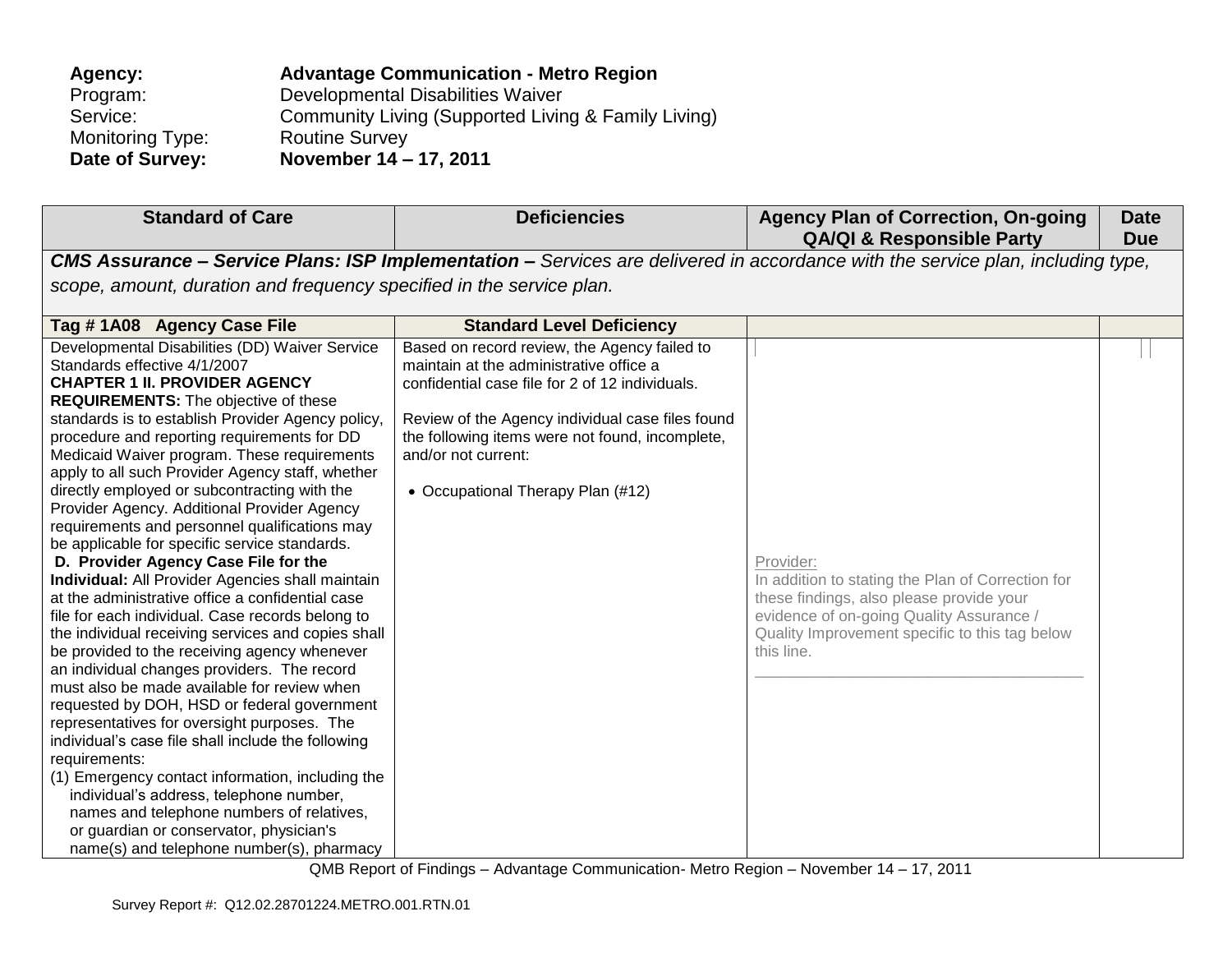| name, address and telephone number, and             |  |  |
|-----------------------------------------------------|--|--|
| health plan if appropriate;                         |  |  |
| (2) The individual's complete and current ISP,      |  |  |
| with all supplemental plans specific to the         |  |  |
| individual, and the most current completed          |  |  |
| Health Assessment Tool (HAT);                       |  |  |
| (3) Progress notes and other service delivery       |  |  |
| documentation;                                      |  |  |
| (4) Crisis Prevention/Intervention Plans, if there  |  |  |
| are any for the individual;                         |  |  |
| (5) A medical history, which shall include at least |  |  |
| demographic data, current and past medical          |  |  |
| diagnoses including the cause (if known) of         |  |  |
| the developmental disability, psychiatric           |  |  |
| diagnoses, allergies (food, environmental,          |  |  |
| medications), immunizations, and most               |  |  |
| recent physical exam;                               |  |  |
| (6) When applicable, transition plans completed     |  |  |
| for individuals at the time of discharge from       |  |  |
| Fort Stanton Hospital or Los Lunas Hospital         |  |  |
| and Training School; and                            |  |  |
| (7) Case records belong to the individual           |  |  |
| receiving services and copies shall be              |  |  |
| provided to the individual upon request.            |  |  |
|                                                     |  |  |
| (8) The receiving Provider Agency shall be          |  |  |
| provided at a minimum the following records         |  |  |
| whenever an individual changes provider             |  |  |
| agencies:                                           |  |  |
| (a) Complete file for the past 12 months;           |  |  |
| (b) ISP and quarterly reports from the current      |  |  |
| and prior ISP year;                                 |  |  |
| (c) Intake information from original admission      |  |  |
| to services; and                                    |  |  |
| (d) When applicable, the Individual                 |  |  |
| Transition Plan at the time of discharge            |  |  |
| from Los Lunas Hospital and Training                |  |  |
| School or Ft. Stanton Hospital.                     |  |  |
|                                                     |  |  |
| NMAC 8.302.1.17 RECORD KEEPING AND                  |  |  |
| <b>DOCUMENTATION REQUIREMENTS: A</b>                |  |  |
| provider must maintain all the records necessary    |  |  |
| to fully disclose the nature, quality, amount and   |  |  |
| medical necessity of services furnished to an       |  |  |
| eligible recipient who is currently receiving or    |  |  |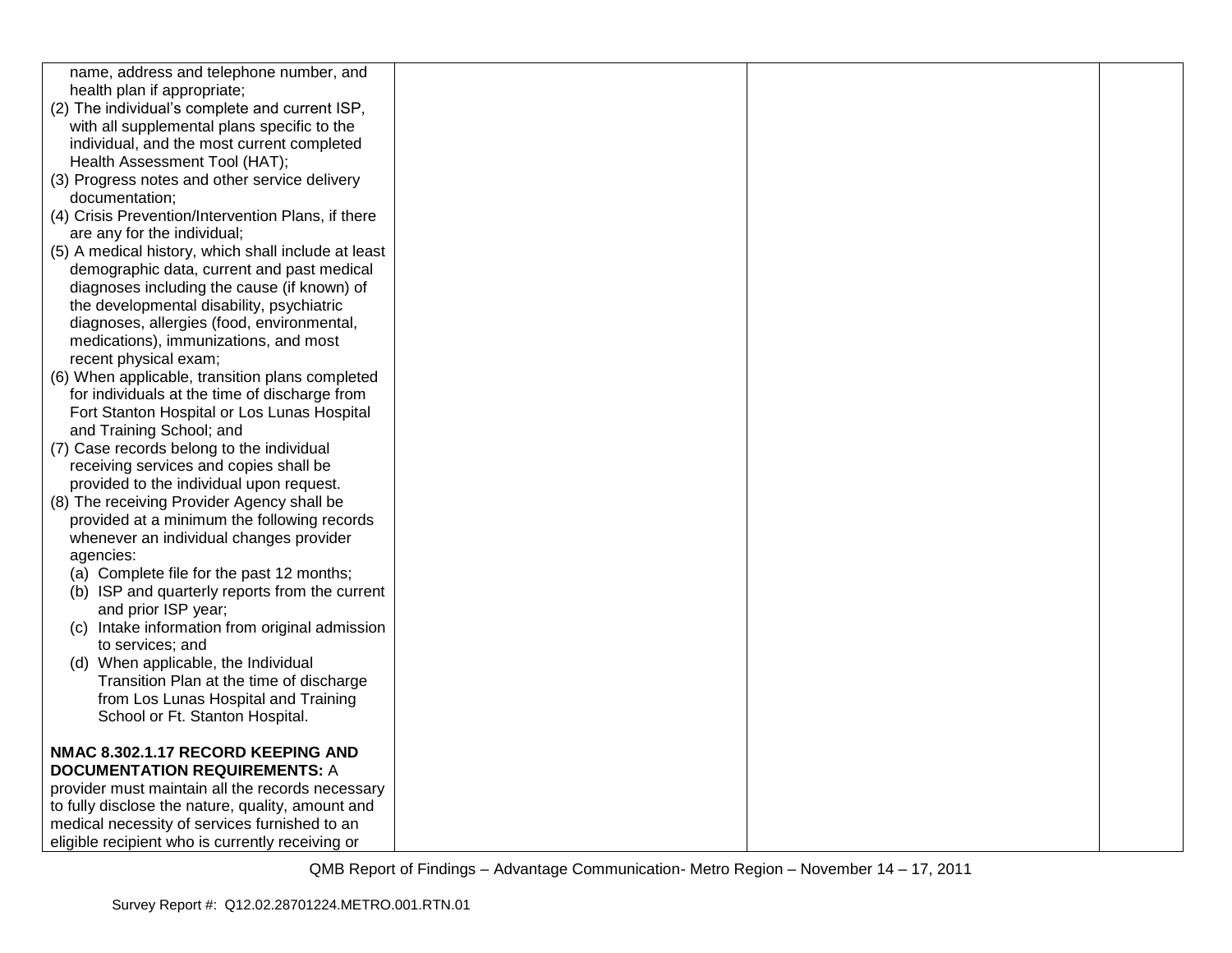| who has received services in the past.                                                                                                                                                                    |  |  |
|-----------------------------------------------------------------------------------------------------------------------------------------------------------------------------------------------------------|--|--|
| B. Documentation of test results: Results of<br>First and services must be documented, which<br>includes results of laboratory and radiology<br>procedures or progress following therapy or<br>treatment. |  |  |
|                                                                                                                                                                                                           |  |  |
|                                                                                                                                                                                                           |  |  |
|                                                                                                                                                                                                           |  |  |
|                                                                                                                                                                                                           |  |  |
|                                                                                                                                                                                                           |  |  |
|                                                                                                                                                                                                           |  |  |
|                                                                                                                                                                                                           |  |  |
|                                                                                                                                                                                                           |  |  |
|                                                                                                                                                                                                           |  |  |
|                                                                                                                                                                                                           |  |  |
|                                                                                                                                                                                                           |  |  |
|                                                                                                                                                                                                           |  |  |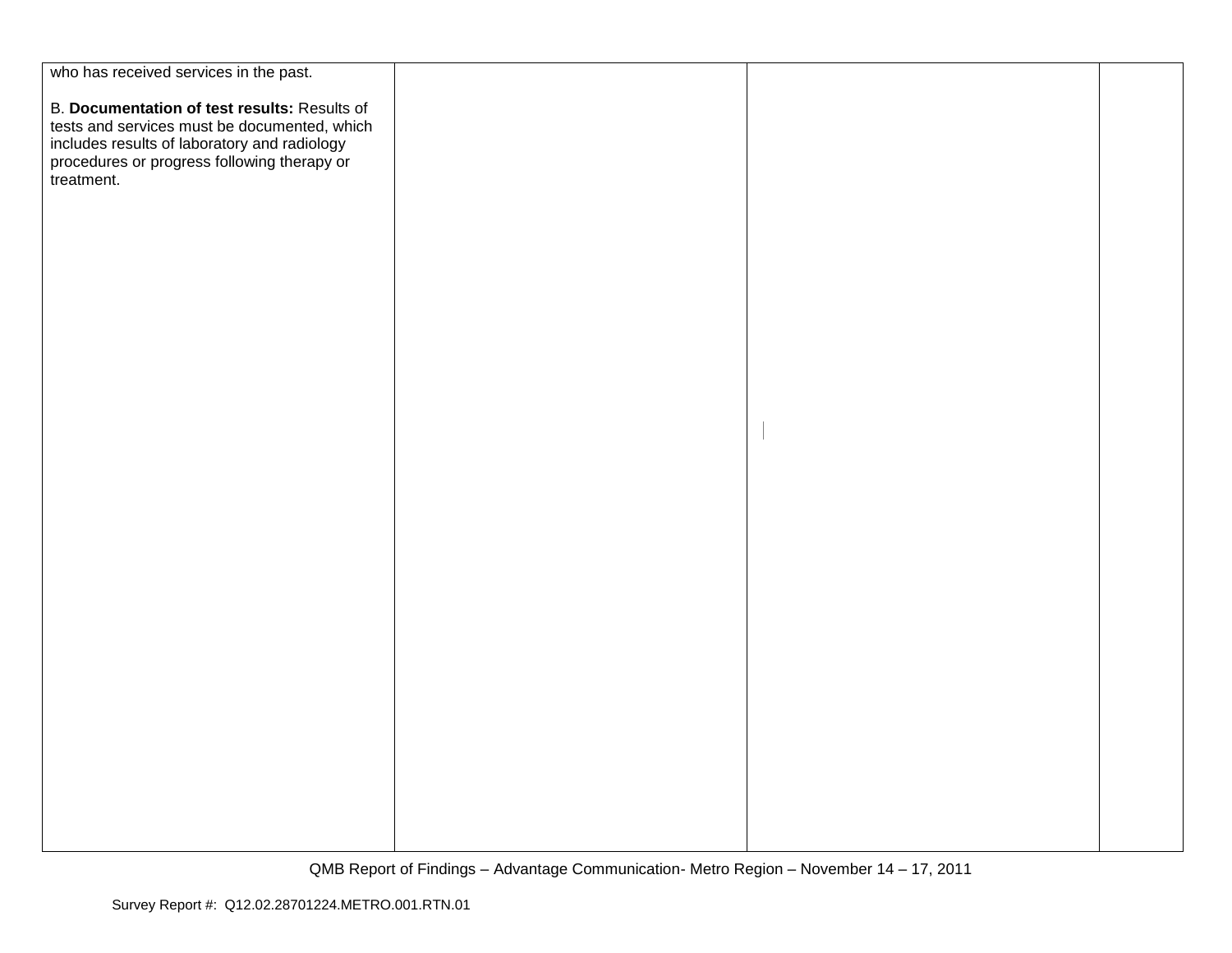| Tag #1A32 & 6L14 ISP Implementation                                                                                                                                                                                                                  | <b>Standard Level Deficiency</b>                                                                                                                                                                                                 |                                                                |  |
|------------------------------------------------------------------------------------------------------------------------------------------------------------------------------------------------------------------------------------------------------|----------------------------------------------------------------------------------------------------------------------------------------------------------------------------------------------------------------------------------|----------------------------------------------------------------|--|
|                                                                                                                                                                                                                                                      |                                                                                                                                                                                                                                  |                                                                |  |
| NMAC 7.26.5.16.C and D Development of the<br>ISP. Implementation of the ISP. The ISP shall<br>be implemented according to the timelines<br>determined by the IDT and as specified in the<br>ISP for each stated desired outcomes and action<br>plan. | Based on record review, the Agency failed to<br>implement the ISP according to the timelines<br>determined by the IDT and as specified in the<br>ISP for each stated desired outcomes and action<br>plan for 1 of 9 individuals. |                                                                |  |
| C.<br>The IDT shall review and discuss<br>information and recommendations with the                                                                                                                                                                   | Per Individuals ISP the following was found with<br>regards to the implementation of ISP Outcomes:                                                                                                                               |                                                                |  |
| individual, with the goal of supporting the<br>individual in attaining desired outcomes. The<br>IDT develops an ISP based upon the individual's<br>personal vision statement, strengths, needs,                                                      | <b>Family Living Data Collection/Data</b><br>Tracking/Progress with regards to ISP<br><b>Outcomes:</b>                                                                                                                           |                                                                |  |
| interests and preferences. The ISP is a dynamic                                                                                                                                                                                                      | Individual #4                                                                                                                                                                                                                    |                                                                |  |
| document, revised periodically, as needed, and<br>amended to reflect progress towards personal                                                                                                                                                       |                                                                                                                                                                                                                                  | Provider:<br>In addition to stating the Plan of Correction for |  |
| goals and achievements consistent with the                                                                                                                                                                                                           | • Actions Steps for, "will find a food item from<br>the home recipe book," were not being                                                                                                                                        | these findings, also please provide your                       |  |
| individual's future vision. This regulation is                                                                                                                                                                                                       | completed at the required frequency                                                                                                                                                                                              | evidence of on-going Quality Assurance /                       |  |
| consistent with standards established for                                                                                                                                                                                                            | indicated in the ISP for July 2011 and                                                                                                                                                                                           | Quality Improvement specific to this tag below                 |  |
| individual plan development as set forth by the                                                                                                                                                                                                      | August 2011.                                                                                                                                                                                                                     | this line.                                                     |  |
| commission on the accreditation of rehabilitation<br>facilities (CARF) and/or other program                                                                                                                                                          |                                                                                                                                                                                                                                  |                                                                |  |
| accreditation approved and adopted by the                                                                                                                                                                                                            |                                                                                                                                                                                                                                  |                                                                |  |
| developmental disabilities division and the                                                                                                                                                                                                          |                                                                                                                                                                                                                                  |                                                                |  |
| department of health. It is the policy of the                                                                                                                                                                                                        |                                                                                                                                                                                                                                  |                                                                |  |
| developmental disabilities division (DDD), that to                                                                                                                                                                                                   |                                                                                                                                                                                                                                  |                                                                |  |
| the extent permitted by funding, each individual                                                                                                                                                                                                     |                                                                                                                                                                                                                                  |                                                                |  |
| receive supports and services that will assist                                                                                                                                                                                                       |                                                                                                                                                                                                                                  |                                                                |  |
| and encourage independence and productivity                                                                                                                                                                                                          |                                                                                                                                                                                                                                  |                                                                |  |
| in the community and attempt to prevent                                                                                                                                                                                                              |                                                                                                                                                                                                                                  |                                                                |  |
| regression or loss of current capabilities.                                                                                                                                                                                                          |                                                                                                                                                                                                                                  |                                                                |  |
| Services and supports include specialized                                                                                                                                                                                                            |                                                                                                                                                                                                                                  |                                                                |  |
| and/or generic services, training, education                                                                                                                                                                                                         |                                                                                                                                                                                                                                  |                                                                |  |
| and/or treatment as determined by the IDT and                                                                                                                                                                                                        |                                                                                                                                                                                                                                  |                                                                |  |
| documented in the ISP.                                                                                                                                                                                                                               |                                                                                                                                                                                                                                  |                                                                |  |
| D. The intent is to provide choice and obtain                                                                                                                                                                                                        |                                                                                                                                                                                                                                  |                                                                |  |
| opportunities for individuals to live, work and                                                                                                                                                                                                      |                                                                                                                                                                                                                                  |                                                                |  |
| play with full participation in their communities.                                                                                                                                                                                                   |                                                                                                                                                                                                                                  |                                                                |  |
| The following principles provide direction and                                                                                                                                                                                                       |                                                                                                                                                                                                                                  |                                                                |  |
| purpose in planning for individuals with<br>developmental disabilities.                                                                                                                                                                              |                                                                                                                                                                                                                                  |                                                                |  |
| [05/03/94; 01/15/97; Recompiled 10/31/01]                                                                                                                                                                                                            |                                                                                                                                                                                                                                  |                                                                |  |
|                                                                                                                                                                                                                                                      |                                                                                                                                                                                                                                  |                                                                |  |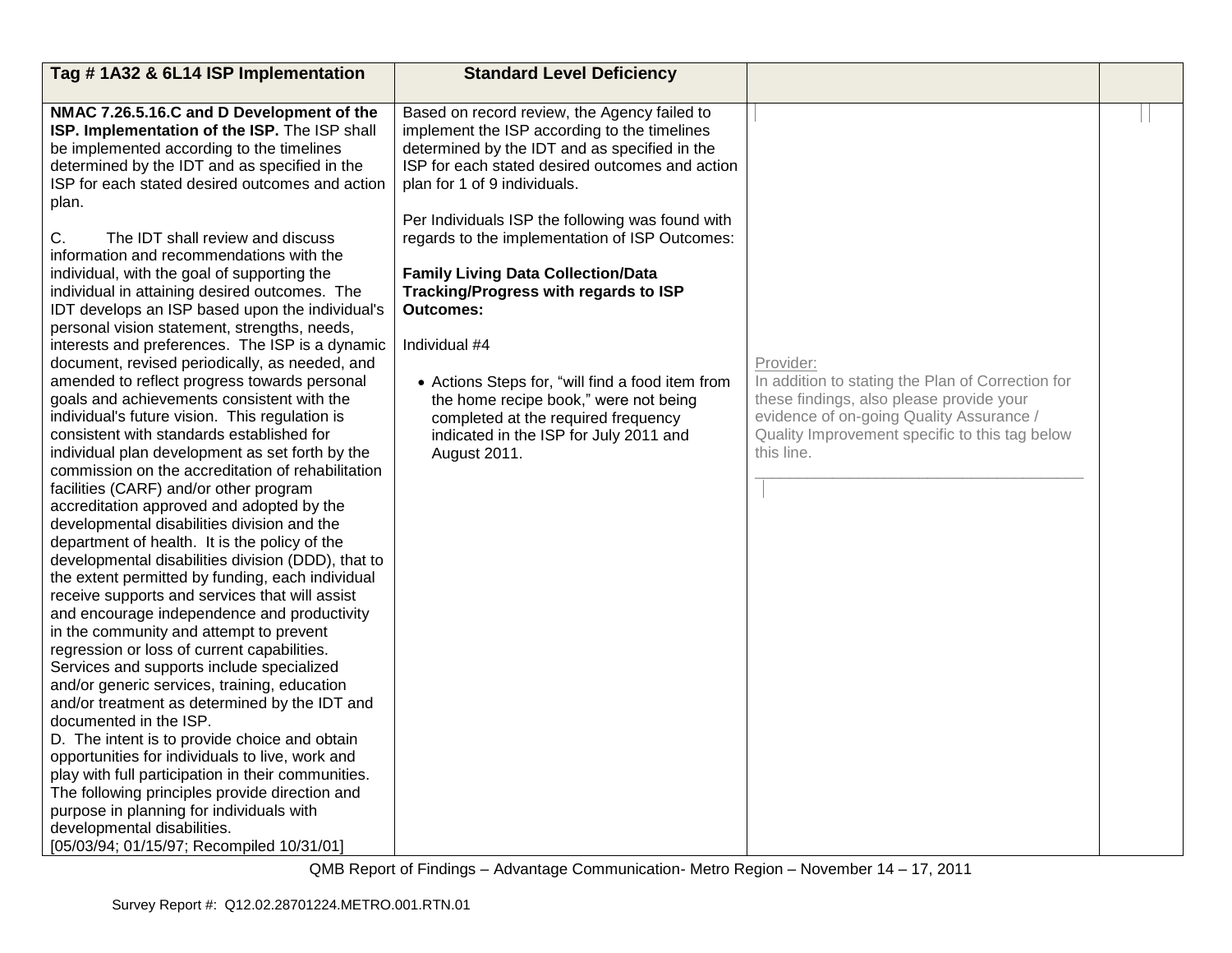| Tag # 6L14 Residential Case File                                                                                                                                                                                               | <b>Standard Level Deficiency</b>                                                                                                                                                                                |                                                                                      |  |
|--------------------------------------------------------------------------------------------------------------------------------------------------------------------------------------------------------------------------------|-----------------------------------------------------------------------------------------------------------------------------------------------------------------------------------------------------------------|--------------------------------------------------------------------------------------|--|
|                                                                                                                                                                                                                                |                                                                                                                                                                                                                 |                                                                                      |  |
| Developmental Disabilities (DD) Waiver Service<br>Standards effective 4/1/2007<br><b>CHAPTER 6. VIII. COMMUNITY LIVING</b><br><b>SERVICE PROVIDER AGENCY</b><br><b>REQUIREMENTS</b><br>A. Residence Case File: For individuals | Based on record review, the Agency failed to<br>maintain a complete and confidential case file in<br>the residence for 4 of 12 Individuals receiving<br>Family Living Services or Supported Living<br>Services. |                                                                                      |  |
| receiving Supported Living or Family Living, the<br>Agency shall maintain in the individual's home a<br>complete and current confidential case file for                                                                        | The following was not found, incomplete and/or<br>not current:                                                                                                                                                  |                                                                                      |  |
| each individual. For individuals receiving<br>Independent Living Services, rather than<br>maintaining this file at the individual's home, the                                                                                  | • Individual Specific Training Section of ISP<br>(formerly Addendum B) (#8)                                                                                                                                     |                                                                                      |  |
| complete and current confidential case file for<br>each individual shall be maintained at the                                                                                                                                  | • Positive Behavioral Plan (#5 & 9)                                                                                                                                                                             |                                                                                      |  |
| agency's administrative site. Each file shall<br>include the following:                                                                                                                                                        | • Positive Behavioral Crisis Plan (#5)                                                                                                                                                                          | Provider:<br>In addition to stating the Plan of Correction for                       |  |
| (1) Complete and current ISP and all<br>supplemental plans specific to the individual;                                                                                                                                         | • Speech Therapy Plan (#8 & 9)                                                                                                                                                                                  | these findings, also please provide your<br>evidence of on-going Quality Assurance / |  |
| (2) Complete and current Health Assessment<br>Tool;                                                                                                                                                                            | • Occupational Therapy Plan (#11)                                                                                                                                                                               | Quality Improvement specific to this tag below<br>this line.                         |  |
| (3) Current emergency contact information,<br>which includes the individual's address,                                                                                                                                         | • Physical Therapy Plan (#8 & 11)                                                                                                                                                                               |                                                                                      |  |
| telephone number, names and telephone<br>numbers of residential Community Living<br>Support providers, relatives, or guardian or<br>conservator, primary care physician's name(s)                                              | • Special Health Care Needs<br><sup>o</sup> Meal Time Plan (#8)<br><sup>o</sup> Nutritional Plan (#8 & 9)                                                                                                       |                                                                                      |  |
| and telephone number(s), pharmacy name,<br>address and telephone number and dentist<br>name, address and telephone number, and                                                                                                 | • Health Care Plans<br>$\degree$ Falls (#11)                                                                                                                                                                    |                                                                                      |  |
| health plan;                                                                                                                                                                                                                   | • Crisis Plan                                                                                                                                                                                                   |                                                                                      |  |
| (4) Up-to-date progress notes, signed and<br>dated by the person making the note for at least                                                                                                                                  | <sup>o</sup> Seizures (#5)                                                                                                                                                                                      |                                                                                      |  |
| the past month (older notes may be transferred<br>to the agency office);                                                                                                                                                       | • Progress Notes/Daily Contacts Logs:<br>$^{\circ}$ Individual #5- None found 11/1/2011 -                                                                                                                       |                                                                                      |  |
| (5) Data collected to document ISP Action Plan<br>implementation                                                                                                                                                               | 11/13/2011                                                                                                                                                                                                      |                                                                                      |  |
| (6) Progress notes written by direct care staff<br>and by nurses regarding individual health status                                                                                                                            | $\degree$ Individual #8 - None found 11/1/2011 -<br>11/13/2011                                                                                                                                                  |                                                                                      |  |
| and physical conditions including action taken in<br>response to identified changes in condition for at                                                                                                                        | $\degree$ Individual #9 - None found 11/1/2011 -<br>11/13/2011                                                                                                                                                  |                                                                                      |  |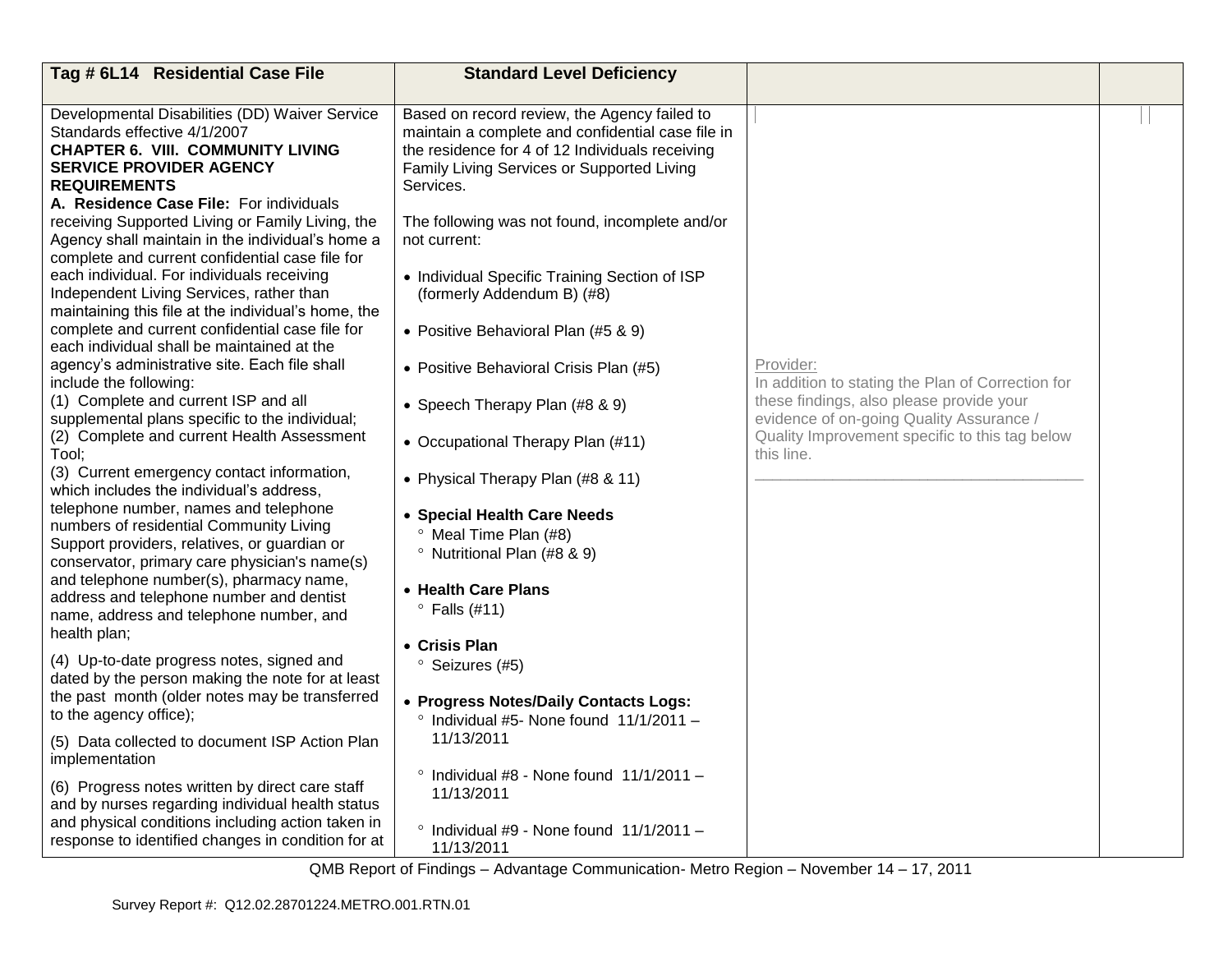|     | least the past month;                                 |  |  |
|-----|-------------------------------------------------------|--|--|
|     | (7) Physician's or qualified health care providers    |  |  |
|     | written orders;                                       |  |  |
|     | (8) Progress notes documenting implementation         |  |  |
|     | of a physician's or qualified health care             |  |  |
|     | provider's order(s);                                  |  |  |
|     | (9) Medication Administration Record (MAR) for        |  |  |
|     | the past three (3) months which includes:             |  |  |
|     | (a) The name of the individual;                       |  |  |
|     | (b) A transcription of the healthcare                 |  |  |
|     | practitioners prescription including the              |  |  |
|     | brand and generic name of the medication;             |  |  |
| (C) | Diagnosis for which the medication is                 |  |  |
|     | prescribed;                                           |  |  |
|     | (d) Dosage, frequency and method/route of             |  |  |
|     | delivery;                                             |  |  |
|     | (e) Times and dates of delivery;                      |  |  |
|     | Initials of person administering or assisting         |  |  |
| (f) |                                                       |  |  |
|     | with medication; and                                  |  |  |
| (q) | An explanation of any medication                      |  |  |
|     | irregularity, allergic reaction or adverse<br>effect. |  |  |
|     |                                                       |  |  |
|     | (h) For PRN medication an explanation for the         |  |  |
|     | use of the PRN must include:                          |  |  |
|     | Observable signs/symptoms or                          |  |  |
|     | circumstances in which the medication                 |  |  |
|     | is to be used, and                                    |  |  |
|     | Documentation of the<br>(ii)                          |  |  |
|     | effectiveness/result of the PRN                       |  |  |
|     | delivered.                                            |  |  |
| (i) | A MAR is not required for individuals                 |  |  |
|     | participating in Independent Living Services          |  |  |
|     | who self-administer their own medication.             |  |  |
|     | However, when medication administration               |  |  |
|     | is provided as part of the Independent                |  |  |
|     | Living Service a MAR must be maintained               |  |  |
|     | at the individual's home and an updated               |  |  |
|     | copy must be placed in the agency file on a           |  |  |
|     | weekly basis.                                         |  |  |
|     | (10) Record of visits to healthcare practitioners     |  |  |
|     | including any treatment provided at the visit and     |  |  |
|     | a record of all diagnostic testing for the current    |  |  |
|     | ISP year; and                                         |  |  |
|     | (11) Medical History to include: demographic          |  |  |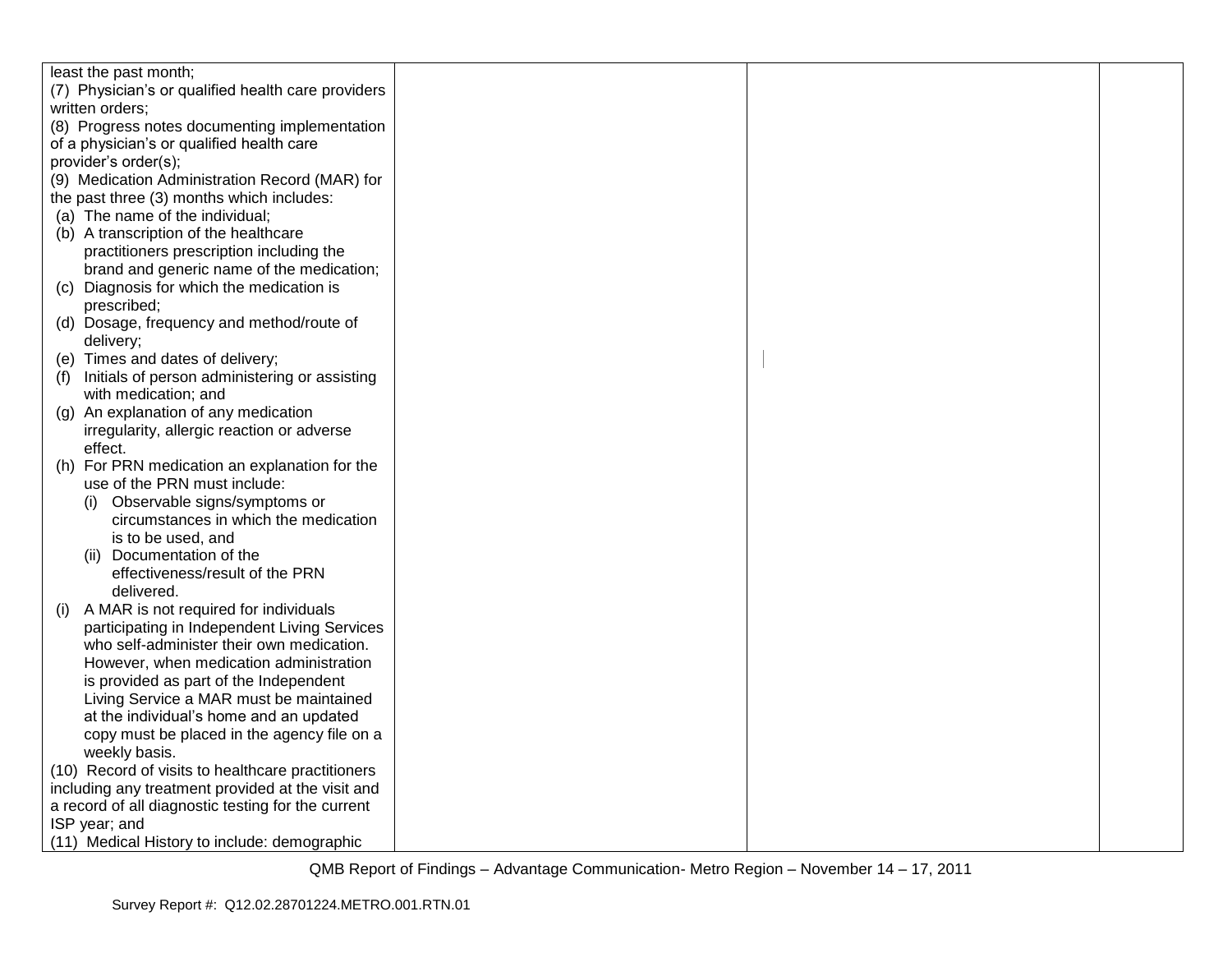| data, current and past medical diagnoses          |  |  |
|---------------------------------------------------|--|--|
| including the cause (if known) of the             |  |  |
| developmental disability and any psychiatric      |  |  |
| diagnosis, allergies (food, environmental,        |  |  |
| medications), status of routine adult health care |  |  |
| screenings, immunizations, hospital discharge     |  |  |
| summaries for past twelve (12) months, past       |  |  |
| medical history including hospitalizations,       |  |  |
| surgeries, injuries, family history and current   |  |  |
| physical exam.                                    |  |  |
|                                                   |  |  |
|                                                   |  |  |
|                                                   |  |  |
|                                                   |  |  |
|                                                   |  |  |
|                                                   |  |  |
|                                                   |  |  |
|                                                   |  |  |
|                                                   |  |  |
|                                                   |  |  |
|                                                   |  |  |
|                                                   |  |  |
|                                                   |  |  |
|                                                   |  |  |
|                                                   |  |  |
|                                                   |  |  |
|                                                   |  |  |
|                                                   |  |  |
|                                                   |  |  |
|                                                   |  |  |
|                                                   |  |  |
|                                                   |  |  |
|                                                   |  |  |
|                                                   |  |  |
|                                                   |  |  |
|                                                   |  |  |
|                                                   |  |  |
|                                                   |  |  |
|                                                   |  |  |
|                                                   |  |  |
|                                                   |  |  |
|                                                   |  |  |
|                                                   |  |  |
|                                                   |  |  |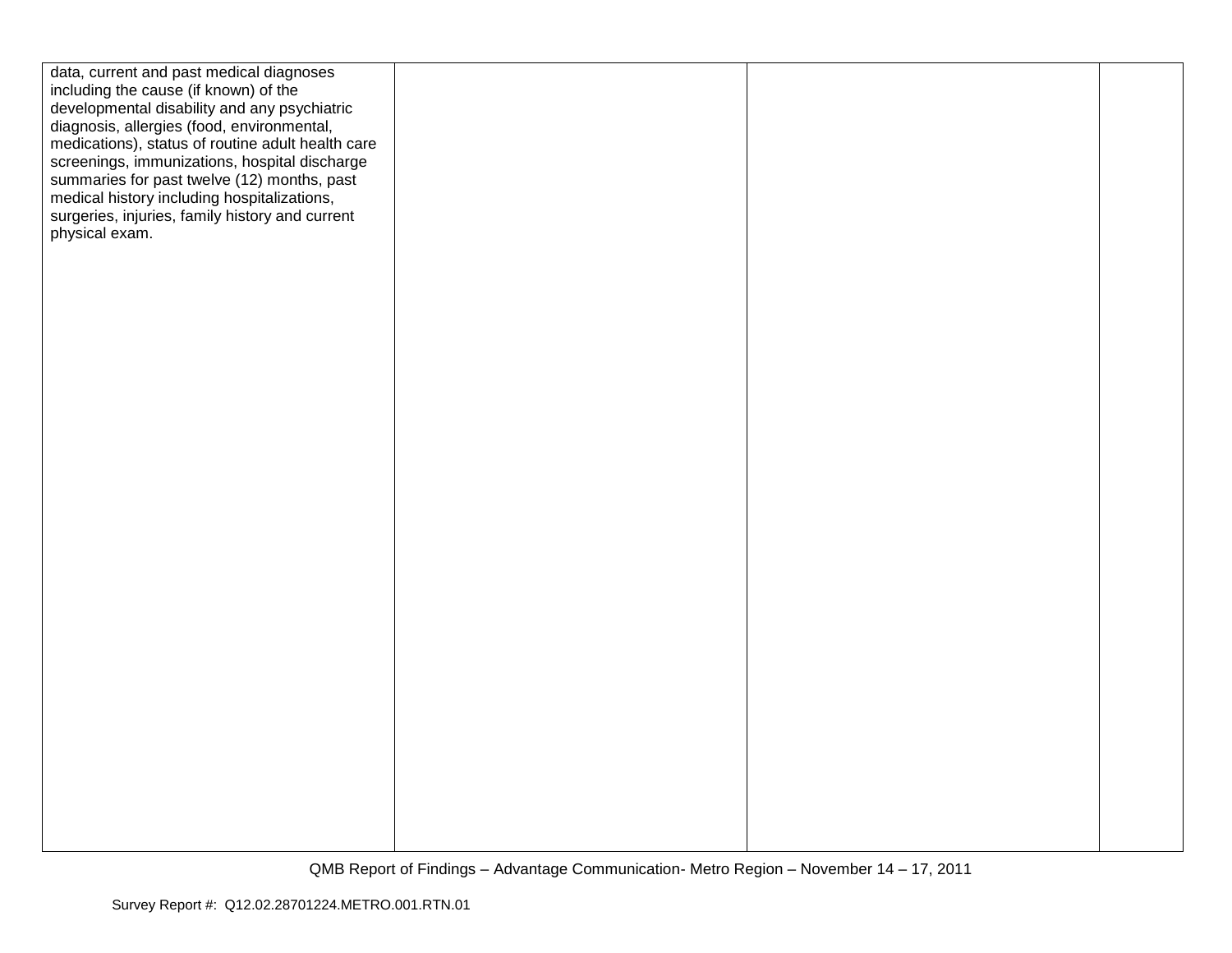| <b>Standard of Care</b>                                                                                                                                                                                                                                                                                                                                                                                                                                                                                                                                                                                                                                                                                                                                                                                                                                                                                                                                                                                                                                                                                                                                                                                                                                                                                | <b>Deficiencies</b>                                                                                                                                                                                                                                                                                                                                                                                                                                                                                                                                       | <b>Agency Plan of Correction, On-going</b><br><b>QA/QI &amp; Responsible Party</b>                                                                                                                                                                                       | <b>Date</b><br><b>Due</b> |
|--------------------------------------------------------------------------------------------------------------------------------------------------------------------------------------------------------------------------------------------------------------------------------------------------------------------------------------------------------------------------------------------------------------------------------------------------------------------------------------------------------------------------------------------------------------------------------------------------------------------------------------------------------------------------------------------------------------------------------------------------------------------------------------------------------------------------------------------------------------------------------------------------------------------------------------------------------------------------------------------------------------------------------------------------------------------------------------------------------------------------------------------------------------------------------------------------------------------------------------------------------------------------------------------------------|-----------------------------------------------------------------------------------------------------------------------------------------------------------------------------------------------------------------------------------------------------------------------------------------------------------------------------------------------------------------------------------------------------------------------------------------------------------------------------------------------------------------------------------------------------------|--------------------------------------------------------------------------------------------------------------------------------------------------------------------------------------------------------------------------------------------------------------------------|---------------------------|
| requirements and the approved waiver.                                                                                                                                                                                                                                                                                                                                                                                                                                                                                                                                                                                                                                                                                                                                                                                                                                                                                                                                                                                                                                                                                                                                                                                                                                                                  |                                                                                                                                                                                                                                                                                                                                                                                                                                                                                                                                                           | CMS Assurance - Qualified Providers - The State monitors non-licensed/non-certified providers to assure adherence to waiver<br>requirements. The State implements its policies and procedures for verifying that provider training is conducted in accordance with State |                           |
| Tag #1A22 Agency Personnel<br><b>Competency</b>                                                                                                                                                                                                                                                                                                                                                                                                                                                                                                                                                                                                                                                                                                                                                                                                                                                                                                                                                                                                                                                                                                                                                                                                                                                        | <b>Standard Level Deficiency</b>                                                                                                                                                                                                                                                                                                                                                                                                                                                                                                                          |                                                                                                                                                                                                                                                                          |                           |
| Developmental Disabilities (DD) Waiver Service<br>Standards effective 4/1/2007<br><b>CHAPTER 1 IV. GENERAL REQUIREMENTS</b><br>FOR PROVIDER AGENCY SERVICE<br><b>PERSONNEL:</b> The objective of this section is to<br>establish personnel standards for DD Medicaid<br>Waiver Provider Agencies for the following<br>services: Community Living Supports,<br>Community Inclusion Services, Respite,<br>Substitute Care and Personal Support<br>Companion Services. These standards apply to<br>all personnel who provide services, whether<br>directly employed or subcontracting with the<br>Provider Agency. Additional personnel<br>requirements and qualifications may be<br>applicable for specific service standards.<br><b>F. Qualifications for Direct Service</b><br>Personnel: The following employment<br>qualifications and competency requirements are<br>applicable to all Direct Service Personnel<br>employed by a Provider Agency:<br>Direct service personnel shall be eighteen<br>(1)<br>(18) years or older. Exception: Adult<br>Habilitation can employ direct care<br>personnel under the age of eighteen 18<br>years, but the employee shall work directly<br>under a supervisor, who is physically<br>present at all times;<br>Direct service personnel shall have the<br>(2) | Based on interview, the Agency failed to ensure<br>that training competencies were met for 1 of 12<br><b>Direct Service Professionals.</b><br>When DSP were asked if they received<br>training on the Individual's Crisis<br><b>Plans/Medical Emergency Response Plans</b><br>and what the plan covered, the following was<br>reported:<br>• DSP #45 stated, "Yes she does, I don't know<br>what they are." As indicated by the Agency<br>file, the Individual has Medical Emergency<br>Response Plans for Falls and<br>Gastrointestinal. (Individual #7) | Provider:<br>In addition to stating the Plan of Correction for<br>these findings, also please provide your<br>evidence of on-going Quality Assurance /<br>Quality Improvement specific to this tag below<br>this line.                                                   |                           |
| ability to read and carry out the<br>requirements in an ISP;                                                                                                                                                                                                                                                                                                                                                                                                                                                                                                                                                                                                                                                                                                                                                                                                                                                                                                                                                                                                                                                                                                                                                                                                                                           |                                                                                                                                                                                                                                                                                                                                                                                                                                                                                                                                                           |                                                                                                                                                                                                                                                                          |                           |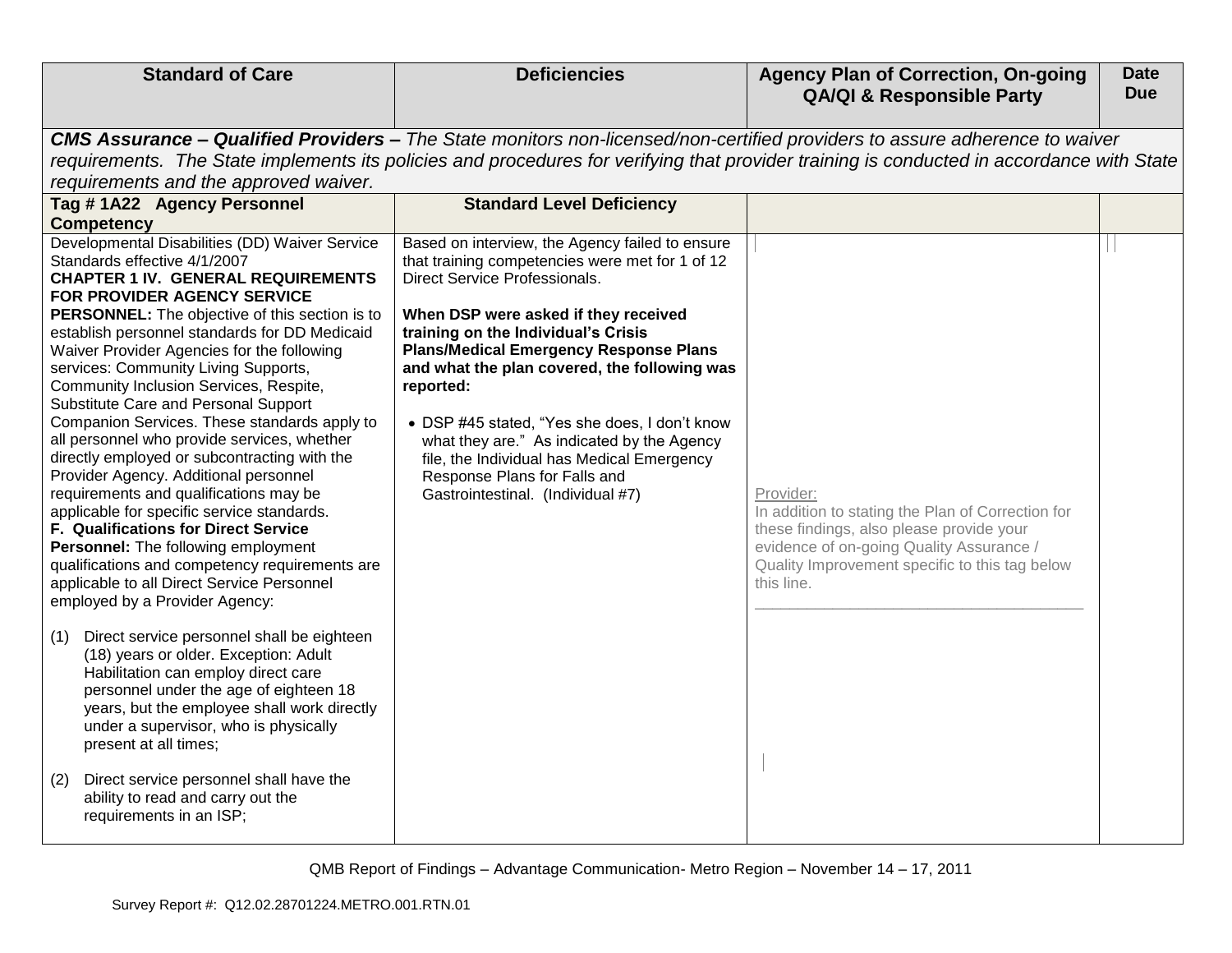| (3) | Direct service personnel shall be available                                                                                                                      |  |  |
|-----|------------------------------------------------------------------------------------------------------------------------------------------------------------------|--|--|
|     | to communicate in the language that is                                                                                                                           |  |  |
|     | functionally required by the individual or in                                                                                                                    |  |  |
|     | the use of any specific augmentative                                                                                                                             |  |  |
|     | communication system utilized by the                                                                                                                             |  |  |
|     | individual;                                                                                                                                                      |  |  |
|     |                                                                                                                                                                  |  |  |
| (4) | Direct service personnel shall meet the<br>qualifications specified by DDSD in the<br>Policy Governing the Training<br>Requirements for Direct Support Staff and |  |  |
|     | Internal Service Coordinators, Serving                                                                                                                           |  |  |
|     | Individuals with Developmental Disabilities;                                                                                                                     |  |  |
|     | and                                                                                                                                                              |  |  |
|     |                                                                                                                                                                  |  |  |
| (5) | Direct service Provider Agencies of Respite                                                                                                                      |  |  |
|     | Services, Substitute Care, Personal                                                                                                                              |  |  |
|     | Support Services, Nutritional Counseling,                                                                                                                        |  |  |
|     | Therapists and Nursing shall demonstrate<br>basic knowledge of developmental                                                                                     |  |  |
|     | disabilities and have training or                                                                                                                                |  |  |
|     | demonstrable qualifications related to the                                                                                                                       |  |  |
|     | role he or she is performing and complete                                                                                                                        |  |  |
|     | individual specific training as required in the                                                                                                                  |  |  |
|     | ISP for each individual he or she support.                                                                                                                       |  |  |
|     |                                                                                                                                                                  |  |  |
| (6) | Report required personnel training status to                                                                                                                     |  |  |
|     | the DDSD Statewide Training Database as                                                                                                                          |  |  |
|     | specified in DDSD policies as related to                                                                                                                         |  |  |
|     | training requirements as follows:                                                                                                                                |  |  |
|     | (a) Initial comprehensive personnel status                                                                                                                       |  |  |
|     | report (name, date of hire, Social Security                                                                                                                      |  |  |
|     | number category) on all required                                                                                                                                 |  |  |
|     | personnel to be submitted to DDSD                                                                                                                                |  |  |
|     | Statewide Training Database within the                                                                                                                           |  |  |
|     | first ninety (90) calendar days of                                                                                                                               |  |  |
|     | providing services;                                                                                                                                              |  |  |
|     | (b) Staff who do not wish to use his or her                                                                                                                      |  |  |
|     | Social Security Number may request an                                                                                                                            |  |  |
|     | alternative tracking number; and                                                                                                                                 |  |  |
| (C) | Quarterly personnel update reports sent                                                                                                                          |  |  |
|     | to DDSD Statewide Training Database to                                                                                                                           |  |  |
|     | reflect new hires, terminations, inter-                                                                                                                          |  |  |
|     | provider Agency position changes, and                                                                                                                            |  |  |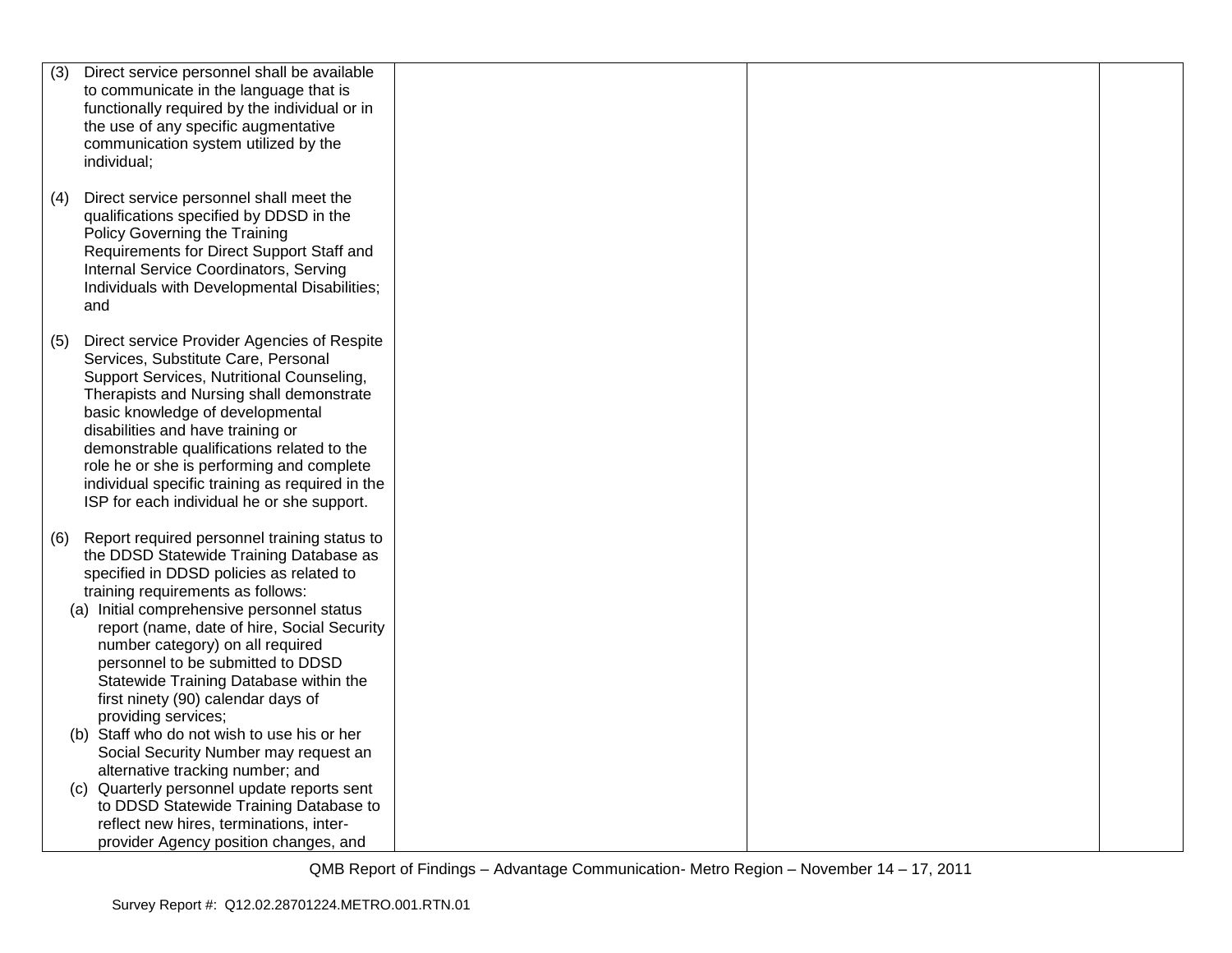| name changes.                                                                                                                                                                                                                                                                                                |  |  |
|--------------------------------------------------------------------------------------------------------------------------------------------------------------------------------------------------------------------------------------------------------------------------------------------------------------|--|--|
| Department of Health (DOH) Developmental<br>Disabilities Supports Division (DDSD) Policy<br>- Policy Title: Training Requirements for<br>Direct Service Agency Staff Policy - Eff.<br>March 1, 2007 - II. POLICY STATEMENTS:<br>A. Individuals shall receive services from<br>competent and qualified staff. |  |  |
|                                                                                                                                                                                                                                                                                                              |  |  |
|                                                                                                                                                                                                                                                                                                              |  |  |
|                                                                                                                                                                                                                                                                                                              |  |  |
|                                                                                                                                                                                                                                                                                                              |  |  |
|                                                                                                                                                                                                                                                                                                              |  |  |
|                                                                                                                                                                                                                                                                                                              |  |  |
|                                                                                                                                                                                                                                                                                                              |  |  |
|                                                                                                                                                                                                                                                                                                              |  |  |
|                                                                                                                                                                                                                                                                                                              |  |  |
|                                                                                                                                                                                                                                                                                                              |  |  |
|                                                                                                                                                                                                                                                                                                              |  |  |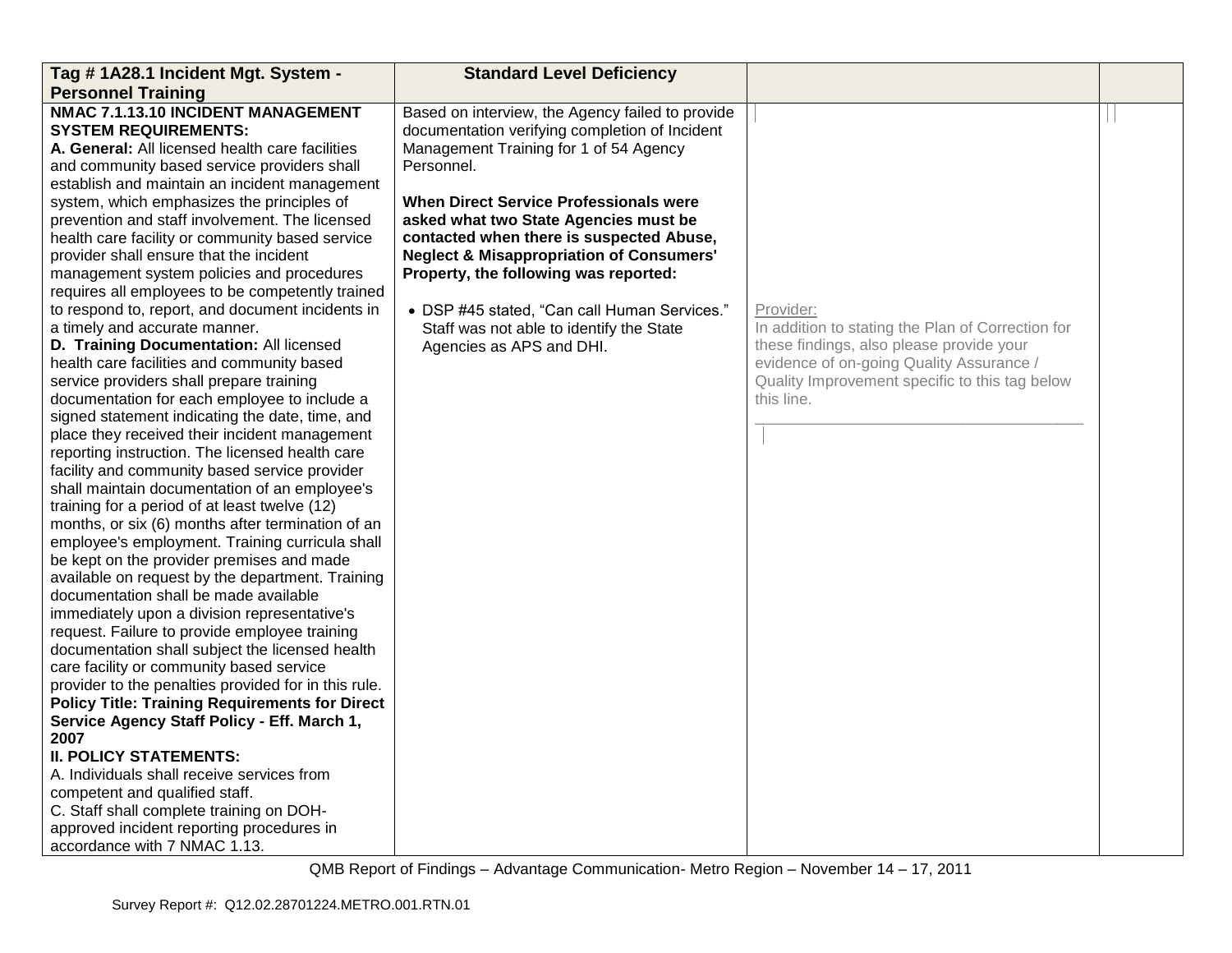| <b>Standard of Care</b>                                                                                                                                                                                                                                                                                                                                                                                                                                                                                                                                                                                                                                                                                                                                                                                                                                                                                                                                                                                                                                                                                                                                                                                                                                                                                                                                                                                                                                                                                                                                    | <b>Deficiencies</b>                                                                                                                                                                                                                                                                                                                                                                                                                                                                                                                                                                                                                                                                                                                                                                                                                                                                                                                                                                                                                   | <b>Agency Plan of Correction, On-going</b><br><b>QA/QI &amp; Responsible Party</b>                                                                                                                                                                                     | <b>Date</b><br><b>Due</b> |
|------------------------------------------------------------------------------------------------------------------------------------------------------------------------------------------------------------------------------------------------------------------------------------------------------------------------------------------------------------------------------------------------------------------------------------------------------------------------------------------------------------------------------------------------------------------------------------------------------------------------------------------------------------------------------------------------------------------------------------------------------------------------------------------------------------------------------------------------------------------------------------------------------------------------------------------------------------------------------------------------------------------------------------------------------------------------------------------------------------------------------------------------------------------------------------------------------------------------------------------------------------------------------------------------------------------------------------------------------------------------------------------------------------------------------------------------------------------------------------------------------------------------------------------------------------|---------------------------------------------------------------------------------------------------------------------------------------------------------------------------------------------------------------------------------------------------------------------------------------------------------------------------------------------------------------------------------------------------------------------------------------------------------------------------------------------------------------------------------------------------------------------------------------------------------------------------------------------------------------------------------------------------------------------------------------------------------------------------------------------------------------------------------------------------------------------------------------------------------------------------------------------------------------------------------------------------------------------------------------|------------------------------------------------------------------------------------------------------------------------------------------------------------------------------------------------------------------------------------------------------------------------|---------------------------|
| needed healthcare services in a timely manner.                                                                                                                                                                                                                                                                                                                                                                                                                                                                                                                                                                                                                                                                                                                                                                                                                                                                                                                                                                                                                                                                                                                                                                                                                                                                                                                                                                                                                                                                                                             |                                                                                                                                                                                                                                                                                                                                                                                                                                                                                                                                                                                                                                                                                                                                                                                                                                                                                                                                                                                                                                       | CMS Assurance - Health and Welfare - The state, on an ongoing basis, identifies, addresses and seeks to prevent occurrences of<br>abuse, neglect and exploitation. Individuals shall be afforded their basic human rights. The provider supports individuals to access |                           |
| Tag #1A09 Medication Delivery (MAR)<br>- Routine Medication                                                                                                                                                                                                                                                                                                                                                                                                                                                                                                                                                                                                                                                                                                                                                                                                                                                                                                                                                                                                                                                                                                                                                                                                                                                                                                                                                                                                                                                                                                | <b>Standard Level Deficiency</b>                                                                                                                                                                                                                                                                                                                                                                                                                                                                                                                                                                                                                                                                                                                                                                                                                                                                                                                                                                                                      |                                                                                                                                                                                                                                                                        |                           |
| Developmental Disabilities (DD) Waiver Service<br>Standards effective 4/1/2007<br><b>CHAPTER 1 II. PROVIDER AGENCY</b><br><b>REQUIREMENTS:</b> The objective of these<br>standards is to establish Provider Agency policy,<br>procedure and reporting requirements for DD<br>Medicaid Waiver program. These requirements<br>apply to all such Provider Agency staff, whether<br>directly employed or subcontracting with the<br>Provider Agency. Additional Provider Agency<br>requirements and personnel qualifications may<br>be applicable for specific service standards.<br><b>Medication Delivery: Provider</b><br>Е.<br>Agencies that provide Community Living,<br>Community Inclusion or Private Duty Nursing<br>services shall have written policies and<br>procedures regarding medication(s) delivery and<br>tracking and reporting of medication errors in<br>accordance with DDSD Medication Assessment<br>and Delivery Policy and Procedures, the Board<br>of Nursing Rules and Board of Pharmacy<br>standards and regulations.<br>(2) When required by the DDSD Medication<br>Assessment and Delivery Policy, Medication<br>Administration Records (MAR) shall be<br>maintained and include:<br>(a) The name of the individual, a<br>transcription of the physician's written or<br>licensed health care provider's<br>prescription including the brand and<br>generic name of the medication,<br>diagnosis for which the medication is<br>prescribed;<br>(b) Prescribed dosage, frequency and<br>method/route of administration, times and | Medication Administration Records (MAR) were<br>reviewed for the months of July, August and<br>September, 2011.<br>Based on record review, 2 of 12 individuals had<br>Medication Administration Records, which<br>contained missing medications entries and/or<br>other errors:<br>Individual #7<br>August 2011<br>Medication Administration Records did not<br>contain the diagnosis for which the medication<br>is prescribed:<br>• Gabapentin 100mg capsule (2 times daily)<br>September, 2011<br>Medication Administration Records did not<br>contain the diagnosis for which the medication<br>is prescribed:<br>• Abilify 10 mg tablet (1 time daily)<br>Individual #12<br>August 2011<br>Medication Administration Records did not<br>contain the diagnosis for which the medication<br>is prescribed:<br>• Omeprazole 20mg capsule (2 times daily)<br>September 2011<br>Medication Administration Records did not<br>contain the diagnosis for which the medication<br>is prescribed:<br>• Zyprexa 5mg tablet (1 times daily) | Provider:<br>In addition to stating the Plan of Correction for<br>these findings, also please provide your<br>evidence of on-going Quality Assurance /<br>Quality Improvement specific to this tag below<br>this line.                                                 |                           |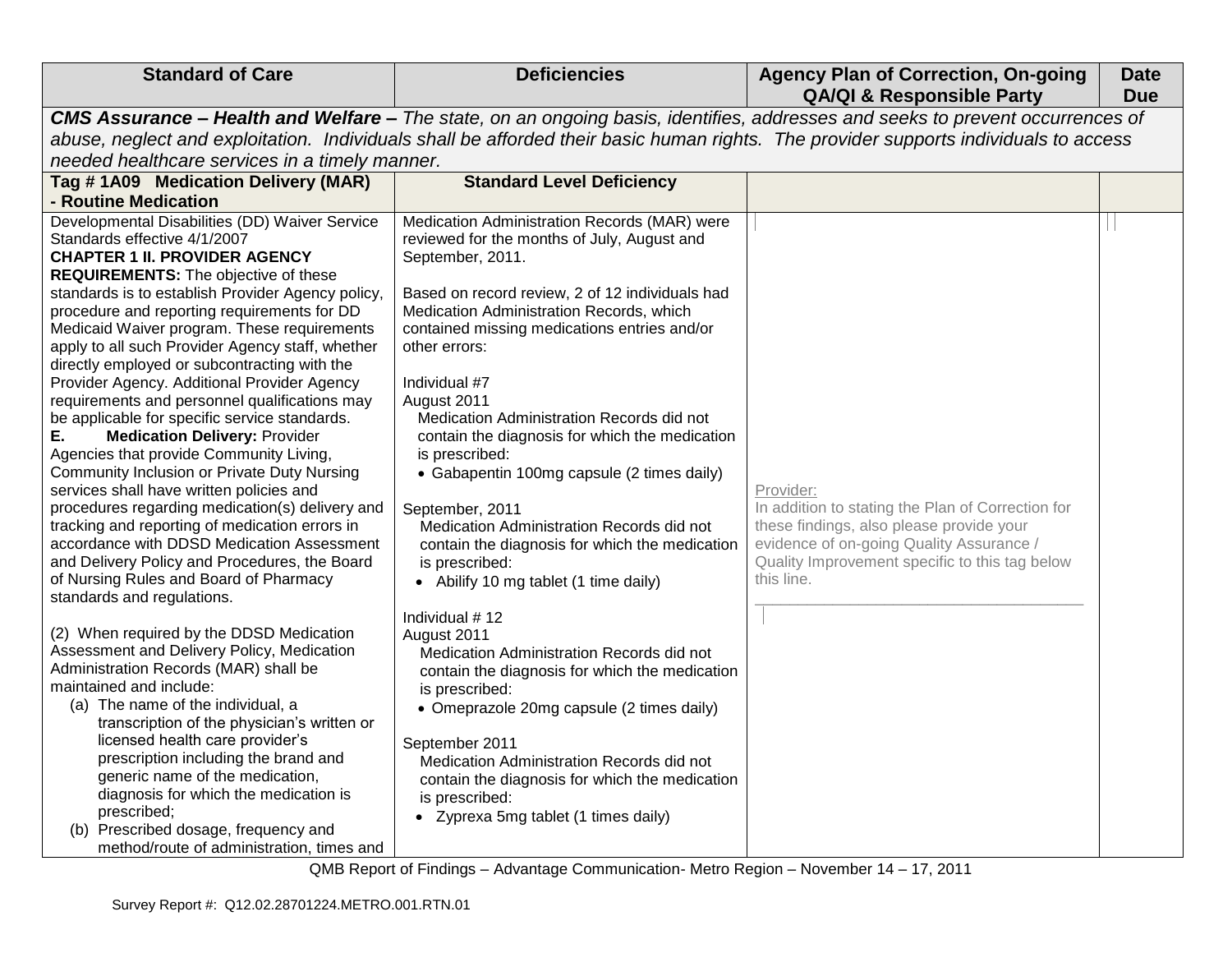| dates of administration;                        | • Omeprazole 20mg capsule (2 times daily) |  |
|-------------------------------------------------|-------------------------------------------|--|
| (c) Initials of the individual administering or | • Nystatin 1000g cream (2 times daily     |  |
| assisting with the medication;                  |                                           |  |
| (d) Explanation of any medication               |                                           |  |
| irregularity;                                   |                                           |  |
| (e) Documentation of any allergic reaction or   |                                           |  |
| adverse medication effect; and                  |                                           |  |
| For PRN medication, an explanation for<br>(1)   |                                           |  |
| the use of the PRN medication shall             |                                           |  |
| include observable signs/symptoms or            |                                           |  |
| circumstances in which the medication is        |                                           |  |
| to be used, and documentation of                |                                           |  |
| effectiveness of PRN medication                 |                                           |  |
| administered.                                   |                                           |  |
| (3) The Provider Agency shall also maintain a   |                                           |  |
| signature page that designates the full name    |                                           |  |
| that corresponds to each initial used to        |                                           |  |
| document administered or assisted delivery of   |                                           |  |
| each dose;                                      |                                           |  |
| (4) MARs are not required for individuals       |                                           |  |
| participating in Independent Living who self-   |                                           |  |
| administer their own medications;               |                                           |  |
| (5) Information from the prescribing            |                                           |  |
| pharmacy regarding medications shall be         |                                           |  |
| kept in the home and community inclusion        |                                           |  |
| service locations and shall include the         |                                           |  |
| expected desired outcomes of                    |                                           |  |
| administrating the medication, signs and        |                                           |  |
| symptoms of adverse events and                  |                                           |  |
| interactions with other medications;            |                                           |  |
|                                                 |                                           |  |
| NMAC 16.19.11.8 MINIMUM STANDARDS:              |                                           |  |
| A. MINIMUM STANDARDS FOR THE                    |                                           |  |
| DISTRIBUTION, STORAGE, HANDLING AND             |                                           |  |
| <b>RECORD KEEPING OF DRUGS:</b>                 |                                           |  |
|                                                 |                                           |  |
| (d) The facility shall have a Medication        |                                           |  |
| Administration Record (MAR) documenting         |                                           |  |
| medication administered to residents, including |                                           |  |
| over-the-counter medications. This              |                                           |  |
| documentation shall include:                    |                                           |  |
| Name of resident:<br>(i)                        |                                           |  |
| (ii)<br>Date given;                             |                                           |  |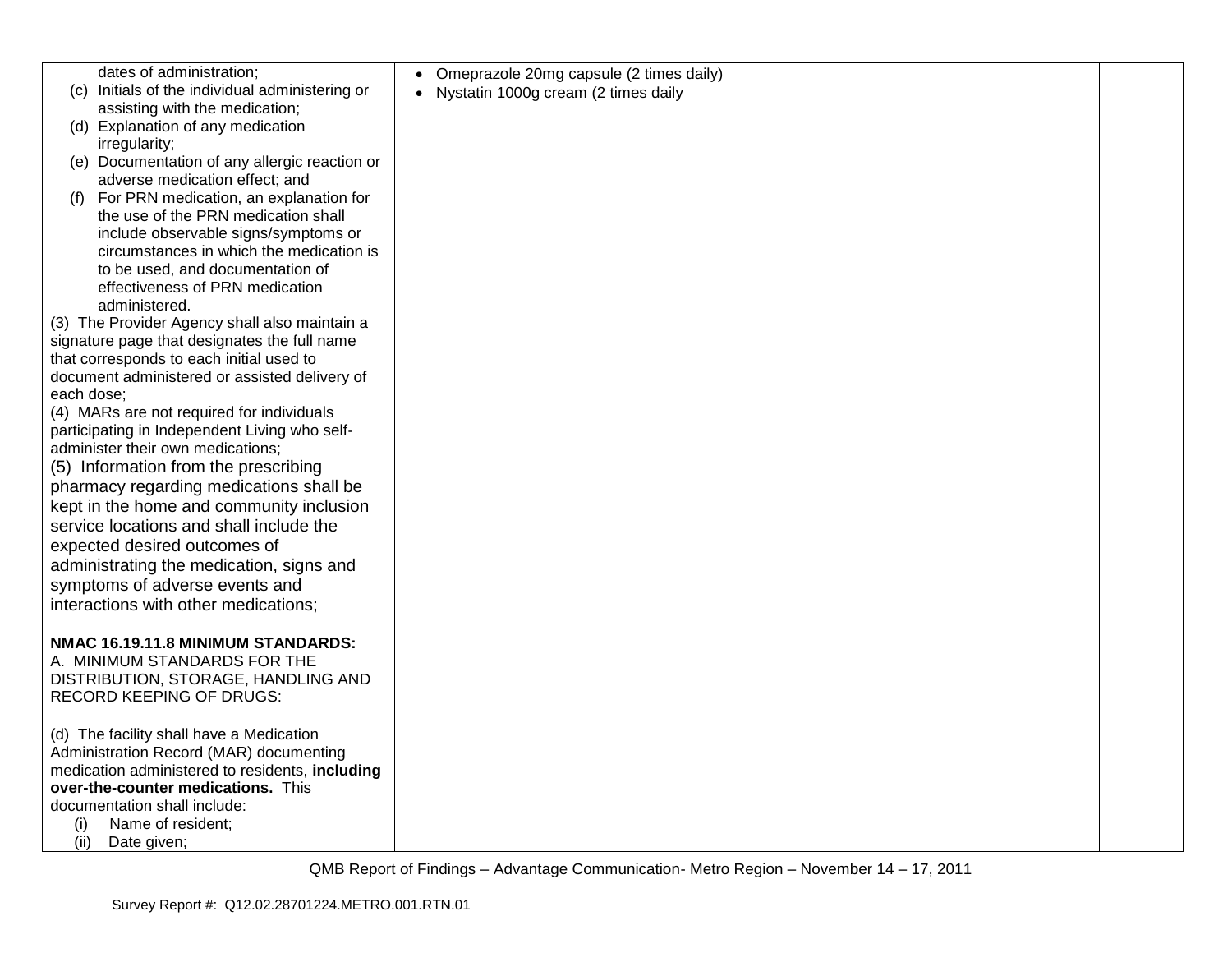| Drug product name;<br>(iii)                       |  |  |
|---------------------------------------------------|--|--|
| Dosage and form;<br>(iv)                          |  |  |
|                                                   |  |  |
| Strength of drug;<br>(v)                          |  |  |
| (vi) Route of administration;                     |  |  |
| (vii) How often medication is to be taken;        |  |  |
|                                                   |  |  |
| (viii) Time taken and staff initials;             |  |  |
| (ix) Dates when the medication is                 |  |  |
| discontinued or changed;                          |  |  |
| The name and initials of all staff<br>(x)         |  |  |
|                                                   |  |  |
| administering medications.                        |  |  |
|                                                   |  |  |
| <b>Model Custodial Procedure Manual</b>           |  |  |
|                                                   |  |  |
| <b>D. Administration of Drugs</b>                 |  |  |
| Unless otherwise stated by practitioner, patients |  |  |
| will not be allowed to administer their own       |  |  |
|                                                   |  |  |
| medications.                                      |  |  |
| Document the practitioner's order authorizing     |  |  |
| the self-administration of medications.           |  |  |
|                                                   |  |  |
|                                                   |  |  |
| All PRN (As needed) medications shall have        |  |  |
| complete detail instructions regarding the        |  |  |
| administering of the medication. This shall       |  |  |
| include:                                          |  |  |
|                                                   |  |  |
| symptoms that indicate the use of the<br>➤        |  |  |
| medication,                                       |  |  |
| exact dosage to be used, and<br>➤                 |  |  |
| the exact amount to be used in a 24 hour<br>➤     |  |  |
| period.                                           |  |  |
|                                                   |  |  |
|                                                   |  |  |
|                                                   |  |  |
|                                                   |  |  |
|                                                   |  |  |
|                                                   |  |  |
|                                                   |  |  |
|                                                   |  |  |
|                                                   |  |  |
|                                                   |  |  |
|                                                   |  |  |
|                                                   |  |  |
|                                                   |  |  |
|                                                   |  |  |
|                                                   |  |  |
|                                                   |  |  |
|                                                   |  |  |
|                                                   |  |  |
|                                                   |  |  |
|                                                   |  |  |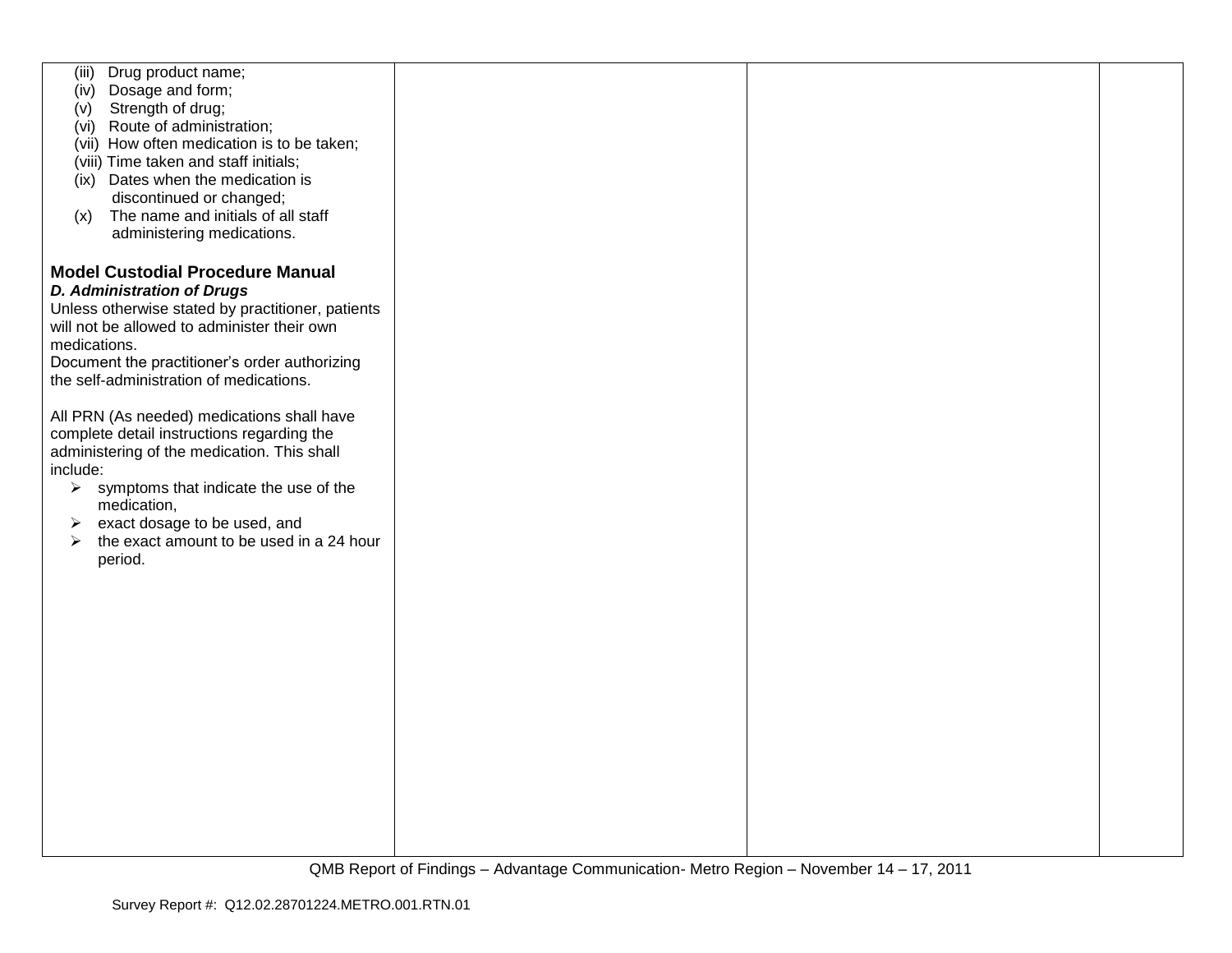| Tag # 1A15.2 & 5109 - Healthcare                 | <b>Standard Level Deficiency</b>                |                                                   |  |
|--------------------------------------------------|-------------------------------------------------|---------------------------------------------------|--|
| <b>Documentation</b>                             |                                                 |                                                   |  |
| Developmental Disabilities (DD) Waiver           | Based on record review, the Agency failed to    |                                                   |  |
| Service Standards effective 4/1/2007             | maintain the required documentation in the      |                                                   |  |
| CHAPTER 1. III. PROVIDER AGENCY                  | Individuals Agency Record as required per       |                                                   |  |
| <b>DOCUMENTATION OF SERVICE DELIVERY</b>         | standard for 1 of 12 individual                 |                                                   |  |
| <b>AND LOCATION - Healthcare</b>                 |                                                 |                                                   |  |
| <b>Documentation by Nurses For Community</b>     | The following were not found, incomplete and/or |                                                   |  |
| <b>Living Services, Community Inclusion</b>      | not current:                                    |                                                   |  |
| <b>Services and Private Duty Nursing</b>         |                                                 |                                                   |  |
| Services: Nursing services must be available     | • Special Health Care Needs:                    |                                                   |  |
| as needed and documented for Provider            | • Nutritional Plan                              |                                                   |  |
| Agencies delivering Community Living             | ° Individual #9 - As indicated by the IST       |                                                   |  |
| Services, Community Inclusion Services and       | section of ISP the individual is required to    |                                                   |  |
| Private Duty Nursing Services.                   | have a plan. No evidence of a plan found.       | Provider:                                         |  |
|                                                  |                                                 | In addition to stating the Plan of Correction for |  |
| Chapter 1. III. E. (1 - 4) (1) Documentation of  |                                                 | these findings, also please provide your          |  |
| nursing assessment activities                    |                                                 | evidence of on-going Quality Assurance /          |  |
| (a) The following hierarchy shall be used to     |                                                 | Quality Improvement specific to this tag below    |  |
| determine which provider agency is               |                                                 | this line.                                        |  |
| responsible for completion of the HAT and        |                                                 |                                                   |  |
| MAAT and related subsequent planning and         |                                                 |                                                   |  |
| training:                                        |                                                 |                                                   |  |
| (i) Community living services provider           |                                                 |                                                   |  |
| agency;                                          |                                                 |                                                   |  |
| (ii) Private duty nursing provider agency;       |                                                 |                                                   |  |
| (iii) Adult habilitation provider agency;        |                                                 |                                                   |  |
| (iv) Community access provider agency; and       |                                                 |                                                   |  |
| (v) Supported employment provider agency.        |                                                 |                                                   |  |
| (b) The provider agency must arrange for their   |                                                 |                                                   |  |
| nurse to complete the Health Assessment Tool     |                                                 |                                                   |  |
| (HAT) and the Medication Administration          |                                                 |                                                   |  |
| Assessment Tool (MAAT) on at least an annual     |                                                 |                                                   |  |
| basis for each individual receiving community    |                                                 |                                                   |  |
| living, community inclusion or private duty      |                                                 |                                                   |  |
| nursing services, unless the provider agency     |                                                 |                                                   |  |
| arranges for the individual's Primary Care       |                                                 |                                                   |  |
| Practitioner (PCP) to voluntarily complete these |                                                 |                                                   |  |
| assessments in lieu of the agency nurse.         |                                                 |                                                   |  |
| Agency nurses may also complete these            |                                                 |                                                   |  |
| assessments in collaboration with the Primary    |                                                 |                                                   |  |
| Care Practitioner if they believe such           |                                                 |                                                   |  |
| consultation is necessary for an accurate        |                                                 |                                                   |  |
| assessment. Family Living Provider Agencies      |                                                 |                                                   |  |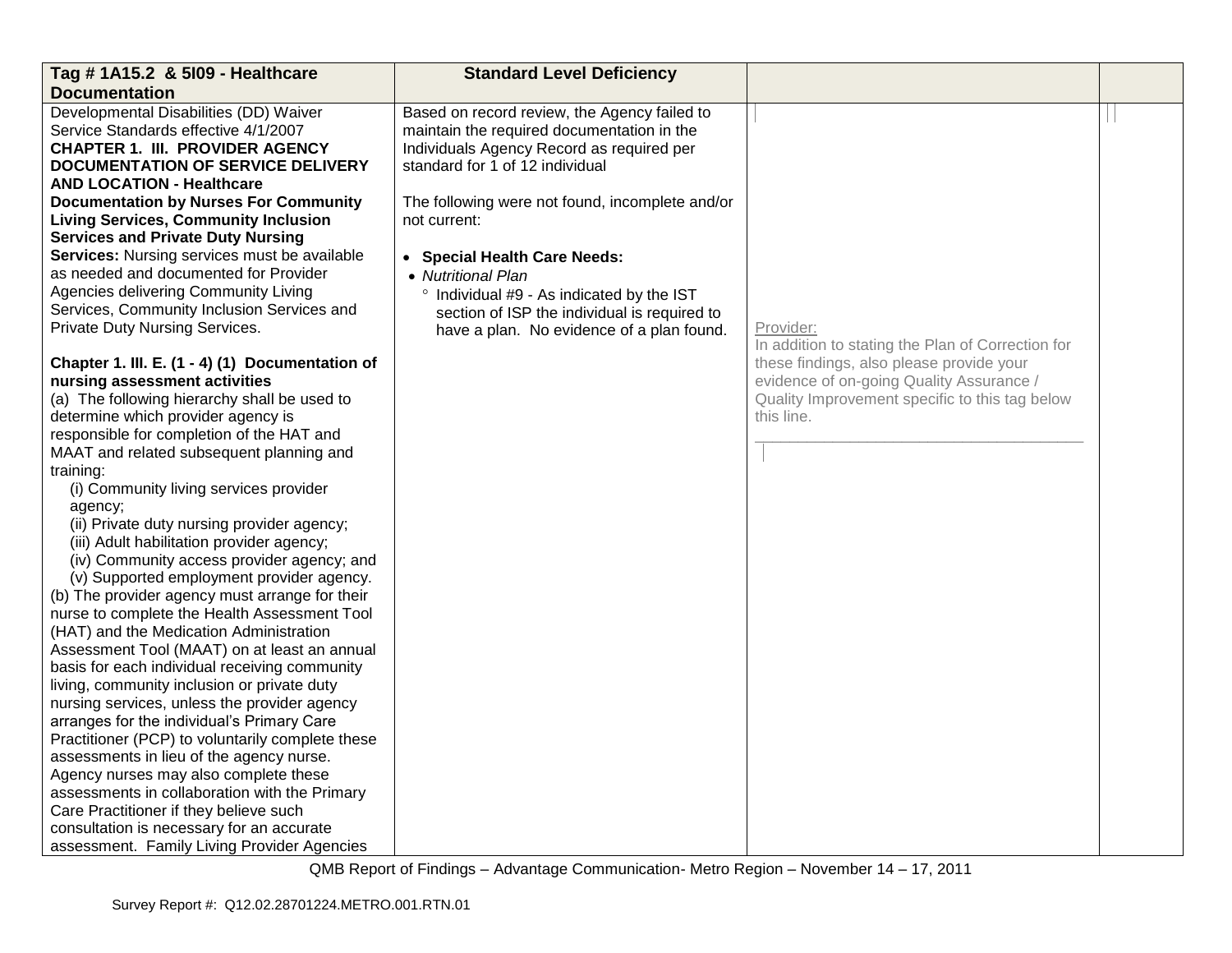| have the option of having the subcontracted       |  |  |
|---------------------------------------------------|--|--|
| caregiver complete the HAT instead of the         |  |  |
| nurse or PCP, if the caregiver is comfortable     |  |  |
| doing so. However, the agency nurse must be       |  |  |
| available to assist the caregiver upon request.   |  |  |
| (c) For newly allocated individuals, the HAT      |  |  |
| and the MAAT must be completed within             |  |  |
| seventy-two (72) hours of admission into direct   |  |  |
| services or two weeks following the initial ISP,  |  |  |
| whichever comes first.                            |  |  |
| (d) For individuals already in services, the HAT  |  |  |
| and the MAAT must be completed at least           |  |  |
| fourteen (14) days prior to the annual ISP        |  |  |
| meeting and submitted to all members of the       |  |  |
| interdisciplinary team. The HAT must also be      |  |  |
| completed at the time of any significant change   |  |  |
| in clinical condition and upon return from any    |  |  |
| hospitalizations. In addition to annually, the    |  |  |
| MAAT must be completed at the time of any         |  |  |
| significant change in clinical condition, when a  |  |  |
| medication regime or route change requires        |  |  |
| delivery by licensed or certified staff, or when  |  |  |
| an individual has completed additional training   |  |  |
| designed to improve their skills to support self- |  |  |
| administration (see DDSD Medication               |  |  |
| Assessment and Delivery Policy).                  |  |  |
| (e) Nursing assessments conducted to              |  |  |
| determine current health status or to evaluate a  |  |  |
| change in clinical condition must be              |  |  |
| documented in a signed progress note that         |  |  |
| includes time and date as well as subjective      |  |  |
| information including the individual complaints,  |  |  |
| signs and symptoms noted by staff, family         |  |  |
| members or other team members; objective          |  |  |
| information including vital signs, physical       |  |  |
| examination, weight, and other pertinent data     |  |  |
| for the given situation (e.g., seizure frequency, |  |  |
| method in which temperature taken);               |  |  |
| assessment of the clinical status, and plan of    |  |  |
| action addressing relevant aspects of all active  |  |  |
| health problems and follow up on any              |  |  |
| recommendations of medical consultants.           |  |  |
| (2) Health related plans                          |  |  |
| (a) For individuals with chronic conditions that  |  |  |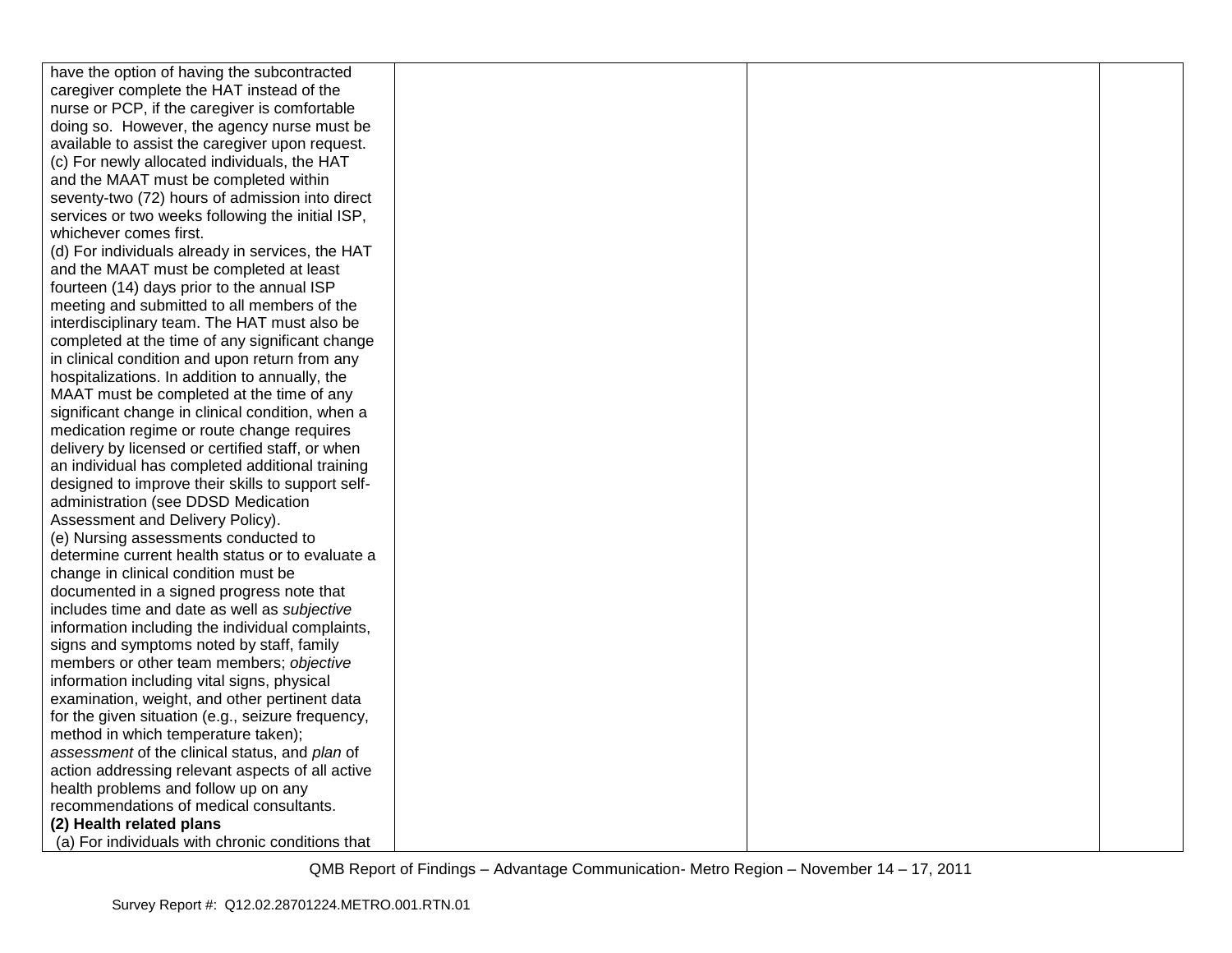| have the potential to exacerbate into a life-    |  |  |
|--------------------------------------------------|--|--|
| threatening situation, a medical crisis          |  |  |
| prevention and intervention plan must be         |  |  |
| written by the nurse or other appropriately      |  |  |
| designated healthcare professional.              |  |  |
| (b) Crisis prevention and intervention plans     |  |  |
| must be written in user-friendly language that   |  |  |
| is easily understood by those implementing       |  |  |
| the plan.                                        |  |  |
| (c) The nurse shall also document training       |  |  |
| regarding the crisis prevention and              |  |  |
| intervention plan delivered to agency staff and  |  |  |
| other team members, clearly indicating           |  |  |
| competency determination for each trainee.       |  |  |
| (d) If the individual receives services from     |  |  |
| separate agencies for community living and       |  |  |
| community inclusion services, nurses from        |  |  |
| each agency shall collaborate in the             |  |  |
| development of and training delivery for crisis  |  |  |
| prevention and intervention plans to assure      |  |  |
| maximum consistency across settings.             |  |  |
| (3) For all individuals with a HAT score of 4, 5 |  |  |
| or 6, the nurse shall develop a comprehensive    |  |  |
| healthcare plan that includes health related     |  |  |
| supports identified in the ISP (The healthcare   |  |  |
| plan is the equivalent of a nursing care plan;   |  |  |
| two separate documents are not required nor      |  |  |
| recommended):                                    |  |  |
| (a) Each healthcare plan must include a          |  |  |
| statement of the person's healthcare needs       |  |  |
| and list measurable goals to be achieved         |  |  |
| through implementation of the healthcare plan.   |  |  |
| Needs statements may be based upon               |  |  |
| supports needed for the individual to maintain   |  |  |
| a current strength, ability or skill related to  |  |  |
| their health, prevention measures, and/or        |  |  |
| supports needed to remediate, minimize or        |  |  |
| manage an existing health condition.             |  |  |
| (b) Goals must be measurable and shall be        |  |  |
| revised when an individual has met the goal      |  |  |
| and has the potential to attain additional goals |  |  |
| or no longer requires supports in order to       |  |  |
| maintain the goal.                               |  |  |
| (c) Approaches described in the plan shall be    |  |  |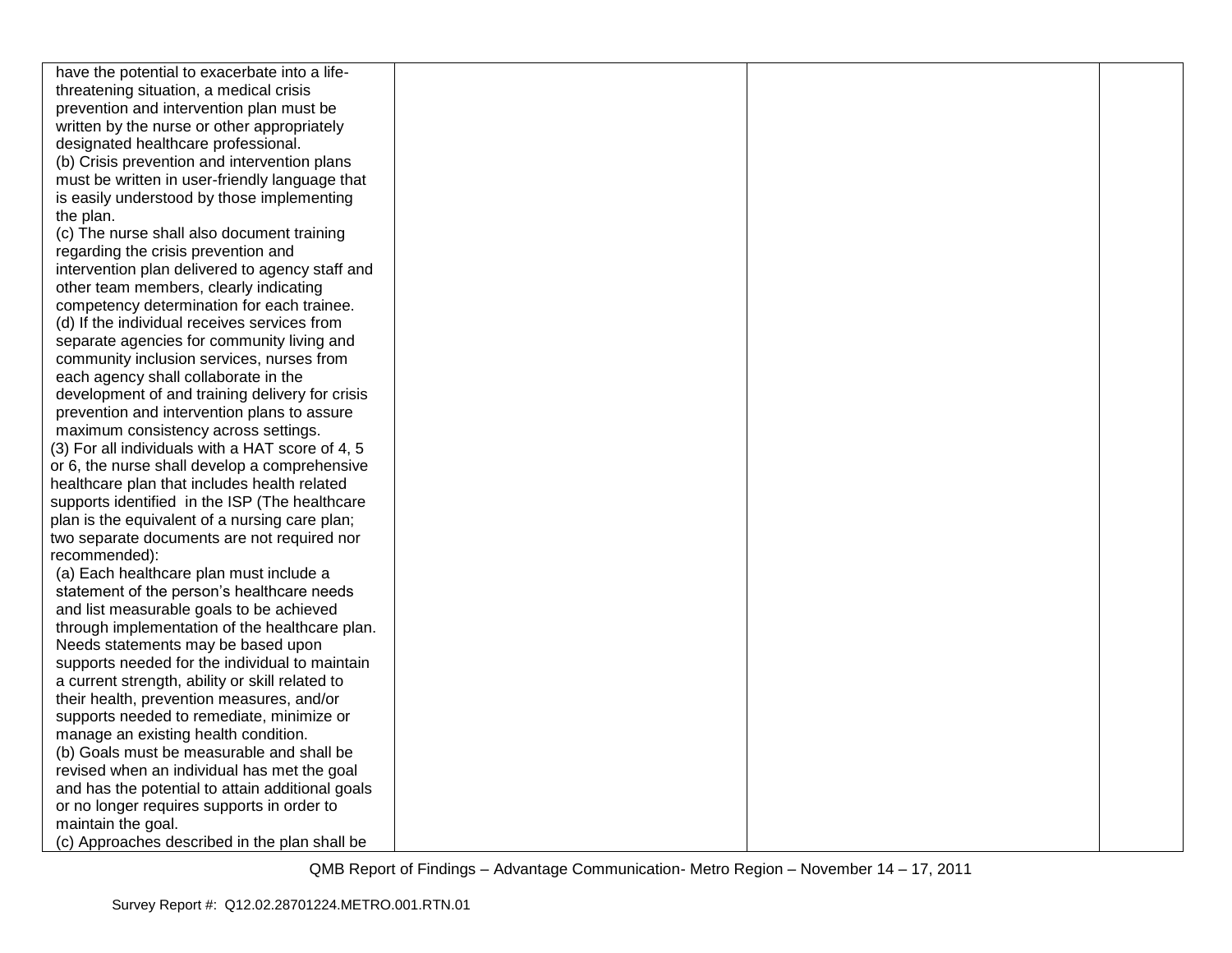| individualized to reflect the individual's unique |  |  |
|---------------------------------------------------|--|--|
| needs, provide guidance to the caregiver(s)       |  |  |
| and designed to support successful                |  |  |
| interactions. Some interventions may be           |  |  |
| carried out by staff, family members or other     |  |  |
| team members, and other interventions may         |  |  |
| be carried out directly by the nurse – persons    |  |  |
| responsible for each intervention shall be        |  |  |
| specified in the plan.                            |  |  |
| (d) Healthcare plans shall be written in          |  |  |
| language that will be easily understood by the    |  |  |
| person(s) identified as implementing the          |  |  |
| interventions.                                    |  |  |
| (e) The nurse shall also document training on     |  |  |
| the healthcare plan delivered to agency staff     |  |  |
| and other team members, clearly indicating        |  |  |
| competency determination for each trainee. If     |  |  |
| the individual receives services from separate    |  |  |
| agencies for community living and community       |  |  |
| inclusion services, nurses from each agency       |  |  |
| shall collaborate in the development of and       |  |  |
| training delivery for healthcare plans to assure  |  |  |
| maximum consistency across settings.              |  |  |
| (f) Healthcare plans must be updated to reflect   |  |  |
| relevant discharge orders whenever an             |  |  |
| individual returns to services following a        |  |  |
| hospitalization.                                  |  |  |
| (g) All crisis prevention and intervention plans  |  |  |
| and healthcare plans shall include the            |  |  |
| individual's name and date on each page and       |  |  |
| shall be signed by the author.                    |  |  |
| (h) Crisis prevention and intervention plans as   |  |  |
| well as healthcare plans shall be reviewed by     |  |  |
| the nurse at least quarterly, and updated as      |  |  |
| needed.                                           |  |  |
| (4) General Nursing Documentation                 |  |  |
| (a) The nurse shall complete legible and          |  |  |
| signed progress notes with date and time          |  |  |
| indicated that describe all interventions or      |  |  |
| interactions conducted with individuals served    |  |  |
| as well as all interactions with other healthcare |  |  |
| providers serving the individual. All             |  |  |
| interactions shall be documented whether they     |  |  |
| occur by phone or in person.                      |  |  |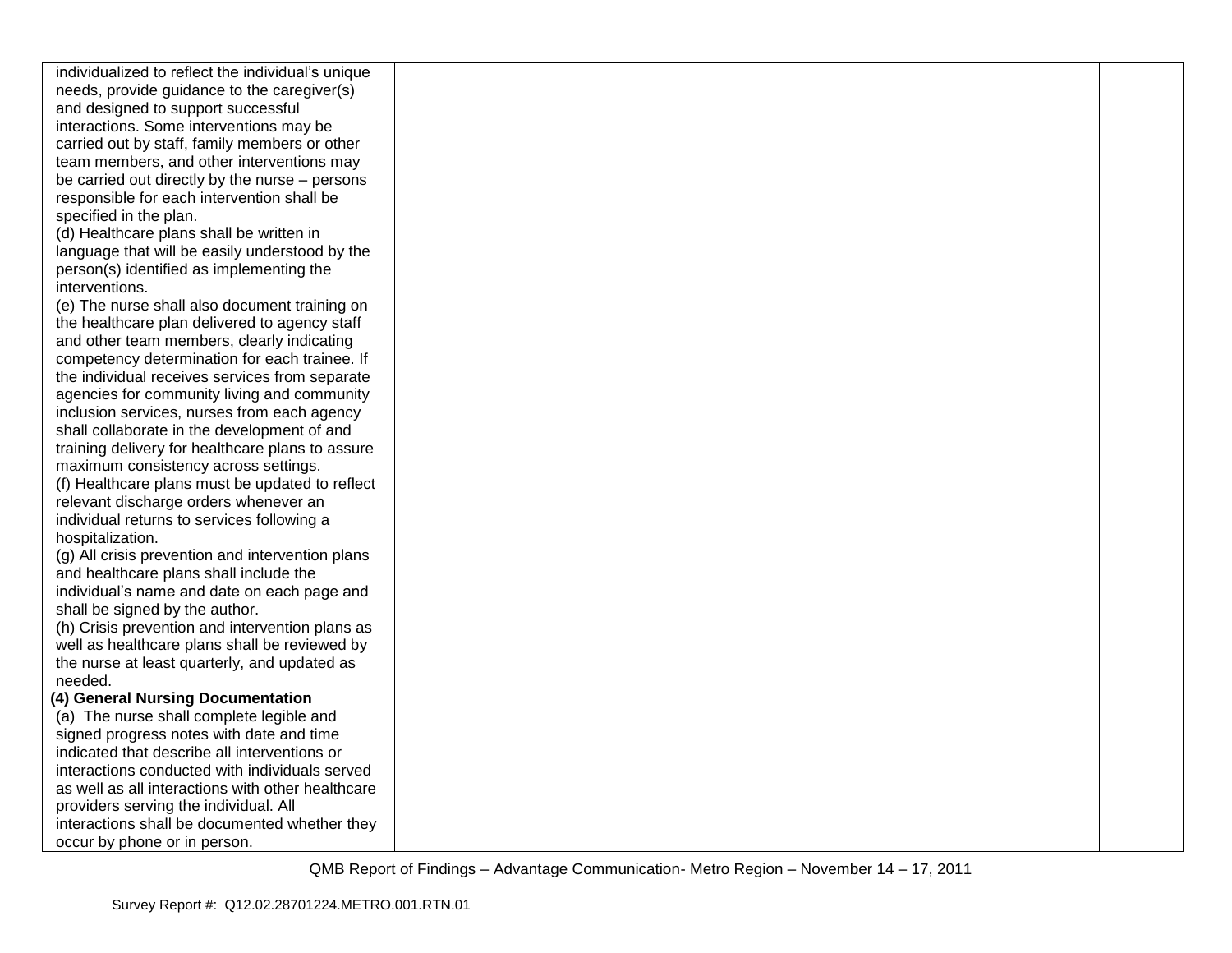| (b) For individuals with a HAT score of 4, 5 or<br>6, or who have identified health concerns in<br>their ISP, the nurse shall provide the<br>interdisciplinary team with a quarterly report<br>that indicates current health status and<br>progress to date on health related ISP desired<br>outcomes and action plans as well as<br>progress toward goals in the healthcare plan.                                                                                                |  |  |
|-----------------------------------------------------------------------------------------------------------------------------------------------------------------------------------------------------------------------------------------------------------------------------------------------------------------------------------------------------------------------------------------------------------------------------------------------------------------------------------|--|--|
| Developmental Disabilities (DD) Waiver<br>Service Standards effective 4/1/2007<br><b>CHAPTER 5 IV. COMMUNITY INCLUSION</b><br><b>SERVICES PROVIDER AGENCY</b><br><b>REQUIREMENTS</b><br><b>B. IDT Coordination</b><br>(1) Community Inclusion Services Provider<br>Agencies shall participate on the IDT as<br>specified in the ISP Regulations (7.26.5<br>NMAC), and shall ensure direct support staff<br>participation as needed to plan effectively for<br>the individual; and |  |  |
| (2) Coordinate with the IDT to ensure that<br>each individual participating in Community<br>Inclusion Services who has a score of 4, 5, or 6<br>on the HAT has a Health Care Plan developed<br>by a licensed nurse, and if applicable, a Crisis<br>Prevention/Intervention Plan.                                                                                                                                                                                                  |  |  |
| <b>Department of Health Developmental</b><br><b>Disabilities Supports Division Policy.</b><br><b>Medical Emergency Response Plan Policy</b><br>MERP-001 eff.8/1/2010                                                                                                                                                                                                                                                                                                              |  |  |
| F. The MERP shall be written in clear, jargon<br>free language and include at a minimum the<br>following information:<br>1. A brief, simple description of the condition<br>or illness.<br>2. A brief description of the most likely life<br>threatening complications that might occur and<br>what those complications may look like to an<br>observer.<br>3. A concise list of the most important                                                                               |  |  |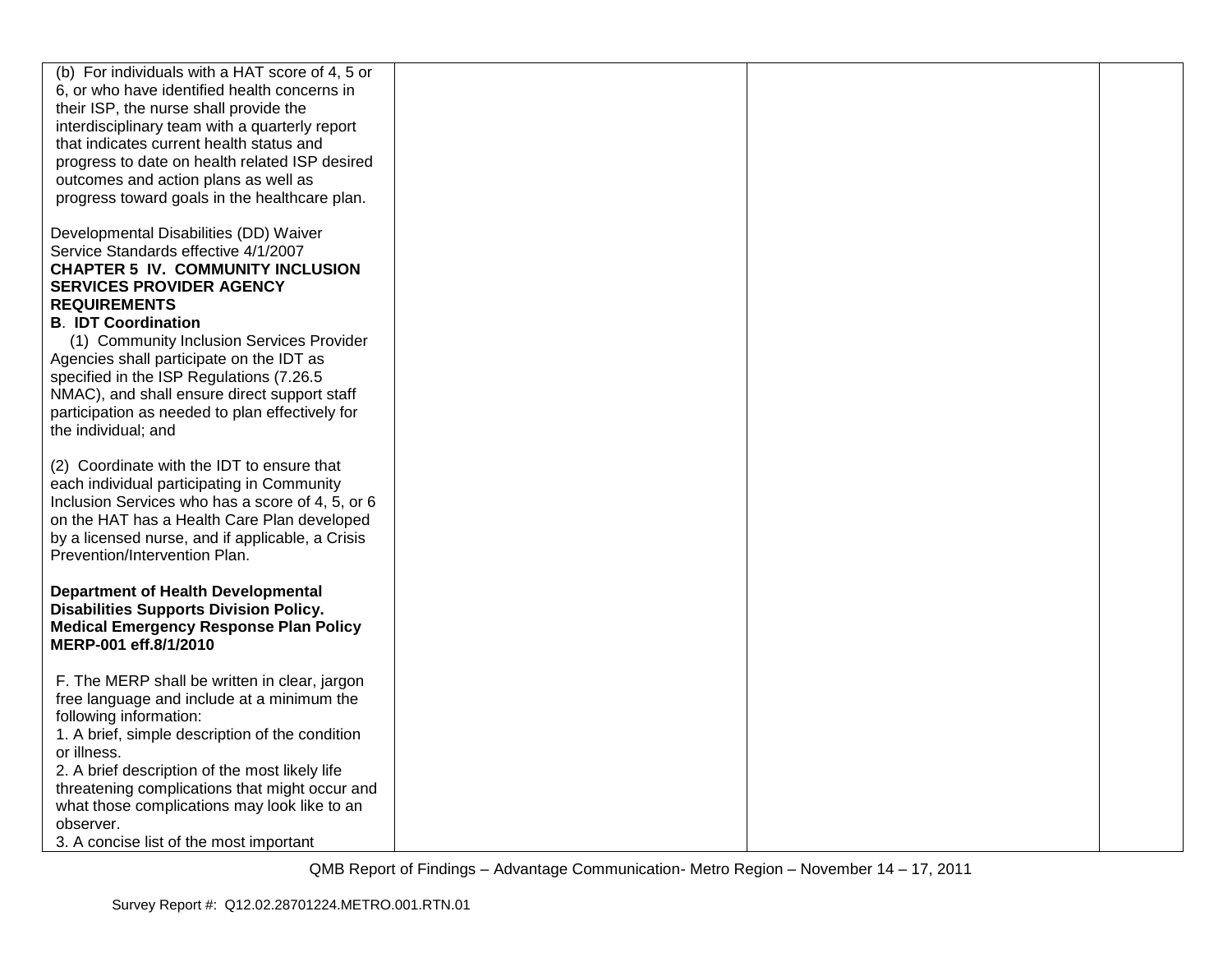| measures that may prevent the life threatening<br>complication from occurring (e.g., avoiding |  |  |
|-----------------------------------------------------------------------------------------------|--|--|
| allergens that trigger an asthma attack or                                                    |  |  |
| making sure the person with diabetes has                                                      |  |  |
| snacks with them to avoid hypoglycemia).                                                      |  |  |
| 4. Clear, jargon free, step-by-step instructions                                              |  |  |
| regarding the actions to be taken by direct<br>support personnel (DSP) and/or others to       |  |  |
| intervene in the emergency, including criteria                                                |  |  |
| for when to call 911.                                                                         |  |  |
| 5. Emergency contacts with phone numbers.                                                     |  |  |
| 6. Reference to whether the individual has                                                    |  |  |
| advance directives or not, and if so, where the<br>advance directives are located.            |  |  |
|                                                                                               |  |  |
|                                                                                               |  |  |
|                                                                                               |  |  |
|                                                                                               |  |  |
|                                                                                               |  |  |
|                                                                                               |  |  |
|                                                                                               |  |  |
|                                                                                               |  |  |
|                                                                                               |  |  |
|                                                                                               |  |  |
|                                                                                               |  |  |
|                                                                                               |  |  |
|                                                                                               |  |  |
|                                                                                               |  |  |
|                                                                                               |  |  |
|                                                                                               |  |  |
|                                                                                               |  |  |
|                                                                                               |  |  |
|                                                                                               |  |  |
|                                                                                               |  |  |
|                                                                                               |  |  |
|                                                                                               |  |  |
|                                                                                               |  |  |
|                                                                                               |  |  |
|                                                                                               |  |  |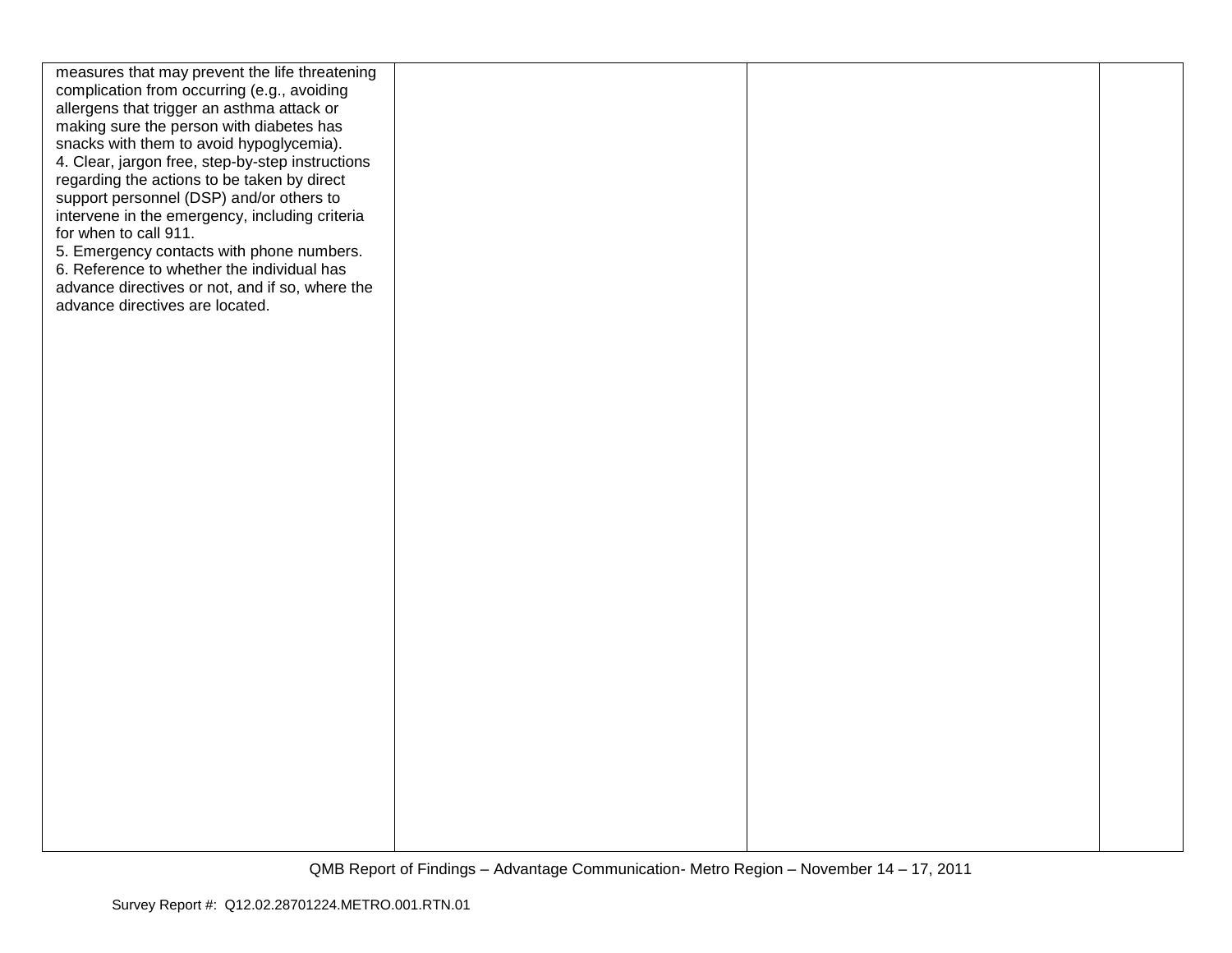| Tag # 6L13 Community Living                                                                                                                                                                                                                                                                                                                                                                                                                                                                                                                                                                                                                                                                                                                                                                                                                                                                                                                                                                                                                                                                                                    | <b>Standard Level Deficiency</b>                                                                                                                                                                                                                                                             |                                                                                                                                                                                                                        |  |
|--------------------------------------------------------------------------------------------------------------------------------------------------------------------------------------------------------------------------------------------------------------------------------------------------------------------------------------------------------------------------------------------------------------------------------------------------------------------------------------------------------------------------------------------------------------------------------------------------------------------------------------------------------------------------------------------------------------------------------------------------------------------------------------------------------------------------------------------------------------------------------------------------------------------------------------------------------------------------------------------------------------------------------------------------------------------------------------------------------------------------------|----------------------------------------------------------------------------------------------------------------------------------------------------------------------------------------------------------------------------------------------------------------------------------------------|------------------------------------------------------------------------------------------------------------------------------------------------------------------------------------------------------------------------|--|
| <b>Healthcare Regts.</b>                                                                                                                                                                                                                                                                                                                                                                                                                                                                                                                                                                                                                                                                                                                                                                                                                                                                                                                                                                                                                                                                                                       |                                                                                                                                                                                                                                                                                              |                                                                                                                                                                                                                        |  |
| Developmental Disabilities (DD) Waiver<br>Service Standards effective 4/1/2007<br><b>CHAPTER 6. VI. GENERAL</b><br><b>REQUIREMENTS FOR COMMUNITY LIVING</b><br>G. Health Care Requirements for<br><b>Community Living Services.</b><br>(1) The Community Living Service providers                                                                                                                                                                                                                                                                                                                                                                                                                                                                                                                                                                                                                                                                                                                                                                                                                                              | Based on record review, the Agency failed to<br>provide documentation of annual physical<br>examinations and/or other examinations as<br>specified by a licensed physician for 1 of 12<br>individuals receiving Community Living Services.<br>The following was not found, incomplete and/or |                                                                                                                                                                                                                        |  |
| shall ensure completion of a HAT for each                                                                                                                                                                                                                                                                                                                                                                                                                                                                                                                                                                                                                                                                                                                                                                                                                                                                                                                                                                                                                                                                                      | not current:                                                                                                                                                                                                                                                                                 |                                                                                                                                                                                                                        |  |
|                                                                                                                                                                                                                                                                                                                                                                                                                                                                                                                                                                                                                                                                                                                                                                                                                                                                                                                                                                                                                                                                                                                                |                                                                                                                                                                                                                                                                                              |                                                                                                                                                                                                                        |  |
| individual receiving this service. The HAT shall<br>be completed 2 weeks prior to the annual ISP<br>meeting and submitted to the Case Manager<br>and all other IDT Members. A revised HAT is<br>required to also be submitted whenever the<br>individual's health status changes significantly.<br>For individuals who are newly allocated to the<br>DD Waiver program, the HAT may be<br>completed within 2 weeks following the initial<br>ISP meeting and submitted with any strategies<br>and support plans indicated in the ISP, or<br>within 72 hours following admission into direct<br>services, which ever comes first.<br>(2) Each individual will have a Health Care<br>Coordinator, designated by the IDT. When the<br>individual's HAT score is 4, 5 or 6 the Health<br>Care Coordinator shall be an IDT member,<br>other than the individual. The Health Care<br>Coordinator shall oversee and monitor health<br>care services for the individual in accordance<br>with these standards. In circumstances where<br>no IDT member voluntarily accepts designation<br>as the health care coordinator, the community | • Cholesterol & Blood Glucose<br>° Individual #9 - As indicated by collateral<br>documentation reviewed, lab work was<br>ordered. No evidence of lab results were<br>found.                                                                                                                  | Provider:<br>In addition to stating the Plan of Correction for<br>these findings, also please provide your<br>evidence of on-going Quality Assurance /<br>Quality Improvement specific to this tag below<br>this line. |  |
| living provider shall assign a staff member to                                                                                                                                                                                                                                                                                                                                                                                                                                                                                                                                                                                                                                                                                                                                                                                                                                                                                                                                                                                                                                                                                 |                                                                                                                                                                                                                                                                                              |                                                                                                                                                                                                                        |  |
| this role.                                                                                                                                                                                                                                                                                                                                                                                                                                                                                                                                                                                                                                                                                                                                                                                                                                                                                                                                                                                                                                                                                                                     |                                                                                                                                                                                                                                                                                              |                                                                                                                                                                                                                        |  |
| (3) For each individual receiving Community<br>Living Services, the provider agency shall                                                                                                                                                                                                                                                                                                                                                                                                                                                                                                                                                                                                                                                                                                                                                                                                                                                                                                                                                                                                                                      |                                                                                                                                                                                                                                                                                              |                                                                                                                                                                                                                        |  |
| ensure and document the following:                                                                                                                                                                                                                                                                                                                                                                                                                                                                                                                                                                                                                                                                                                                                                                                                                                                                                                                                                                                                                                                                                             |                                                                                                                                                                                                                                                                                              |                                                                                                                                                                                                                        |  |
| (a) Provision of health care oversight                                                                                                                                                                                                                                                                                                                                                                                                                                                                                                                                                                                                                                                                                                                                                                                                                                                                                                                                                                                                                                                                                         |                                                                                                                                                                                                                                                                                              |                                                                                                                                                                                                                        |  |
| consistent with these Standards as                                                                                                                                                                                                                                                                                                                                                                                                                                                                                                                                                                                                                                                                                                                                                                                                                                                                                                                                                                                                                                                                                             |                                                                                                                                                                                                                                                                                              |                                                                                                                                                                                                                        |  |
| detailed in Chapter One section III E:                                                                                                                                                                                                                                                                                                                                                                                                                                                                                                                                                                                                                                                                                                                                                                                                                                                                                                                                                                                                                                                                                         |                                                                                                                                                                                                                                                                                              |                                                                                                                                                                                                                        |  |
| Healthcare Documentation by Nurses For                                                                                                                                                                                                                                                                                                                                                                                                                                                                                                                                                                                                                                                                                                                                                                                                                                                                                                                                                                                                                                                                                         |                                                                                                                                                                                                                                                                                              |                                                                                                                                                                                                                        |  |
| <b>Community Living Services, Community</b>                                                                                                                                                                                                                                                                                                                                                                                                                                                                                                                                                                                                                                                                                                                                                                                                                                                                                                                                                                                                                                                                                    |                                                                                                                                                                                                                                                                                              |                                                                                                                                                                                                                        |  |
| Inclusion Services and Private Duty                                                                                                                                                                                                                                                                                                                                                                                                                                                                                                                                                                                                                                                                                                                                                                                                                                                                                                                                                                                                                                                                                            |                                                                                                                                                                                                                                                                                              |                                                                                                                                                                                                                        |  |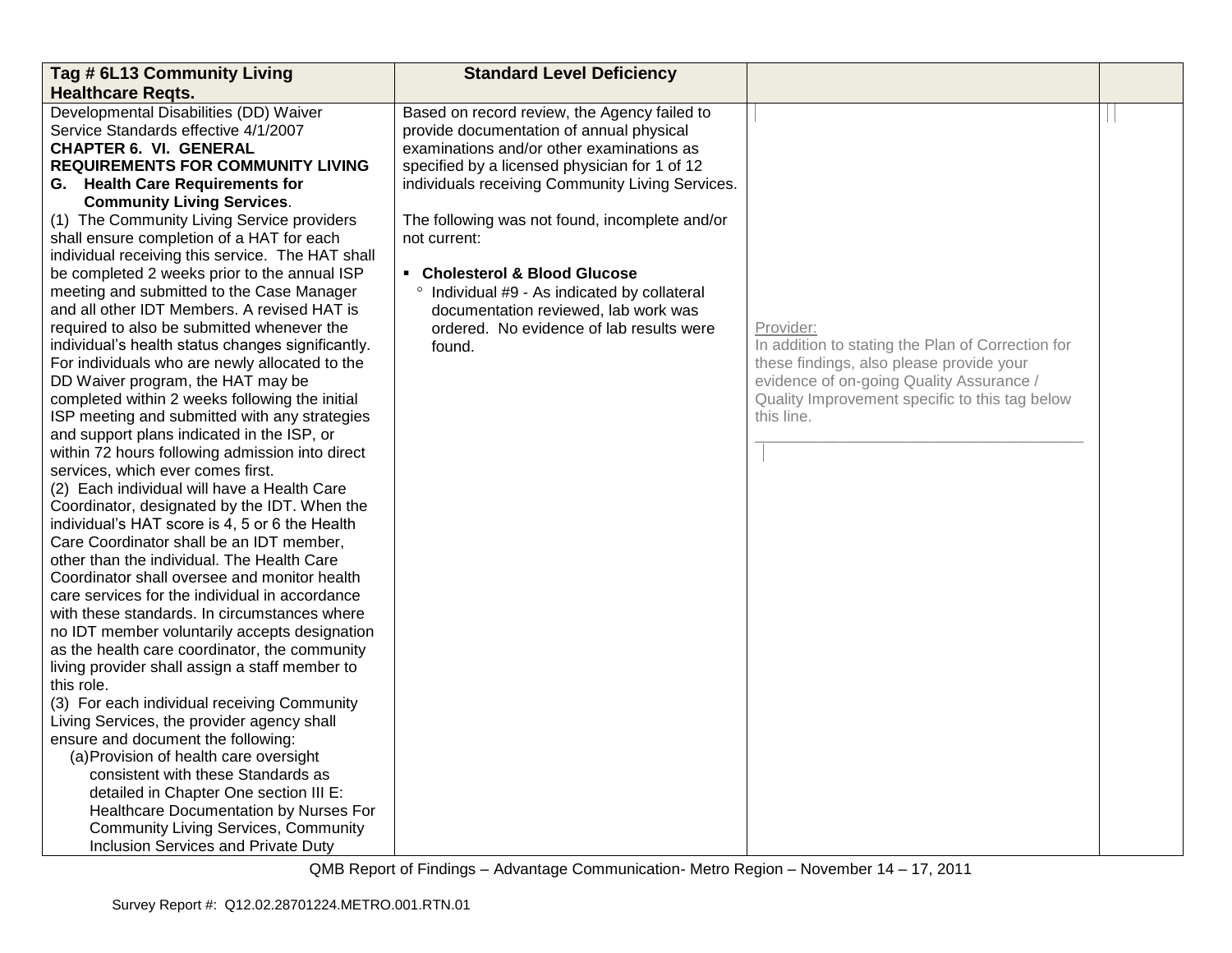| <b>Nursing Services.</b>                         |  |  |
|--------------------------------------------------|--|--|
| b) That each individual with a score of 4, 5,    |  |  |
| or 6 on the HAT, has a Health Care Plan          |  |  |
| developed by a licensed nurse.                   |  |  |
| (c) That an individual with chronic              |  |  |
| condition(s) with the potential to               |  |  |
| exacerbate into a life threatening               |  |  |
| condition, has Crisis Prevention/                |  |  |
| Intervention Plan(s) developed by a              |  |  |
| licensed nurse or other appropriate              |  |  |
| professional for each such condition.            |  |  |
| (4) That an average of 3 hours of documented     |  |  |
| nutritional counseling is available annually, if |  |  |
| recommended by the IDT.                          |  |  |
| (5) That the physical property and grounds are   |  |  |
| free of hazards to the individual's health and   |  |  |
| safety.                                          |  |  |
| (6) In addition, for each individual receiving   |  |  |
| Supported Living or Family Living Services, the  |  |  |
| provider shall verify and document the           |  |  |
| following:                                       |  |  |
| (a) The individual has a primary licensed        |  |  |
| physician;                                       |  |  |
| (b) The individual receives an annual            |  |  |
| physical examination and other                   |  |  |
| examinations as specified by a licensed          |  |  |
| physician;                                       |  |  |
| (c) The individual receives annual dental        |  |  |
| check-ups and other check-ups as                 |  |  |
| specified by a licensed dentist;                 |  |  |
| (d) The individual receives eye examinations     |  |  |
| as specified by a licensed optometrist or        |  |  |
| ophthalmologist; and                             |  |  |
| (e) Agency activities that occur as follow-up    |  |  |
| to medical appointments (e.g. treatment,         |  |  |
| visits to specialists, changes in                |  |  |
| medication or daily routine).                    |  |  |
|                                                  |  |  |
|                                                  |  |  |
| NMAC 8.302.1.17 RECORD KEEPING AND               |  |  |
| <b>DOCUMENTATION REQUIREMENTS: A</b>             |  |  |
| provider must maintain all the records           |  |  |
| necessary to fully disclose the nature, quality, |  |  |
| amount and medical necessity of services         |  |  |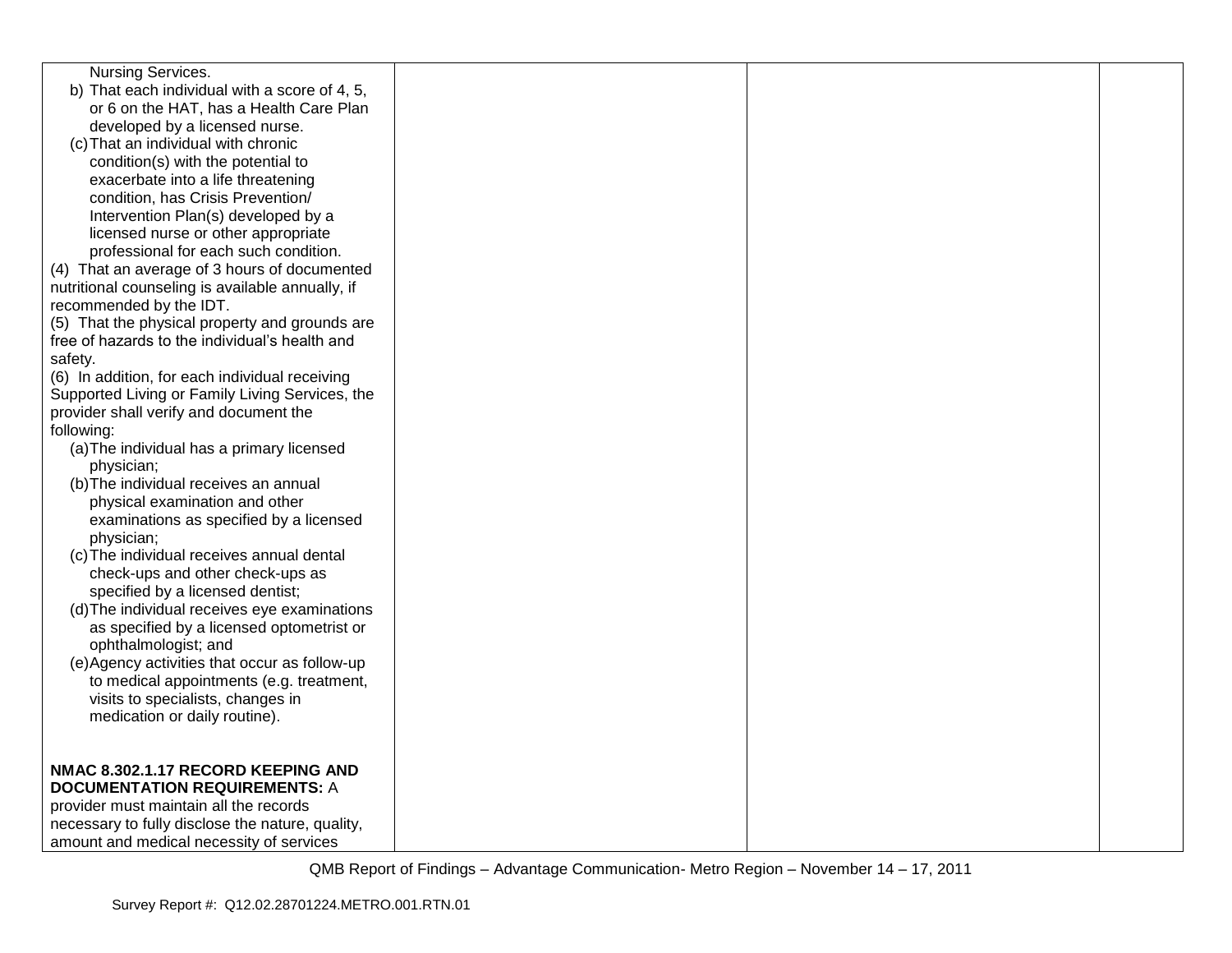| furnished to an eligible recipient who is    |  |  |
|----------------------------------------------|--|--|
| currently receiving or who has received      |  |  |
| services in the past.                        |  |  |
| B. Documentation of test results: Results of |  |  |
| tests and services must be documented, which |  |  |
| includes results of laboratory and radiology |  |  |
| procedures or progress following therapy or  |  |  |
| treatment.                                   |  |  |
|                                              |  |  |
|                                              |  |  |
|                                              |  |  |
|                                              |  |  |
|                                              |  |  |
|                                              |  |  |
|                                              |  |  |
|                                              |  |  |
|                                              |  |  |
|                                              |  |  |
|                                              |  |  |
|                                              |  |  |
|                                              |  |  |
|                                              |  |  |
|                                              |  |  |
|                                              |  |  |
|                                              |  |  |
|                                              |  |  |
|                                              |  |  |
|                                              |  |  |
|                                              |  |  |
|                                              |  |  |
|                                              |  |  |
|                                              |  |  |
|                                              |  |  |
|                                              |  |  |
|                                              |  |  |
|                                              |  |  |
|                                              |  |  |
|                                              |  |  |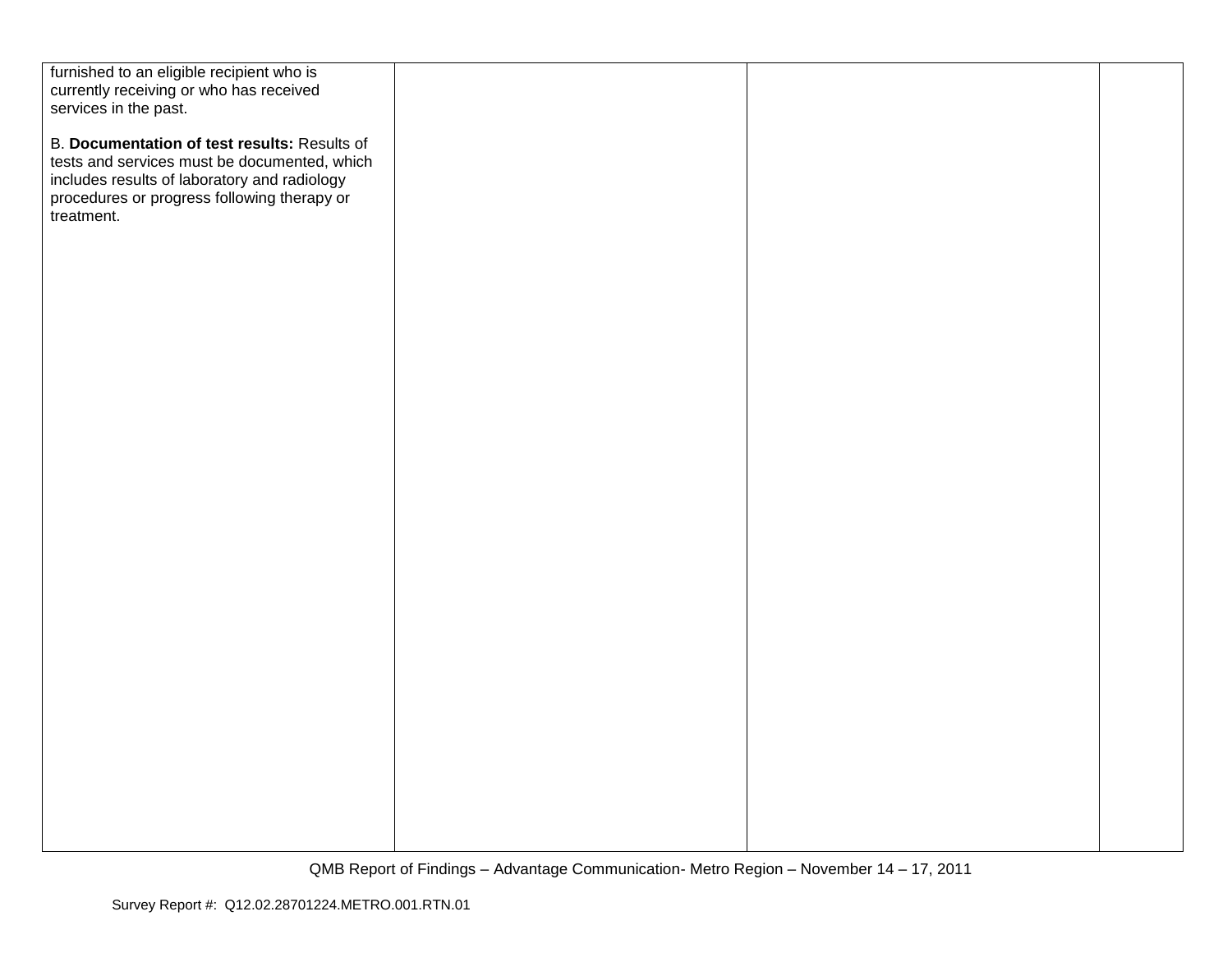| Tag # 6L25 Residential Health & Safety                                                                                                                                                                                                                                                                                                         | <b>Standard Level Deficiency</b>                                                                                                                                                                                                                                                                                                                  |                                                                                                                                                                                                          |  |
|------------------------------------------------------------------------------------------------------------------------------------------------------------------------------------------------------------------------------------------------------------------------------------------------------------------------------------------------|---------------------------------------------------------------------------------------------------------------------------------------------------------------------------------------------------------------------------------------------------------------------------------------------------------------------------------------------------|----------------------------------------------------------------------------------------------------------------------------------------------------------------------------------------------------------|--|
| (Supported Living & Family Living)                                                                                                                                                                                                                                                                                                             |                                                                                                                                                                                                                                                                                                                                                   |                                                                                                                                                                                                          |  |
| Developmental Disabilities (DD) Waiver Service<br>Standards effective 4/1/2007<br><b>CHAPTER 6. VIII. COMMUNITY LIVING</b><br><b>SERVICE PROVIDER AGENCY</b><br><b>REQUIREMENTS</b>                                                                                                                                                            | Based on observation, the Agency failed to<br>ensure that each individual's residence met all<br>requirements within the standard for 5 of 11<br>Supported Living & Family Living residences.                                                                                                                                                     |                                                                                                                                                                                                          |  |
| L. Residence Requirements for Family                                                                                                                                                                                                                                                                                                           | The following items were not found, not                                                                                                                                                                                                                                                                                                           |                                                                                                                                                                                                          |  |
| <b>Living Services and Supported Living</b>                                                                                                                                                                                                                                                                                                    | functioning or incomplete:                                                                                                                                                                                                                                                                                                                        |                                                                                                                                                                                                          |  |
| <b>Services</b><br>(1) Supported Living Services and Family Living<br>Services providers shall assure that each<br>individual's residence has:<br>(a) Battery operated or electric smoke<br>detectors, heat sensors, or a sprinkler                                                                                                            | <b>Supported Living Requirements:</b><br>• Accessible written procedures for emergency<br>evacuation e.g. fire and weather-related<br>threats $(#12)$                                                                                                                                                                                             |                                                                                                                                                                                                          |  |
| system installed in the residence;<br>(b) General-purpose first aid kit;<br>(c) When applicable due to an individual's<br>health status, a blood borne pathogens kit;<br>(d) Accessible written procedures for<br>emergency evacuation e.g. fire and<br>weather-related threats;<br>(e) Accessible telephone numbers of poison                 | • Accessible written procedures for emergency<br>placement and relocation of individuals in the<br>event of an emergency evacuation that makes<br>the residence unsuitable for occupancy. The<br>emergency evacuation procedures shall<br>address, but are not limited to, fire, chemical<br>and/or hazardous waste spills, and flooding<br>(#12) | Provider:<br>In addition to stating the Plan of Correction for<br>these findings, also please provide your<br>evidence of on-going Quality Assurance /<br>Quality Improvement specific to this tag below |  |
| control centers located within the line of<br>sight of the telephone;                                                                                                                                                                                                                                                                          | <b>Family Living Requirements:</b>                                                                                                                                                                                                                                                                                                                | this line.                                                                                                                                                                                               |  |
| Accessible written documentation of actual<br>(f)<br>evacuation drills occurring at least three (3)<br>times a year. For Supported Living<br>evacuation drills shall occur at least once a<br>year during each shift;                                                                                                                          | • Accessible written procedures for emergency<br>evacuation e.g. fire and weather-related<br>threats (#5, 8 & 11)                                                                                                                                                                                                                                 |                                                                                                                                                                                                          |  |
| (g) Accessible written procedures for the safe<br>storage of all medications with dispensing<br>instructions for each individual that are<br>consistent with the Assisting with<br>Medication Administration training or each<br>individual's ISP; and                                                                                         | • Accessible written procedures for the safe<br>storage of all medications with dispensing<br>instructions for each individual that are<br>consistent with the Assisting with Medication<br>Administration training or each individual's ISP<br>(#5, 8, 8, 11)                                                                                    |                                                                                                                                                                                                          |  |
| (h) Accessible written procedures for<br>emergency placement and relocation of<br>individuals in the event of an emergency<br>evacuation that makes the residence<br>unsuitable for occupancy. The emergency<br>evacuation procedures shall address, but<br>are not limited to, fire, chemical and/or<br>hazardous waste spills, and flooding. | • Accessible written procedures for emergency<br>placement and relocation of individuals in the<br>event of an emergency evacuation that makes<br>the residence unsuitable for occupancy. The<br>emergency evacuation procedures shall<br>address, but are not limited to, fire, chemical<br>and/or hazardous waste spills, and flooding          |                                                                                                                                                                                                          |  |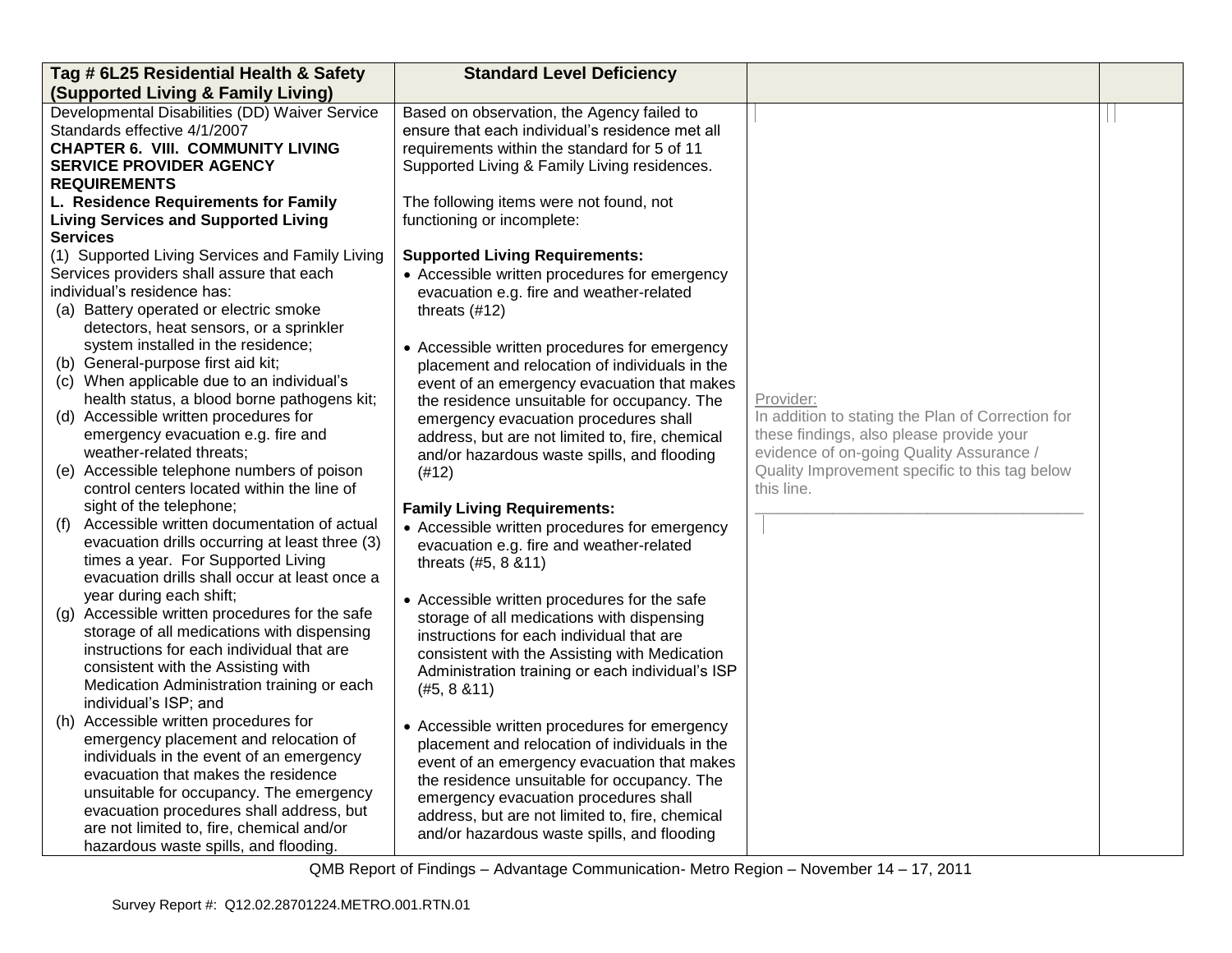| (#5, 8, 9 & 11) |  |
|-----------------|--|
|                 |  |
|                 |  |
|                 |  |
|                 |  |
|                 |  |
|                 |  |
|                 |  |
|                 |  |
|                 |  |
|                 |  |
|                 |  |
|                 |  |
|                 |  |
|                 |  |
|                 |  |
|                 |  |
|                 |  |
|                 |  |
|                 |  |
|                 |  |
|                 |  |
|                 |  |
|                 |  |
|                 |  |
|                 |  |
|                 |  |
|                 |  |
|                 |  |
|                 |  |
|                 |  |
|                 |  |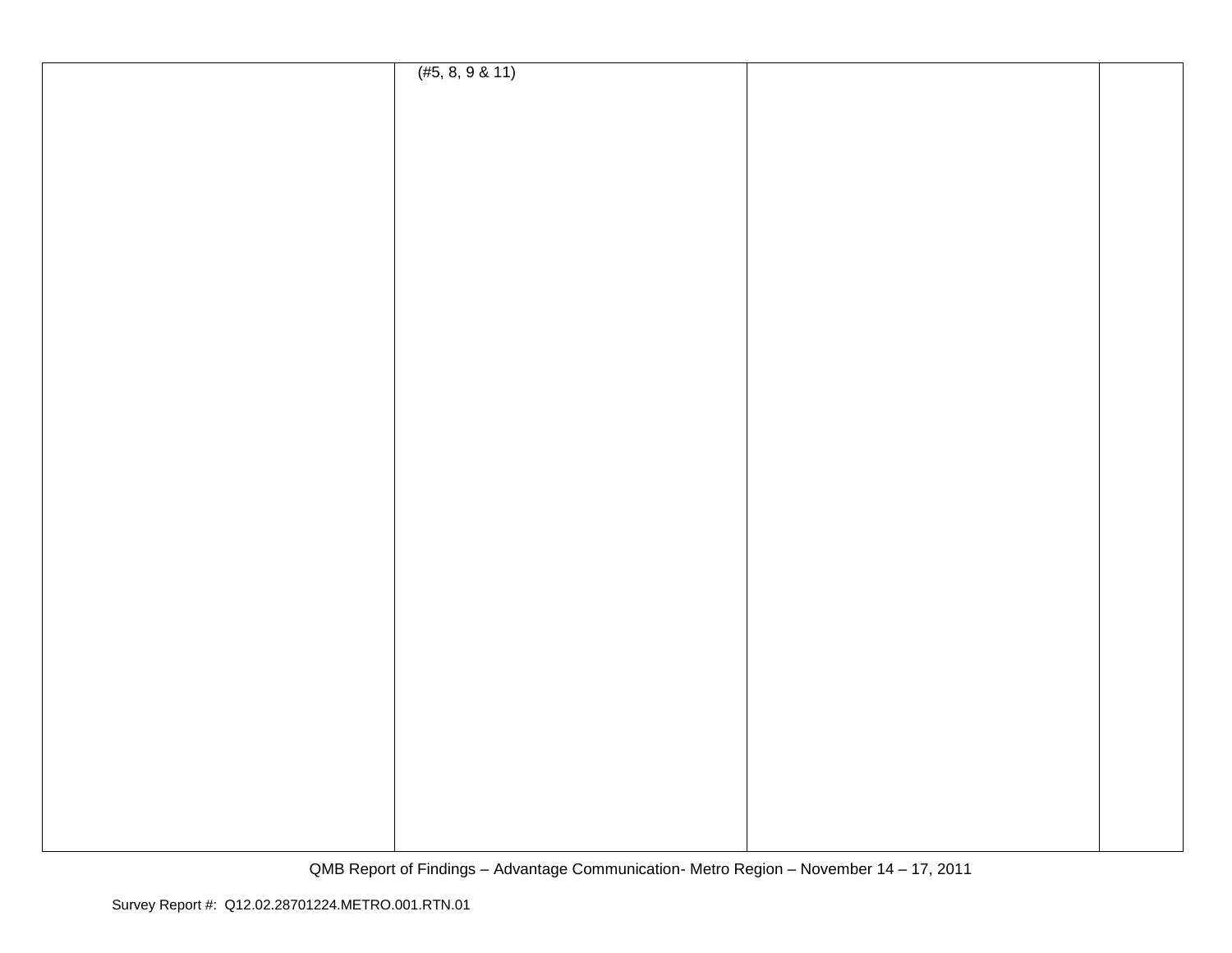| <b>Standard of Care</b>                                                                                                                                                                                                                                                                                                                                                                                                                                                                                                                       | <b>Deficiencies</b> | <b>Agency Plan of Correction, On-going</b> | <b>Date</b> |
|-----------------------------------------------------------------------------------------------------------------------------------------------------------------------------------------------------------------------------------------------------------------------------------------------------------------------------------------------------------------------------------------------------------------------------------------------------------------------------------------------------------------------------------------------|---------------------|--------------------------------------------|-------------|
|                                                                                                                                                                                                                                                                                                                                                                                                                                                                                                                                               |                     | <b>QA/QI &amp; Responsible Party</b>       | <b>Due</b>  |
| CMS Assurance - Financial Accountability - State financial oversight exists to assure that claims are coded and paid for in<br>accordance with the reimbursement methodology specified in the approved waiver.                                                                                                                                                                                                                                                                                                                                |                     |                                            |             |
| <b>TAG #1A12 All Services Reimbursement (No Deficiencies)</b>                                                                                                                                                                                                                                                                                                                                                                                                                                                                                 |                     |                                            |             |
| Developmental Disabilities (DD) Waiver Service Standards effective 4/1/2007 Chapter 1. III. PROVIDER AGENCY DOCUMENTATION OF<br><b>SERVICE DELIVERY AND LOCATION</b>                                                                                                                                                                                                                                                                                                                                                                          |                     |                                            |             |
| <b>B. Billable Units:</b> The documentation of the billable time spent with an individual shall be kept on the written or electronic record that is prepared<br>prior to a request for reimbursement from the HSD. For each unit billed, the record shall contain the following:<br>(1) Date, start and end time of each service encounter or other billable service interval;<br>(2) A description of what occurred during the encounter or service interval; and<br>(3) The signature or authenticated name of staff providing the service. |                     |                                            |             |
| Billing for Community Living (Supported Living, Family Living) was reviewed for 12 of 12 individuals. Progress notes and billing records supported<br>billing activities for the months of July, August and September 2011.                                                                                                                                                                                                                                                                                                                   |                     |                                            |             |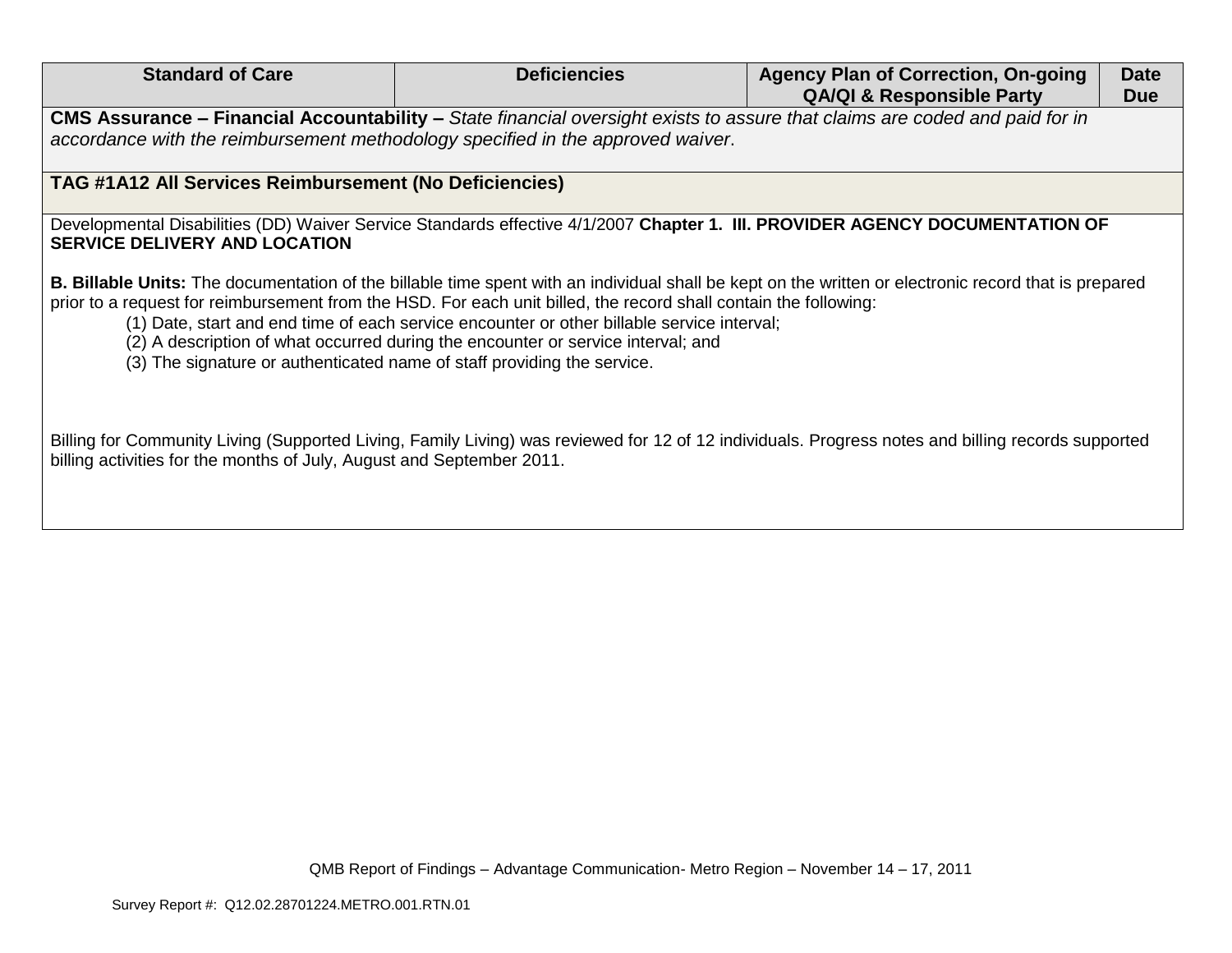| Date:                                                                              | February 7, 2012                                                                                                                       |
|------------------------------------------------------------------------------------|----------------------------------------------------------------------------------------------------------------------------------------|
| To:                                                                                | Ms. Laura Veal, Director                                                                                                               |
| Provider:<br>Address:<br>State/Zip:                                                | <b>Advantage Communication</b><br>9670 - 1 Eagle Ranch Road NW<br>Albuquerque, New Mexico 87114                                        |
| CC (email):                                                                        | Ms. Griselda Valenzuela, Advantage Communication                                                                                       |
| Region:<br>Survey Date:<br>Program Surveyed:<br>Services Surveyed:<br>Survey Type: | Metro<br>November 14 - 17, 2011<br>Developmental Disabilities Waiver<br>Community Living (Supported Living & Family Living)<br>Routine |

Dear Ms. Veal:

The Division of Health Improvement Quality Management Bureau received, reviewed and approved the documents you submitted for your Plan of Correction. The documents you provided verified that survey deficiencies were corrected.

## **Your Plan of Correction is closed.**

To maintain ongoing compliance with Standards and regulations, continue to use the Quality Improvement/Quality Assurance processes in your Plan of Correction, including:

- Advantage Communications' office administrator audits agency files quarterly and then notifies Service Coordinator of any missing documents.
- Service Coordinators audit the home files monthly using the monthly site form to ensure that all information is available.
- Advantage Communications will have Service Coordinator check and monitor that ISP tracking will be completed for the specific frequency that is noted in the ISP. Advantage will add "progress/tracking/ frequency" to its Outcome Tracking section of the monthly site form
- Agency nurse audits the home on a quarterly basis to check for all needed health care plans and medical emergency response plans.
- Advantage Communications ensures that each employee demonstrates competency on MERPS by passing a written test provided by the agency nurse. In addition, to ensure on-going knowledge, employees will begin reviewing MERPS at quarterly staff meetings.
- Advantage Communications will begin reviewing the incident management system at quarterly staff meetings.
- MARs are reviewed by the office administrator for the MAR received from the providers for the previous month